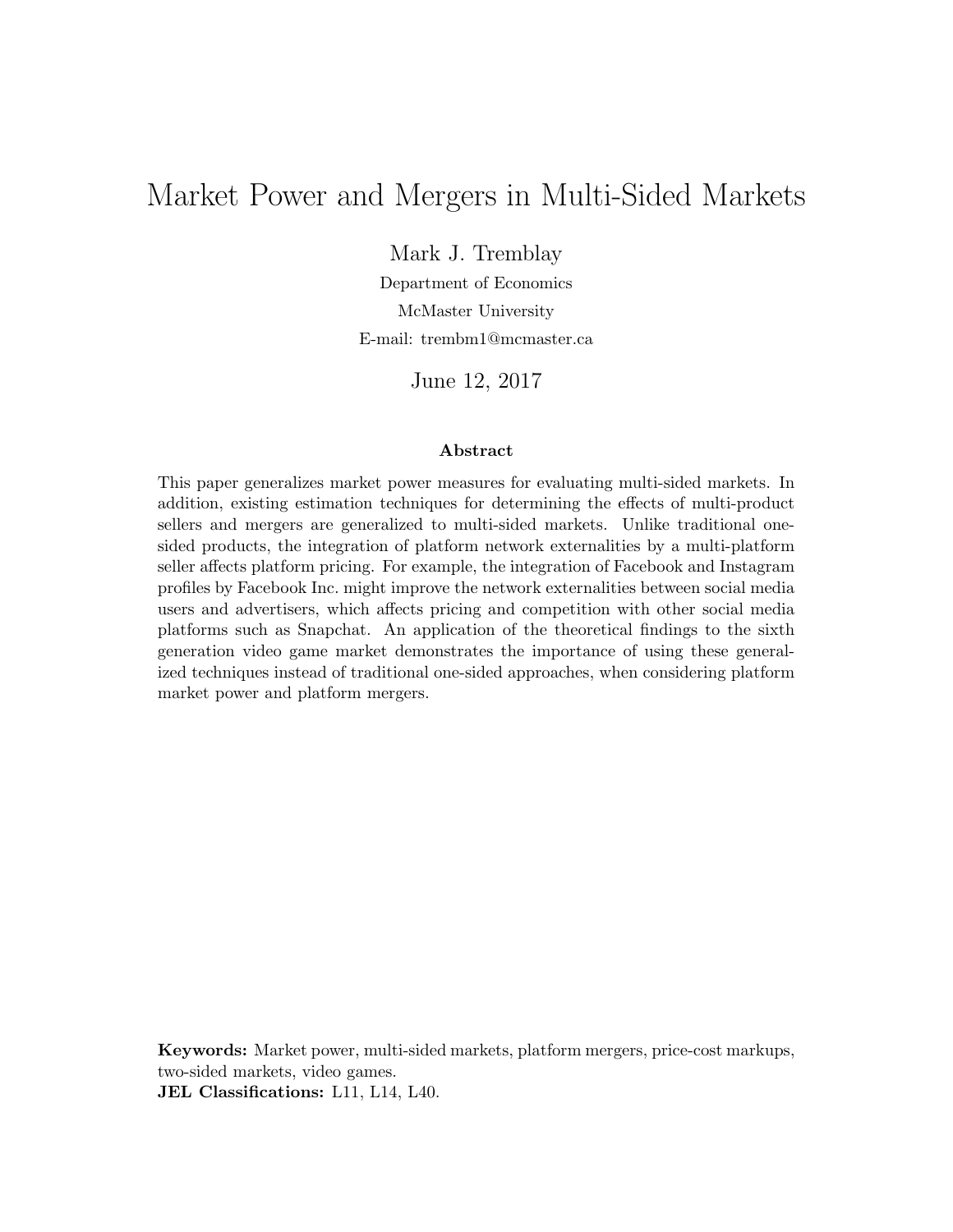## 1 Introduction

A firm's ability to earn profits through superior price-cost markups is a constant concern for managers, investors, economists, and policy makers. Greater market power by a firm relative to its competitors corresponds to better price-cost markups resulting in greater profitability. Similarly, greater market power in an industry suggests a market environment that is less competitive. While many the academic community across many fields has analyzed the sources and effects of market power in traditional one-sided markets, there is little research on market power in multi-sided markets.

In particular, a one-sided price-cost markup measure likely produces a biased measure of market power in multi-sided markets since platforms have more than a single price and equilibrium prices are often distorted by network externalities. In fact, a price can be below its marginal cost in multi-sided markets even with few platform sellers: [Rochet and Tirole](#page-43-0) [\(2003\)](#page-43-0), [Parker and Van Alstyne](#page-42-0) [\(2005\)](#page-42-0), [Armstrong](#page-39-0) [\(2006\)](#page-39-0), [Hagiu](#page-42-1) [\(2006\)](#page-42-1), and [Weyl](#page-43-1) [\(2010\)](#page-43-1).[1](#page-0-0) In the market for video games, gaming consoles are often sold near marginal cost even though there are only three main competitors.<sup>[2](#page-0-0)</sup> Similarly, media platforms like Facebook, Snapchat, Youtube, and Google are free to consumers but generate revenues from advertisers. Considering the price-cost margin of a single side of the market results in a mis-specified measure of market power. Thus, a measure of price-cost markups that is robust to these distortions is required for considering market power across all types of markets.

The measure of market power for a firm is also important in assessing a potential merger between platforms. For example, can two platforms with little market power merge and increase their market power to become the market leader? Similarly, how does market power change when two leading platforms merge? To analyze the effects of mergers on prices, shares,

<sup>&</sup>lt;sup>1</sup>In addition, behavioral externalities or search costs can result in some products being sold near marginal cost (home printers) while other complementary products (ink cartridges) are sold with greater markups (add-on pricing): [Ellison](#page-40-0) [\(2005\)](#page-40-0), [Gabaix and Laibson](#page-41-0) [\(2006\)](#page-41-0), [Ellison and Ellison](#page-40-1) [\(2009\)](#page-40-1) and [Grubb](#page-42-2) [\(2009\)](#page-42-2).

<sup>2</sup>See [Lee](#page-42-3) [\(2013\)](#page-42-3) for the sixth generation; "Report: PS3 to sell for \$399, cost \$494 to make," by Gamespot for the seventh generation; and "Microsoft Xbox One Hardware Cost Comes in Below Retail Price," by IHS for the eighth generation.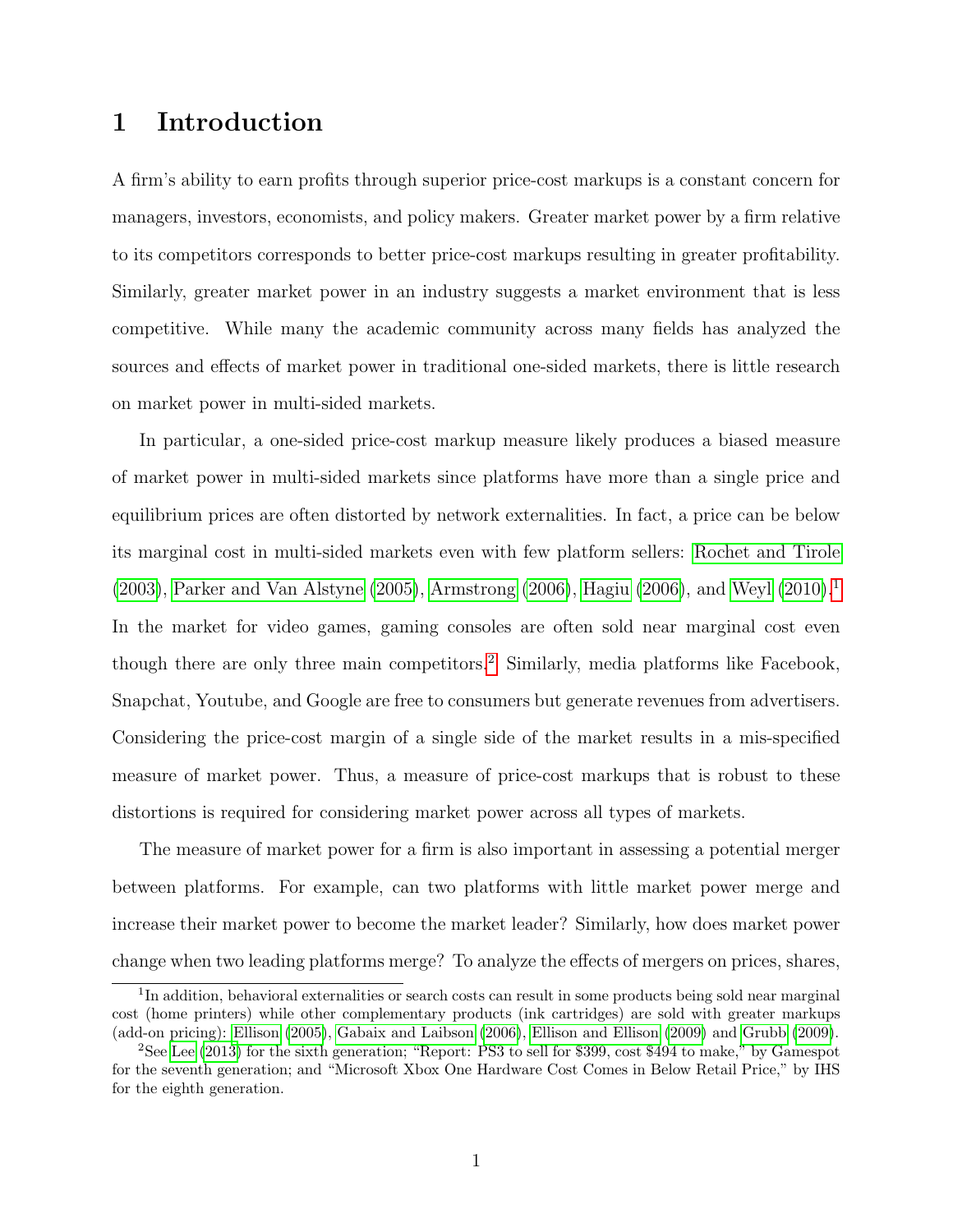and market power, I develop a general model of differentiated platform competition where platforms compete in prices and participation on each side of the market. This framework generalizes existing structural techniques for determining unobserved marginal costs and for characterizing post-merger prices of hypothetical mergers. In addition, I find that merger simulations that do not consider the multi-sidedness of platforms produce biased estimates of post-merger prices and market shares.

An important aspect of mergers in multi-sided markets that differs from mergers in traditional one-sided markets is the ability to integrate network externalities in a platform merger. For example, Facebook Inc. has integrated user features across its social media platforms (e.g., users can integrate their profiles so that an Instagram post automatically posts to the user's Facebook page).[3](#page-0-0) This benefits social media users but also might benefit advertisers from improved advertiser match due to better user data that is shared between the two platforms. Similarly, the Nintendo 64 Transfer Pak accessory allowed gamers that owned a Nintendo 64 console to purchase Nintendo Gameboy Color games to play on the Nintendo 64. This Transfer Pak is a partial integration between Nintendo's console platform and portable gaming platform. I find that the magnitude of the change in prices due to a merger increases when two platforms merge with integration.

To illustrate the main theoretical results, an application to the sixth generation video game market is considered. The analysis of this market shows how the consideration of a multi-sided platform as a traditional one-sided product results in biased estimates of marginal costs, market power, and post-merger prices for hypothetical mergers. This bias shows the importance of using the multi-sided market marginal cost estimation techniques, market power, and merger simulation techniques that account for the multi-sidedness of platforms when analyzing platform market power, profitability, and mergers in multi-sided markets.

The literature on market power and mergers for multi-sided markets largely derives from an antitrust perspective using data on media markets (e.g. newspapers, magazines, or news

<sup>&</sup>lt;sup>3</sup>[Li and Agarwal](#page-42-4) [\(2016\)](#page-42-4) find considerable evidence regarding the benefits users experience from integration between the Instagram and Facebook platforms.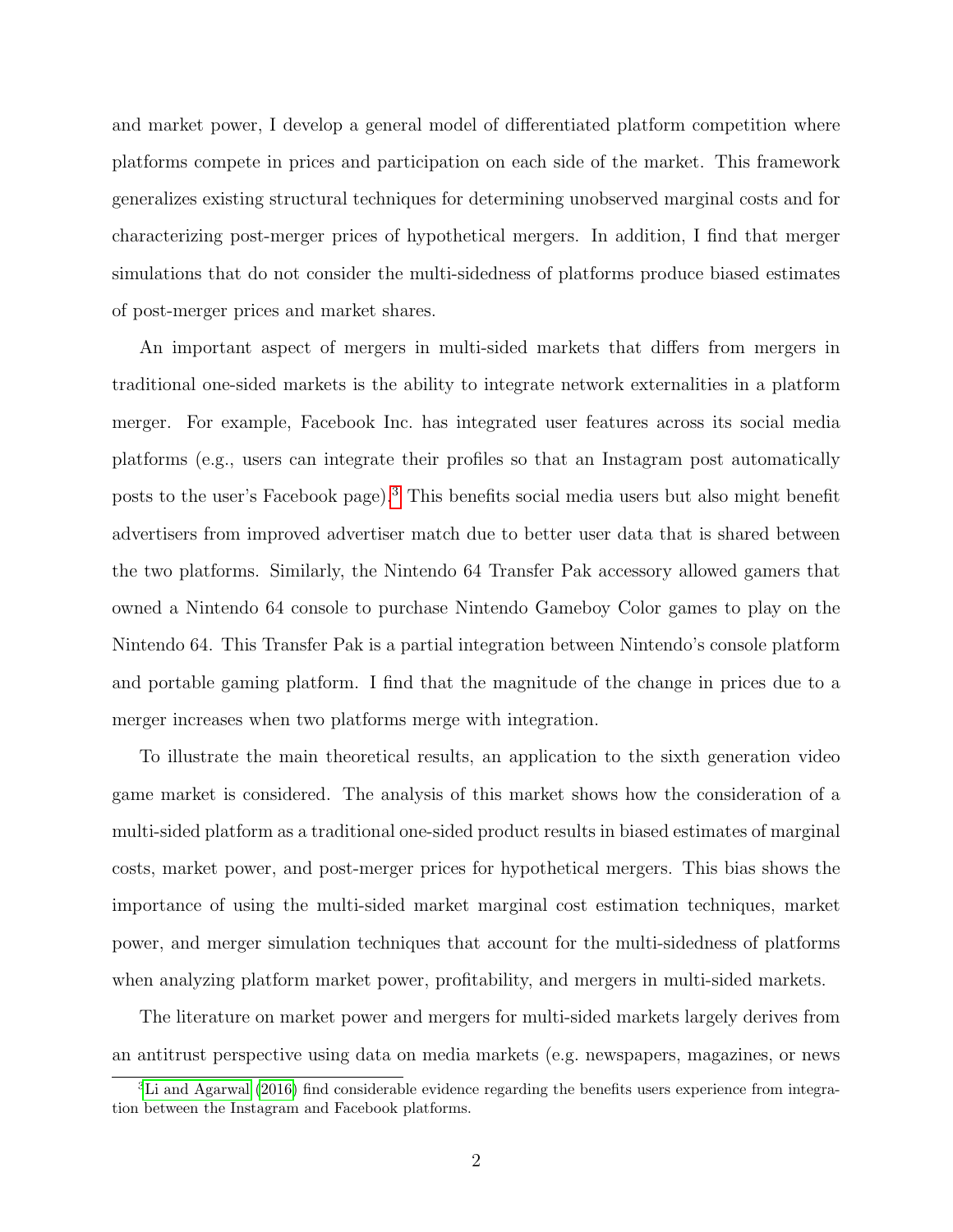websites).<sup>[4](#page-0-0)</sup> For example, merger simulations to determine price-cost markups is considered by [Filistrucchi et al.](#page-41-1)  $(2012)$ , [Filistrucchi and Klein](#page-41-2)  $(2013)$ , and [Song](#page-43-2)  $(2015)$ <sup>[5](#page-0-0)</sup> In addition, many standard antitrust measures are extended to two-sided markets: [Emch and Thompson](#page-40-2) [\(2006\)](#page-40-2) and [Filistrucchi et al.](#page-41-3) [\(2014\)](#page-41-3) for market definition, [Evans and Noel](#page-41-4) [\(2008\)](#page-41-4) for Critical Loss Analysis, [Filistrucchi](#page-41-5) [\(2008\)](#page-41-5) for the SSNIP test, [Affeldt et al.](#page-39-1) [\(2013\)](#page-39-1) for upward pricing pressure measurements, and [Behringer and Filistrucchi](#page-39-2) [\(2015\)](#page-39-2) for the Areeda–Turner rule. However, product multi-sided markets like video game platforms, smartphones, eReaders, and tablets differ from media markets since the platform itself is a product that must be purchased by consumers along with additional content.[6](#page-0-0)

The papers that are most closely related to this study are [Song](#page-43-2) [\(2015\)](#page-43-2) and the collection of [Filistrucchi et al.](#page-41-1) [\(2012\)](#page-41-1), its predecessor working paper [\(Filistrucchi et al.](#page-41-6) [\(2010\)](#page-41-6)), and [Filistrucchi and Klein](#page-41-2) [\(2013\)](#page-41-2). [Filistrucchi and Klein](#page-41-2) [\(2013\)](#page-41-2) consider hypothetical newspaper mergers and they back out the two marginal costs for a newspaper: the marginal cost of a consumer that buys a newspaper and the marginal cost of an advertiser that buys an ad slot. [Song](#page-43-2) [\(2015\)](#page-43-2) does the same for magazines with consumers and advertisers. In each paper, the demand structure for the platform produces infinite chain rules when taking certain derivatives. These infinite chain rules are due to feedback loops that are left open in the prescribed demand functions. To handle this, they use partial derivatives when determining platform first-order conditions, instead of full derivatives that account for the feedback loops effects on demand. The use of these (mis-specified) first-order conditions ensures that all unobserved marginal costs are determined.<sup>[7](#page-0-0)</sup> However, by accounting for the full effect that prices have on demands, I find that only a single unobserved marginal cost can be identified.

<sup>4</sup>[Evans and Schmalensee](#page-41-7) [\(2013\)](#page-41-7) provide an extensive overview.

<sup>5</sup>[Chandra and Collard-Wexler](#page-40-3) [\(2009\)](#page-40-3) also consider mergers in the two-sided market for newspapers but do not measure costs or use cost data. Instead they find that newspaper pricing below marginal cost is a necessary condition to lower circulation prices post-merger; however, they find no relationship between newspaper concentration measures and platform prices.

<sup>6</sup>This analysis also applies to add-on products like printers with ink cartridges, component purchasing where a bundle of goods is required, DVD and Blu-ray players, and traditional cameras with film. More generally, Zegners and Kretschmer [\(2017\)](#page-43-3) refer to these as aftermarkets.

<sup>7</sup>The [Filistrucchi et al.](#page-41-1) [\(2012\)](#page-41-1) paper uses the same demand structure as [Song](#page-43-2) [\(2015\)](#page-43-2) so the process of the merger simulations is the same.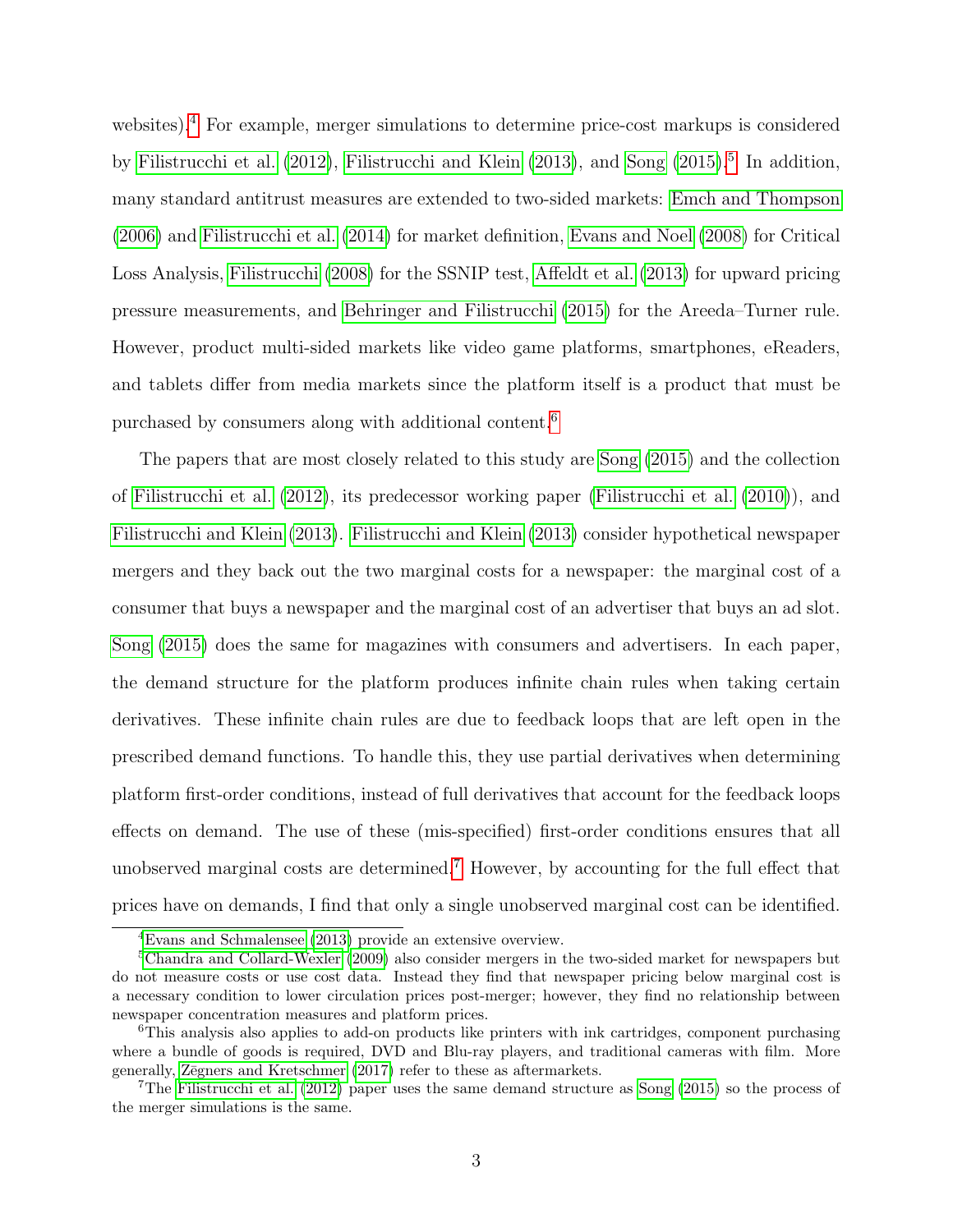Fortunately, it is often the case that one of the two marginal costs in a two-sided market can be obtained from contract agreements that exist in many platform industries. I take advantage of this in the video games market and I determine unobserved game console marginal cost for each of the three platforms in the sixth generation video game market.

In addition to the literature using media market data, there is a considerable amount of empirical literature across fields relating to other multi-sided markets. However, this literature largely avoids platform merger issues or the determination of the multiple unobserved marginal costs. For literature on platform mergers, the empirical analysis is one-sided [\(Fan](#page-41-8) [\(2013\)](#page-41-8) for newspapers or [Jeziorski](#page-42-5) [\(2014\)](#page-42-5) for radio stations). Nevertheless, the empirical literature on two-sided markets using dynamic estimation techniques is growing: [Rysman](#page-43-4)  $(2004)$  for yellow pages; [Nair](#page-42-6)  $(2007)$ , Dubé et al.  $(2010)$  and [Lee](#page-42-3)  $(2013)$  for video game consoles; [Gowrisankaran and Rysman](#page-41-9) [\(2012\)](#page-41-9) for camcorders; and [Gowrisankaran et al.](#page-41-10) [\(2014\)](#page-41-10) for DVDs. In addition, the video game market has received considerable attention regarding exclusive vs. multi-homing game titles and game pricing: [Shankar and Bayus](#page-43-5) [\(2003\)](#page-43-5), [Binken](#page-40-5) [and Stremersch](#page-40-5) [\(2009\)](#page-40-5), [Corts and Lederman](#page-40-6) [\(2009\)](#page-40-6), [Liu](#page-42-7) [\(2010\)](#page-42-7), [Landsman and Stremersch](#page-42-8) [\(2011\)](#page-42-8), [Lee](#page-42-3) [\(2013\)](#page-42-3), and [Zhou](#page-43-6) [\(2016\)](#page-43-6). This paper contributes to the empirical literature by characterizing the necessary information that is required to determine unobserved marginal costs of a platform seller and by determining market power and hypothetical post-merger equilibria in multi-sided markets with specific results for the sixth generation video game market.

The rest of the paper is organized as follows. Section [2](#page-5-0) summarizes the traditional onesided market with the traditional market power measure and the standard techniques for determining unobserved marginal costs. The model of the multi-sided market as well as equilibrium pricing, elasticities, and unobserved marginal cost determination is provided in Section [3.](#page-6-0) A generalized multi-sided market power measure is also developed in this section. In Section [4,](#page-15-0) sellers of multiple platforms and the effect of platform mergers are considered. To illustrate the main findings in this paper, an application to the sixth generation video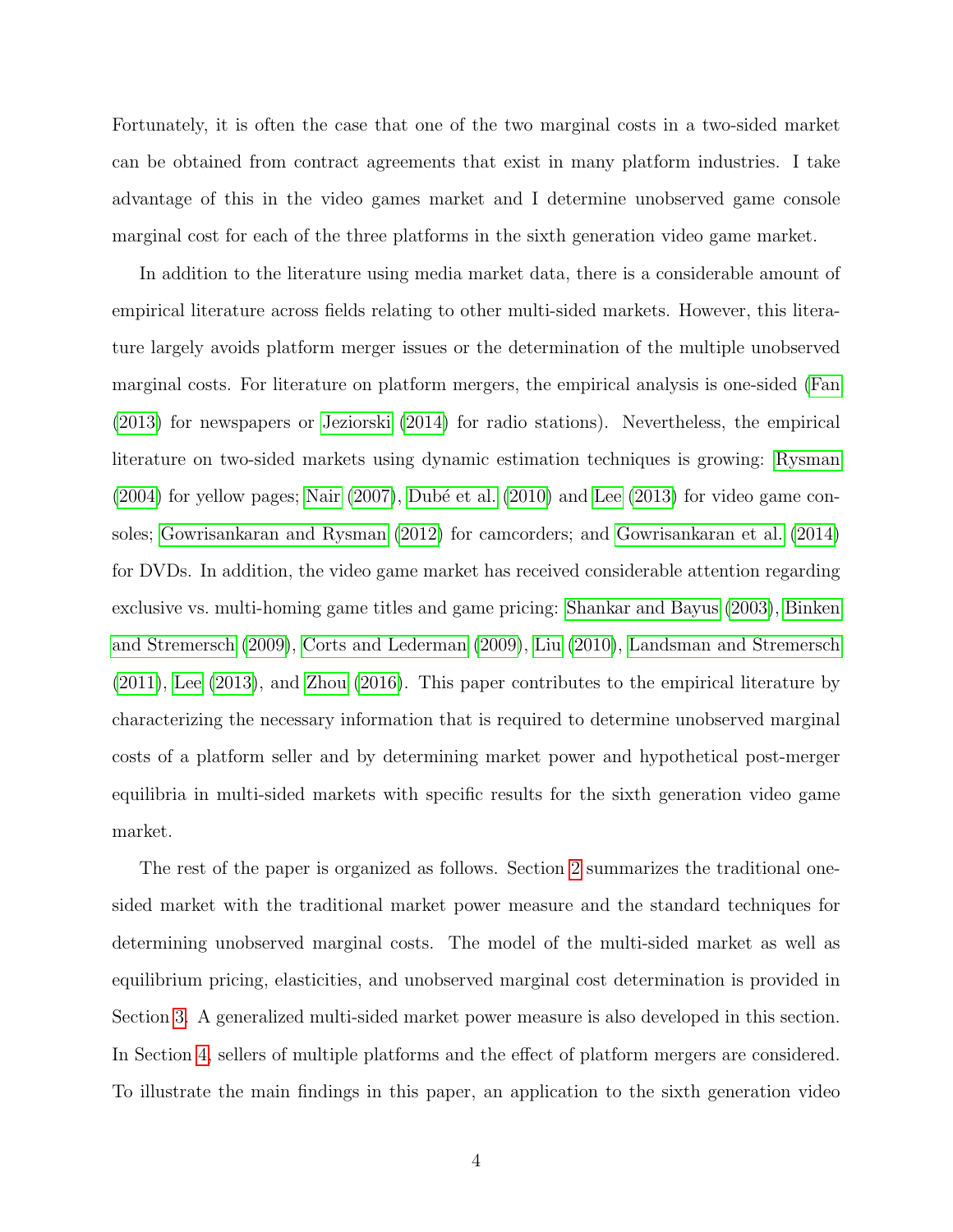game market is presented in Section [5.](#page-19-0) Finally, Section [6](#page-30-0) concludes, followed by the appendix that contains the proofs of all formal findings.

## <span id="page-5-0"></span>2 A Traditional One-Sided Market

For comparison purposes, consider first a traditional one-sided market. Suppose that there are  $N$  sellers of differentiated products that compete in prices. Firm  $X$  has demand:

$$
q^X = q^X(p^X, \mathbf{p}^{-X}),\tag{1}
$$

where  $p^X$  is the price set by firm X,  $p^{-X}$  is the vector of prices of the other firms, and  $q^X(p^X, \mathbf{p}^{-X})$  is the demand function for firm X's product where  $\frac{dq^X}{dp^X} < 0$  and  $\frac{dq^X}{dp^Y} > 0$  for  $Y \neq X$ . Firm X has profits given by:

$$
\Pi^X = (p^X - c^X) \cdot q^X (p^X, \mathbf{p}^{-X}), \tag{2}
$$

where  $c^X$  is the constant marginal cost for firm X.

Standard measures of market power often depend on either price-cost markups or the distribution of market shares. The standard measure using price-cost markups is the Lerner Index, developed by [Lerner](#page-42-9) [\(1934\)](#page-42-9), which considers the price-cost markup normalized by the price.<sup>[8](#page-0-0)</sup> That is, the Lerner index of market power for firm  $X$  is given by:

$$
L^X = \frac{p^X - c^X}{p^X},\tag{3}
$$

at the equilibrium price  $p^X$ . Thus,  $L^X$  is the ratio of the equilibrium price-cost markup and the price.

While this measure provides information on a firm's ability to price above marginal cost, the cost structure of a firm is often unobserved by a practitioner. For example, with

<sup>8</sup>See [Elzinga and Mills](#page-40-7) [\(2011\)](#page-40-7) for an overview of the Lerner index.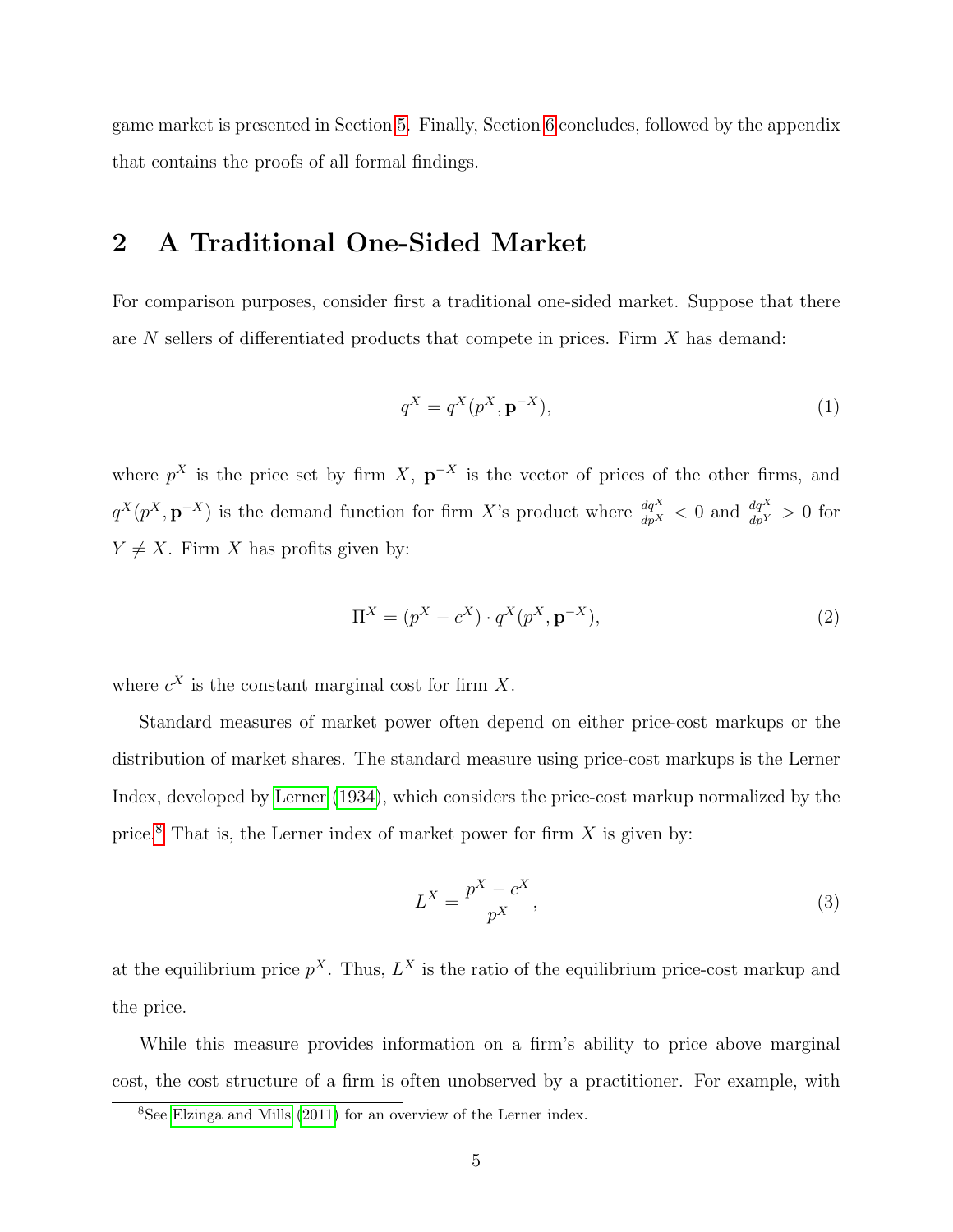administrative cost data provided by a firm, determining the marginal cost for a specific product is likely impossible for firms that are large conglomerates. As a result, a large portion of the empirical industrial organization literature is dedicated to using variation in product characteristics within a market to estimate demand elasticities.[9](#page-0-0) With demand elasticities, unobserved marginal costs can be determined. More specifically, using the firstorder condition of profit maximization by each firm provides the following result:

$$
L^{X} = \frac{p^{X} - c^{X}}{p^{X}} = -\frac{1}{\eta^{X}} \quad \text{or} \quad p^{X} = c^{X} \cdot \left(1 + \frac{1}{\eta^{X}}\right)^{-1}, \tag{4}
$$

where  $\eta^X$  is the own-price elasticity of demand for firm X. Thus, by estimating each firm's own-price elasticity of demand, the unobserved cost is determined by:[10](#page-0-0)

<span id="page-6-1"></span>
$$
c^X = p^X \cdot \left(1 + \frac{1}{\eta^X}\right). \tag{5}
$$

This is an important result as it implies that the estimated elasticities allow for the determination of unobserved marginal costs. Thus, information on prices and elasticities allows a practitioner to determine the market power in traditional one-sided markets.

## <span id="page-6-0"></span>3 A Multi-Sided Market

Now consider a multi-sided market where there are N independent platform sellers that connect distinct groups who interact through the seller's platform. For example, Snapchat connects consumers with other consumers and it connects consumer with advertisers; however, its main competitor, Facebook, also connects consumers with games and allows consumers to "login with Facebook" to interact with online markets and websites more easily. Thus, competing platforms can differ in the number of interaction types that they facilitate, and

 $^{9}$ Originating with with seminal work by [Berry](#page-39-3) [\(1994\)](#page-39-3), [Berry et al.](#page-39-4) [\(1995\)](#page-39-4), and [Nevo](#page-42-10) [\(2000\)](#page-42-10).

<sup>&</sup>lt;sup>10</sup>If firms sell more than one differentiated product, then the full elasticity matrix of own- and cross-price elasticities is required, as discussed in [Berry](#page-39-3) [\(1994\)](#page-39-3), [Berry et al.](#page-39-4) [\(1995\)](#page-39-4), and [Nevo](#page-42-10) [\(2000\)](#page-42-10).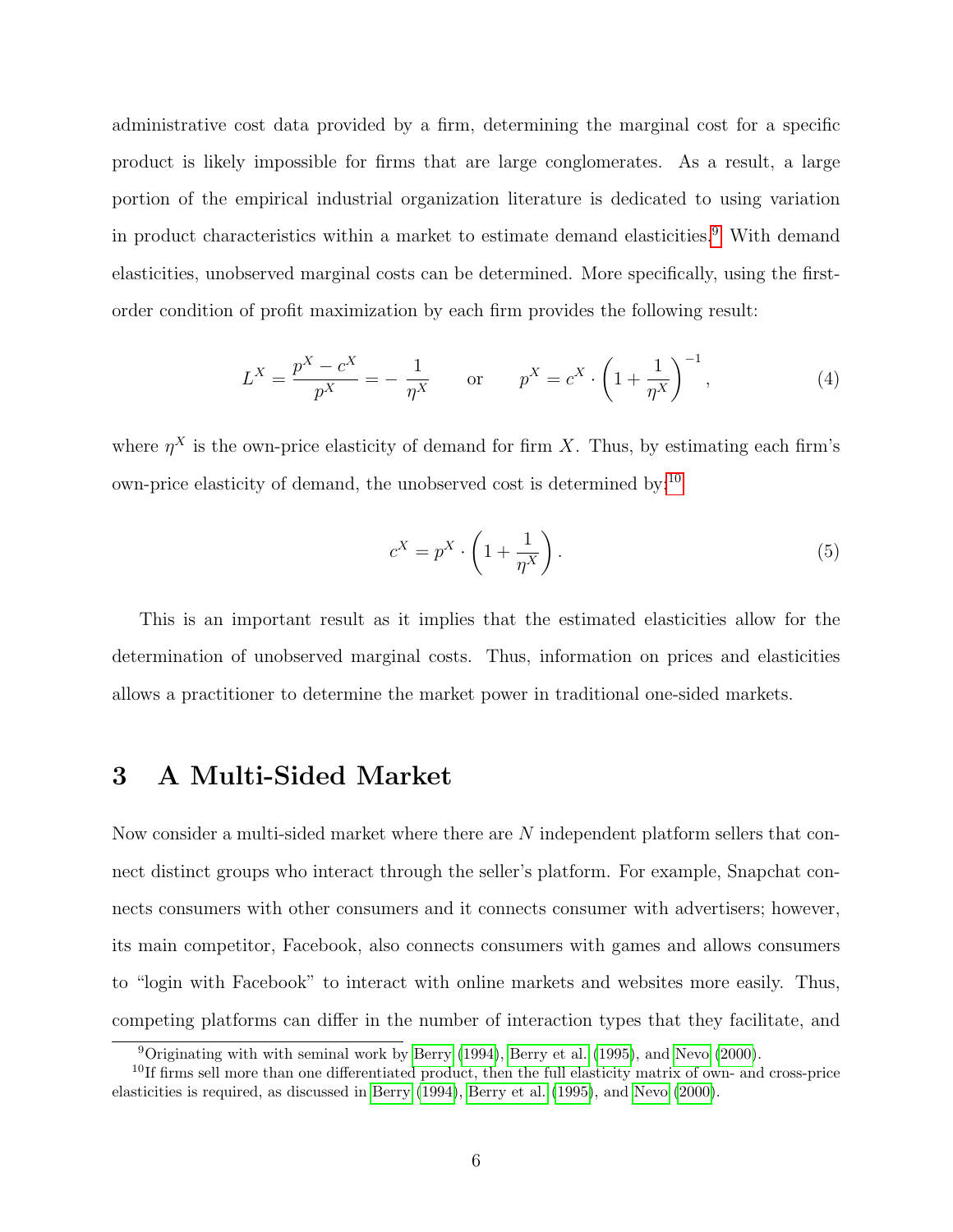each platform charges a price for each type of interaction that is facilitated by the platform.<sup>[11](#page-0-0)</sup> The platforms are differentiated and compete in prices and interaction participation.

#### 3.1 Demand for Interaction

Suppose that the  $N$  competing platforms facilitate at most  $K$  types of interactions and let the amount of type i interaction on Platform X be denoted by  $I_i^X$ . For example, consider the market for video games where there exists four types of interactions: the interaction between consumers and the platform in terms of console purchases  $(I_1)$ , games purchased by consumers from game developers  $(I_2)$ , console software kits purchased by game developers  $(I_3)$ , and the online subscriptions (e.g. Xbox live subscriptions) purchased by consumers  $(I_4)$ .

For each type of interaction  $I_i^X$ , the platform seller charges a single price or fee,  $p_i^X$ . For example, each video game platform charges prices for each type of interaction: the direct console price, the fee paid to the platform for each game sale, the price of a software development kit, and the online subscription price that allows gamers to interact with other gamers.[12](#page-0-0) For interactions between the platform and one of its sides, the agents pay the price to the platform. Whereas, for interactions between different sides, it is assumed that the distribution of who pays the fee to the platform does not affect interaction demand.<sup>[13](#page-0-0)</sup> Thus, each type of interaction has a demand that depends on the competing platform prices — consistent with differentiated price competition — and that depends on the amount of each type of interaction that the platforms provide — consistent with multi-sided markets.

<sup>&</sup>lt;sup>11</sup>The term "interaction" is intentionally vague since a platform price is incurred differently depending on the platform market. For a media platform, an "interaction" between a consumer and advertiser is a click on an advertisement or a click-through purchase from an ad. Alternatively, an "interaction" between a video game consumer and a game developer is the consumer purchase of the game. Where the platform charges a price determines where an interaction, with interaction demand, exists.

<sup>&</sup>lt;sup>12</sup>Similarly, Facebook and other social media platforms allow users, businesses, agencies, and advertisers to interact and potentially charge different prices for these different types of interaction.

<sup>&</sup>lt;sup>13</sup>This assumption is largely consistent with results in [Rochet and Tirole](#page-43-0) [\(2003\)](#page-43-0) on transaction pricing in multi-sided markets where the total price (the sum of the fees set by the platform to each side for an interaction), is what effects the total demand for transactions.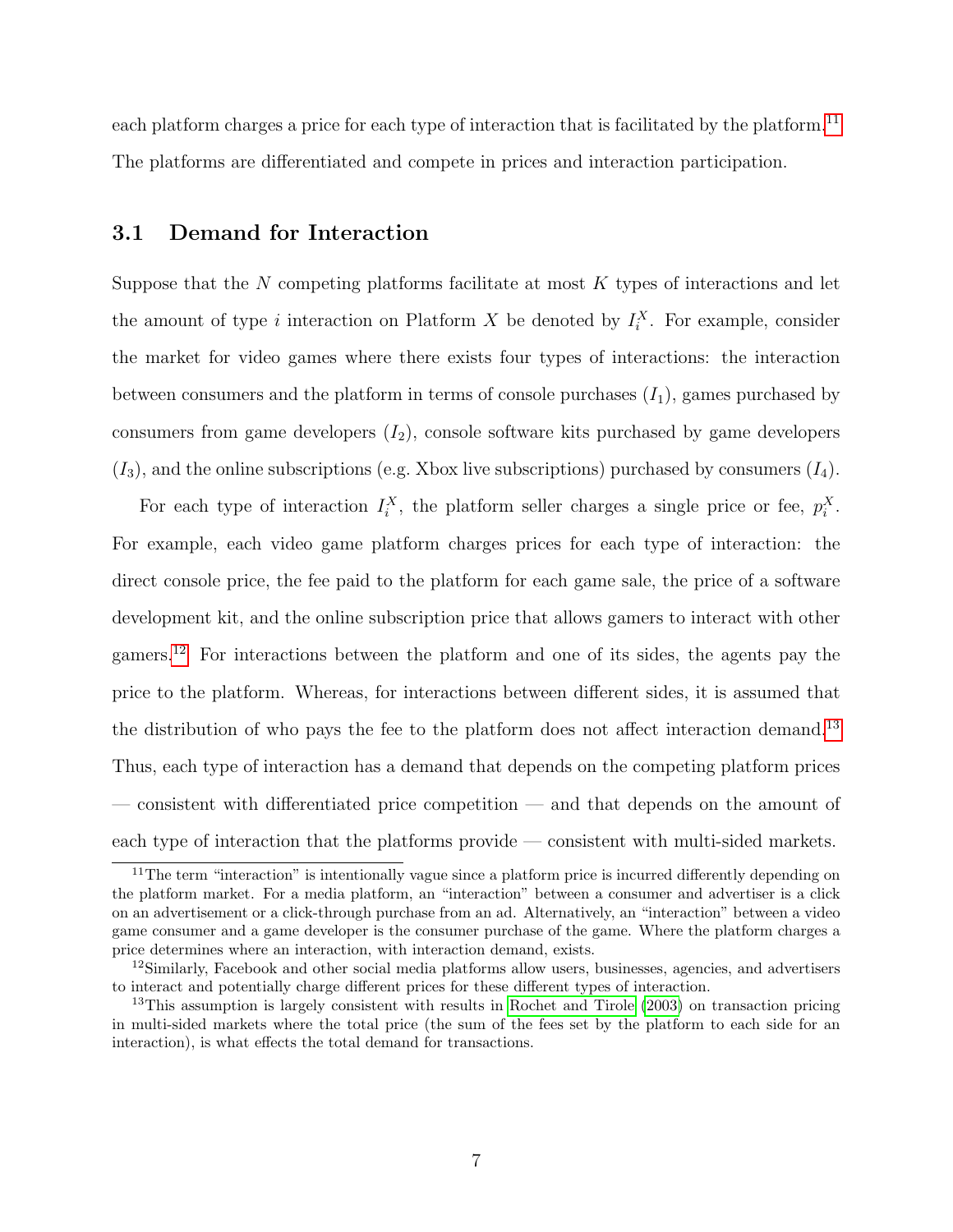The demand for interaction i on Platform  $X$  is given by:

<span id="page-8-0"></span>
$$
I_i^X = I_i^X \left( p_i^X, \mathbf{p}_i^{-X}; \mathbf{I}_{-i}^1, \mathbf{I}_{-i}^2, ..., \mathbf{I}_{-i}^N \right), \tag{6}
$$

where  $\mathbf{p}_i^{-X}$  denotes the vector of prices by other platforms for the interaction type i, and the  $\mathbf{I}_{-i}^{Y}$  denote the vector of all other interaction types besides i on Platform Y for  $Y = 1, ..., N$ (including  $Y = X$ ). Thus, the demand for interaction on a platform depends directly on the prices for that interaction and on the amount of other interactions across platforms. Consistent with differentiated price competition and markets with network effects, suppose that  $\frac{\partial I_i^X}{\partial p_i^X}$  < 0 and  $\frac{\partial I_i^X}{\partial p_i^Y}$   $\geq$  0 for  $Y \neq X$ . That is, interaction on a platform is decreasing in a platform's own price and increasing in the price of a competitor. In addition, suppose that  $\frac{\partial I_i^X}{\partial I_{-i}^X}$ >  $\geq$ 0. This relates to the presence of network externalities where  $\frac{\partial I_i^X}{\partial I^X_{-i}} > 0$  implies a positive network externality; for example, the case with video games has a positive network externality between console sales and game sales  $\left(\frac{\partial I_1^X}{\partial I_2^X} > 0\right)$ . Alternatively,  $\frac{\partial I_i^X}{\partial I_{-i}^X} < 0$  implies a negative network externality which can occur on media platforms where greater consumer advertisements diminishes consumer usage of the media platform.

To ensure that the second-order conditions hold so that a unique equilibrium exists, suppose that  $\frac{\partial (I_i^X)^2}{\partial^2 X}$  $\frac{(I_i^X)^2}{\partial^2 p_i^X} \leq 0$  with  $\frac{\partial I_i^X}{\partial p_i^X} \to 0$  as  $p_i^X \to 0$ . This ensures that network effects are not "too large" so that demand increases from price reductions do not continuously increase profits. In addition, suppose that  $\frac{\partial (I_i^X)^2}{\partial 2I^X}$  $\frac{\partial I_i^X}{\partial^2 I_{-i}^X}$  < 0, along with  $\frac{\partial I_i^X}{\partial I_{-i}^X}$   $\to$  0 as  $I_{-i}^X$   $\to$  0 when  $\frac{\partial I_i^X}{\partial I_{-i}^X}$   $>$  0. This ensures that network effects are not "too large" so that demand increases from greater interaction elsewhere on the platform does not persistently increase profits. Combined, these second-order assumptions ensure that the network externalities are not too strong so that a platform cannot keep increasing its size continuously with a slight price reduction.

In addition, to ensure a solution to the platforms' profit maximization problem, it is important to note that the current demand for interaction given by Equation [\(6\)](#page-8-0) contains infinite feedback loop. This is due to the fact that  $I_i^X$  is a function of  $p_i^X$  and  $\mathbf{I}_{-i}^X$ , but  $\mathbf{I}_{-i}^X$  is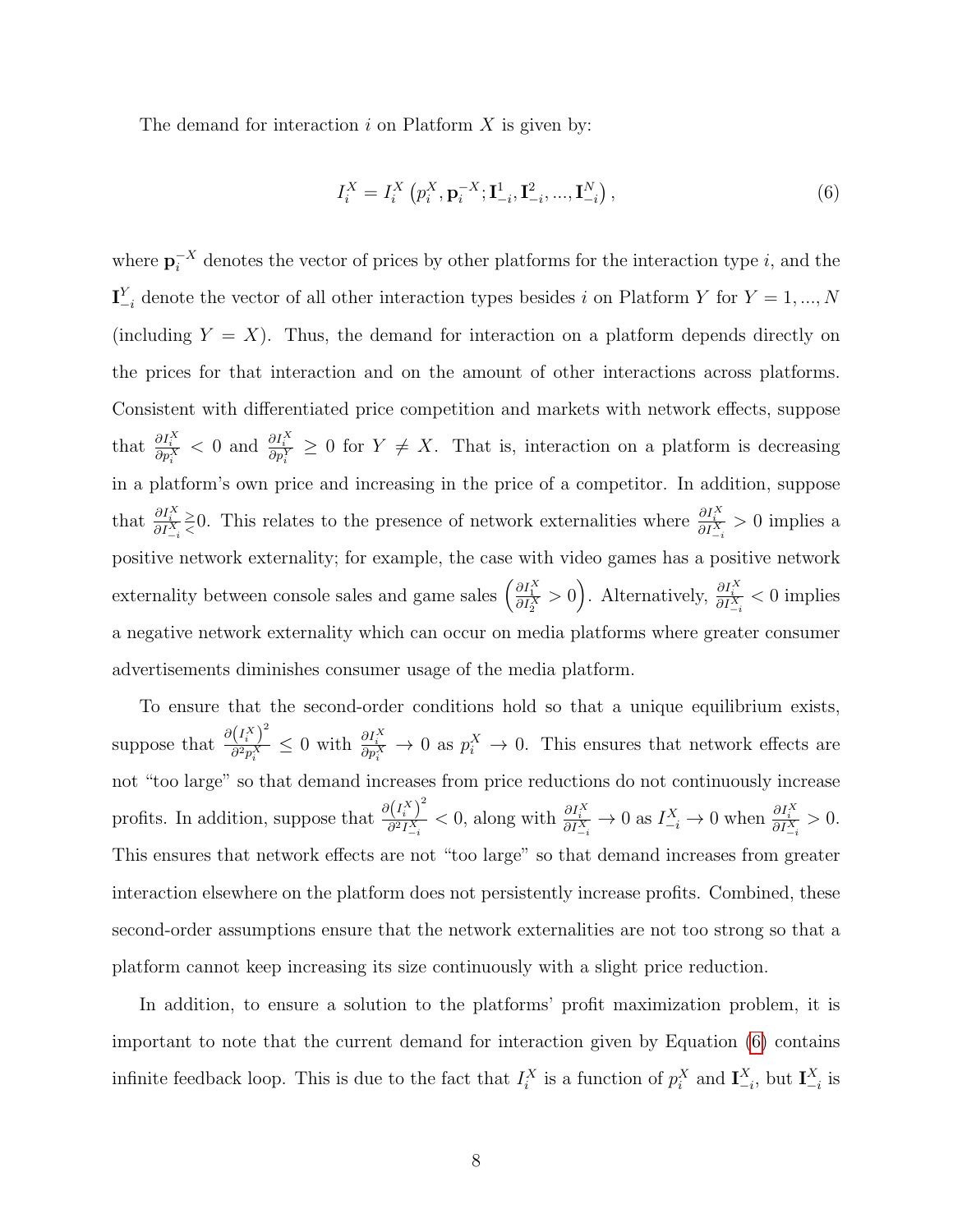a function of  $I_i^X$  which is again a function of  $p_i^X$  and  $\mathbf{I}_{-i}^X$ , and so on. This is why the derivative assumptions above are partial derivatives. The full (or total) derivatives do not exist. However, a platform considers both the direct partial effect and the indirect effect through feedback loops when maximizing profit. Thus, to solve the platform's maximization problem, assume that for each interaction i and Platform X, the function  $I_i^X(p_i^X, \mathbf{p}_i^{-X})$  $\{\mathbf{I}_{-i}^{1}, \mathbf{I}_{-i}^{1}, \mathbf{I}_{-i}^{2},..., \mathbf{I}_{-i}^{N}\}$ has a solution such that

<span id="page-9-2"></span>
$$
I_i^X = \tilde{I}_i^X \left( \mathbf{p}^1, \mathbf{p}^2, ..., \mathbf{p}^N \right), \tag{7}
$$

where  $\mathbf{p}^Y$  for  $Y = 1, ..., N$  is the vector of all interaction prices for Platform Y.<sup>[14](#page-0-0)</sup> Thus, the function  $\tilde{I}_i^X(\cdot)$  provides the interaction demands with respect to each of the platform prices. This implies that the feedback loops in the demand for interactions from Equation [\(6\)](#page-8-0) are closed when:

<span id="page-9-0"></span>
$$
I_i^X = I_i^X \left( p_i^X, \mathbf{p}_i^{-X}; \tilde{\mathbf{I}}_{-i}^1, \tilde{\mathbf{I}}_{-i}^2, ..., \tilde{\mathbf{I}}_{-i}^N \right).
$$
\n
$$
(8)
$$

Thus, an interaction directly depends on all platform prices for that interaction and also on the other interaction sizes on other platforms with closed feedback loops.[15](#page-0-0)

Platforms generate revenues (which can be positive or subsidies) from each type of interaction. Thus, Platform  $X$  has total profits given by:

<span id="page-9-1"></span>
$$
\Pi^{X} = \sum_{i=0}^{M} \sum_{j=0}^{M} \left\{ \left( p_i^{X} - c_i^{X} \right) \cdot I_i^{X} \right\} - F^{X}, \tag{9}
$$

where  $c_i^X$  is the marginal cost incurred by Platform X for an interaction of type i and  $F^X$ is the fixed cost for Platform X.

<sup>&</sup>lt;sup>14</sup>The first-order conditions with respect to the  $I_i^X(\cdot)$  function imply that  $\frac{dI_i^X}{dp_i^Y} < 0$  and  $\frac{dI_i^X}{dp_i^Y} \ge 0$  for  $Y \ne X$ ; in addition, positive network externalities  $\left(\frac{\partial I_i^X}{\partial I_{-i}^X} > 0\right)$  imply that  $\frac{dI_i^X}{dp_{-i}^X} < 0$  while negative externalities  $\left(\frac{\partial I_i^X}{\partial I_{-i}^X} < 0\right)$ , imply that  $\frac{\mathrm{d} \tilde{I}_i^X}{\mathrm{d} p_{-i}^X} > 0$ .

 $15$ Interaction demands with closed feedback loops will be important for developing the techniques for determining unobserved marginal costs.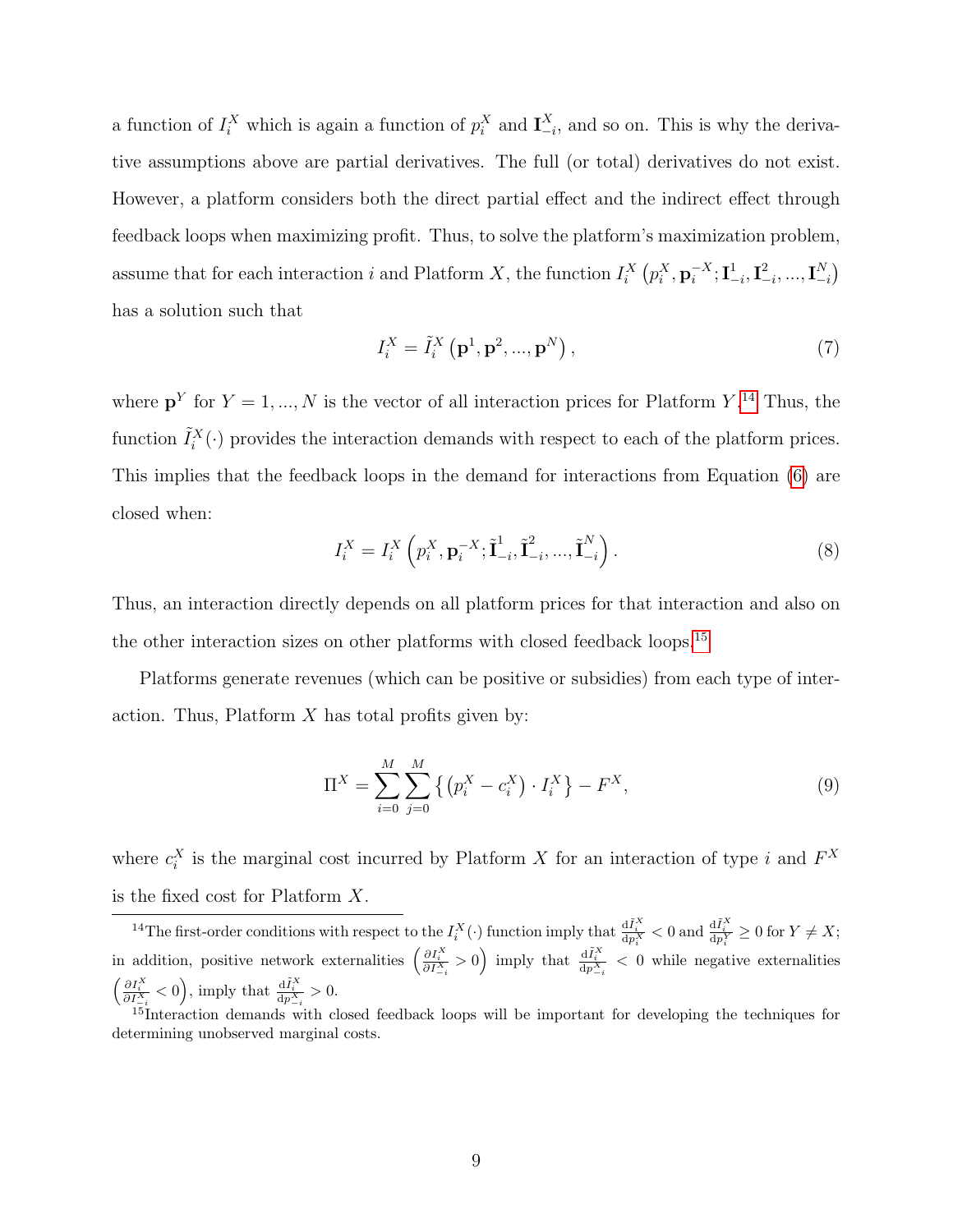#### 3.2 The Multi-Sided Market Equilibrium

The equilibrium concept is the standard Nash equilibrium. That is, platform strategies are their collection of prices  $(\mathbf{p}^1, \mathbf{p}^2, ..., \mathbf{p}^N)$ , which constitute an equilibrium if  $\Pi^X(\mathbf{p}^X, \mathbf{p}^{-X}) \geq$  $\Pi^{X}(\hat{\mathbf{p}}^{X}, \mathbf{p}^{-X})$  for all  $\hat{\mathbf{p}}^{X}$ . The interaction demand structure provides equilibrium pricing that is standard in multi-sided markets:

<span id="page-10-1"></span>**Theorem 1** (Equilibrium Platform Prices). There exist unique prices  $(\mathbf{p}^1, \mathbf{p}^2, ... \mathbf{p}^N)$  in equilibrium such that Platform  $X$ 's price for the interaction of type i is given by:

<span id="page-10-0"></span>
$$
p_i^X = \underbrace{c_i^X}_{MC} + \underbrace{\frac{-I_i^X}{d\tilde{l}_i^X/dp_i^X}}_{\text{Markup}} - \underbrace{\sum_{k \neq i} \left\{ \frac{\partial I_k^X}{\partial I_i^X} \cdot (p_k^X - c_k^X) \right\}}_{\text{Marginal Profit Elsewhere}}.
$$
 (10)

All proofs are in the appendix.

The equilibrium platform price for an interaction provides a similar expression to the standard pricing results found in the multi-sided market literature. Namely, price equals marginal cost, plus a markup from a platform's market power, minus the gains from the other sides (or in this case, the marginal profits from the other sides). That is, the last term in Equation [\(10\)](#page-10-0) is the marginal change in profits for interaction  $I_k$  when interaction  $I_i$  changes, summed across all  $k \neq i$  interaction types.<sup>[16](#page-0-0)</sup>

To better illustrate the platform's pricing strategy, consider the simple video game example where there are only two types of interactions: consumers purchasing consoles  $(I_1)$ , and consumers purchasing games  $(I_2)$ . In this case, Theorem [1](#page-10-1) implies that a platform's console price is the marginal cost of a console, plus a market power markup term, minus the marginal profit to the platform from game sales fees. In particular, the marginal profit for game sales is the platform fee from a game sale minus the platform's cost to supply the game  $(p_2 - c_2)$ , times the change in game sales from a change in console sales:  $\frac{\partial I_2^X}{\partial I_1^X}$ . Note that the

<sup>&</sup>lt;sup>16</sup>In the platform's complete solution, solving the system of first-order pricing conditions implies that prices are functions of all marginal costs, interaction elasticities, and interaction derivatives. The proof of Theorem [1](#page-10-1) provides greater detail.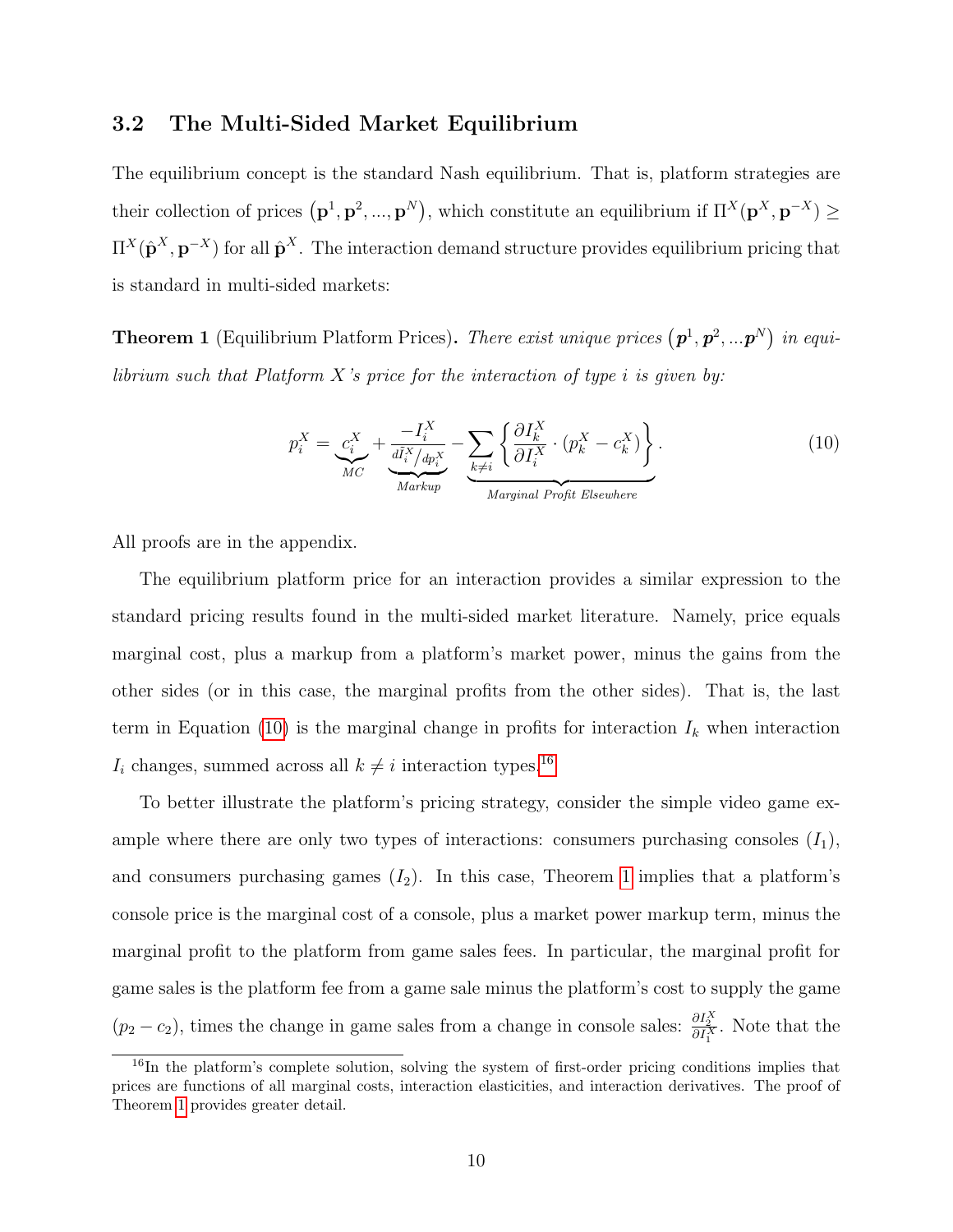interaction derivative term is often observed in the data. For example, the average number of game purchases for a console owner serves as a simple measure for  $\frac{\partial I_2^X}{\partial I_1^X}$  since one fewer console owner likely implies a decrease in game purchases equal to the average number of game sales for that console. This provides a tractable equilibrium pricing function without specific knowledge on the externality structure.<sup>[17](#page-0-0)</sup>

This pricing result is especially useful, not only because it conforms to the multi-sided market literature, but also because the markup can be rewritten by using elasticities. This allows for comparison with the traditional one-sided relationship between a product's price, marginal cost, and demand elasticity. The elasticity of demand for interaction of type  $i$  on Platform X is  $\eta_i^X = \frac{dI_i^X}{dp_i^X} \cdot \frac{p_i^X}{\tilde{I}_i^X} = \frac{dI_i^X}{dp_i^X} \cdot \frac{p_i^X}{I_i^X}$ . In equilibrium, the following relationship holds:

<span id="page-11-0"></span>Theorem 2 (Equilibrium Elasticity). In multi-sided markets, the equilibrium demand elasticity is given by:

$$
- \frac{1}{\eta_i^X} = \underbrace{\frac{p_i^X - c_i^X}{p_i^X}}_{Lerner} + \frac{\sum_{k \neq i} \frac{\partial I_k^X}{\partial I_i^X} \cdot (p_k^X - c_k^X)}{p_i^X} = \frac{\sum_{k=1}^K \frac{\partial I_k^X}{\partial I_i^X} \cdot (p_k^X - c_k^X)}{p_i^X}.
$$
 (11)

In a multi-sided market, the elasticity of interaction demand depends on the traditional Lerner index plus a normalization of the marginal profits elsewhere. Alternatively, the negative inverse of an elasticity of interaction type  $i$  is the sum of the marginal profits with respect to interaction  $i\left(\sum_{k=1}^K\right)$  $\frac{\partial I_k^X}{\partial I_i^X} \cdot (p_k^X - c_k^X)$ , normalized by the price  $p_i^X$ . Thus, if a practitioner observes the equilibrium prices, marginal costs, and interaction derivatives, then the equilibrium interaction demand elasticities can be determined.

The results in Theorem [2](#page-11-0) also illustrate potential issues for using the traditional Lerner

<sup>&</sup>lt;sup>17</sup>In relating this pricing result to the transaction platform literature that stems from [Rochet and Tirole](#page-43-0) [\(2003\)](#page-43-0), a two-sided transaction platform in this framework has  $\frac{\partial I_2^X}{\partial I_1^X}$  fixed and equal to 1 for all prices and interaction levels. That is, each transaction where a price  $p_1$  is taken from side 1 and  $p_2$  is taken from side 2 always results in a one-to-one relationship between the two sides when prices are incurred (e.g. a purchase with a credit card or debit card, a purchase on Amazon or eBay, or the click-through of an advertisement on a website are all examples where the interaction between the two sides is one-to-one with respect to platform prices and fees). Thus, this framework allows for the consideration of these transaction platform structures as well as platform products that have numerous additional interactions across sides.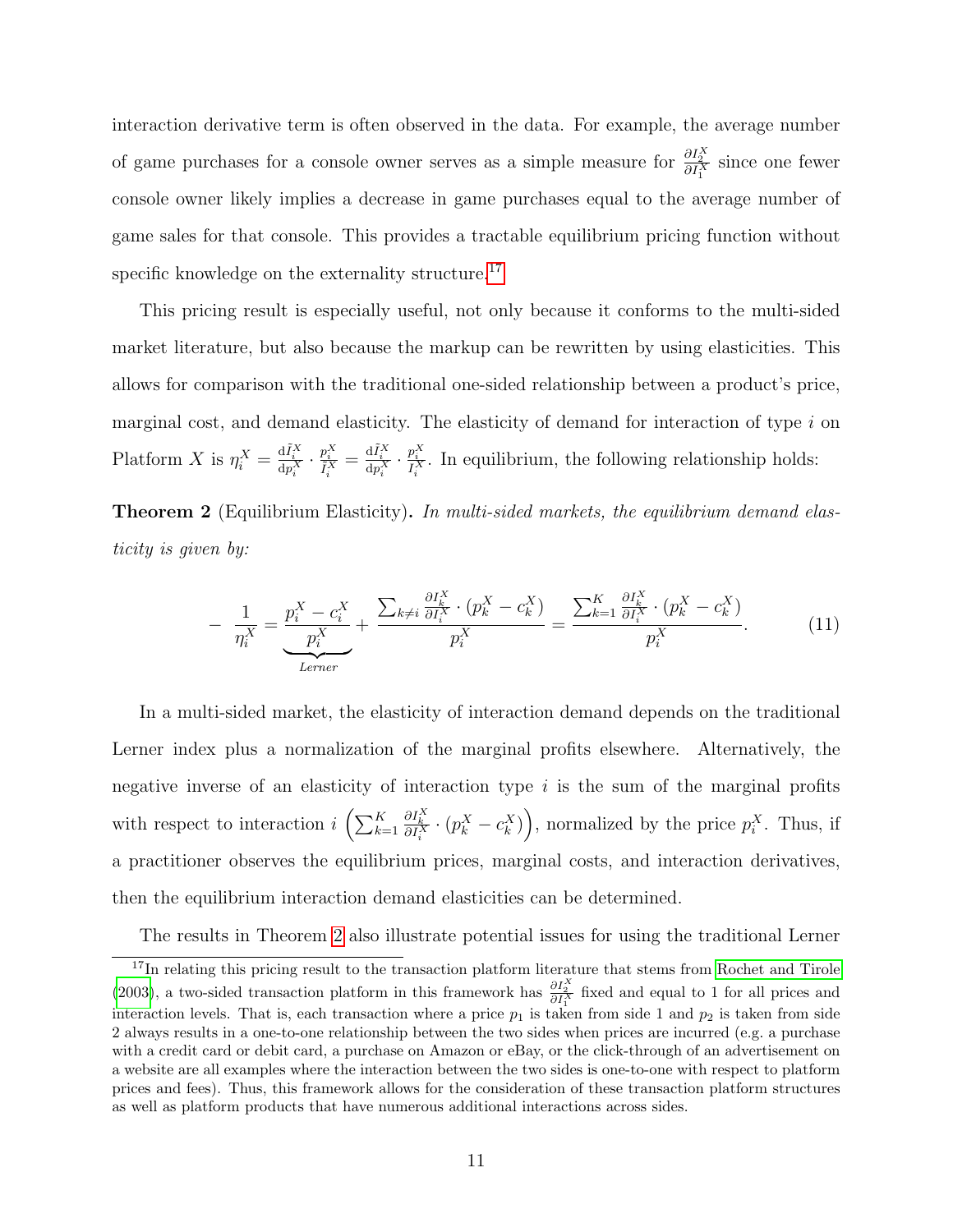index in multi-sided markets. For example, by using the traditional one-sided market relationship of the negative inverse of an elasticity equating the Lerner index results in a biased assessment. This implies that the traditional Lerner index is flawed on two accounts for multi-sided markets. First, the potential for prices below marginal costs when a platform seller has market power results in a Lerner index that is negative which provides a biased estimate of too little market power. Second, the relationship between the traditional Lerner and a platforms own-price elasticity does not hold. For these reasons, an alternative index is required to accurately account for market power in multi-sided markets.

#### 3.3 A General Index of Market Power

Market power is often defined as a seller's ability to price above marginal cost. This ability generates profits but creates surplus distortions. To this end, both the distribution of a platform's price-cost margins and the distribution of a platform's interactions are important for evaluating market power in multi-sided markets. For example, suppose that there are two platforms that compete in a two-sided market where one side is subsidized by both platforms while the other side faces a markup. If shares by each platform are the same on each side but one platform charges higher prices on each side, then the platform with higher prices has greater market power. Alternatively, if prices are the same but one platform is the share leader on the profitable side of the market while the other platform is the market share leader on the subsidized side of the market, then the platform that dominates the profitable side clearly has greater market power. Thus, both the price-cost margins and the distribution of interactions should determine market power in multi-sided markets.

**Definition 1** (The Multi-Sided Market Lerner Index). The market power of Platform X in a multi-sided market is given by:

<span id="page-12-0"></span>
$$
\tilde{L}^{X} = \frac{\sum_{i} \left\{ \left( p_{i}^{X} - c_{i}^{X} \right) \cdot I_{i}^{X} \right\}}{\sum_{i} \left\{ p_{i}^{X} \cdot I_{i}^{X} \right\}}.
$$
\n(12)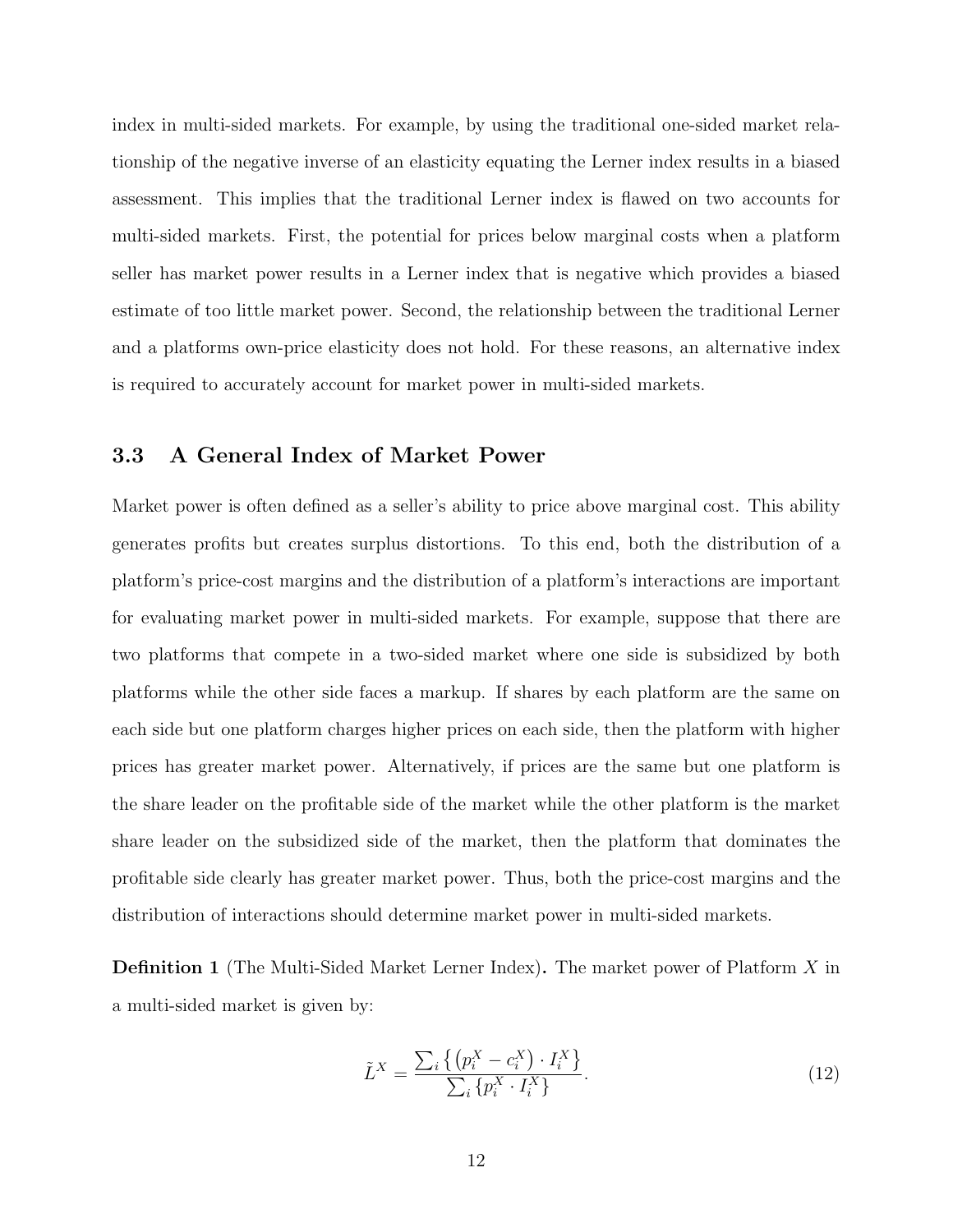Thus, the generalized Lerner index weights each price-cost margin in the numerator and each price in the denominator by the corresponding amount of interaction. This is indeed a generalization since the traditional one-sided product market implies that  $\tilde{L}^X$  =  $\frac{(p^X-c^X) \cdot I^X}{p^X \cdot I^X} = \frac{p^X-c^X}{p^X} = L^X$ . The generalized Lerner index might also be easily computable using administrative data. That is, the generalized Lerner index is the ratio of platform variable profits and total revenues:

$$
\tilde{L}^{X} = \frac{\sum_{i} \left\{ \left( p_{i}^{X} - c_{i}^{X} \right) \cdot I_{i}^{X} \right\}}{\sum_{i} \left\{ p_{i}^{X} \cdot I_{i}^{X} \right\}} = \frac{\Pi^{X} + F^{X}}{\text{TR}^{X}},\tag{13}
$$

where  $TR^X = \sum_i \{p_i^X \cdot I_i^X\}$  is the total revenue generated by Platform X.

Determining the variable profits and total revenues for a platform that is owned by a larger conglomerate might be difficult since costs might be shared across other products (e.g. the Google search platform under the Google corporation, Bing or Xbox under the Microsoft corporation, the Playstation console under the Sony corporation, etc.). This issue is common in the literature and is not specific to platforms. However, the relationship between variable profit and total revenues may prove valuable for smaller independent platforms like Snapchat, Pandora, or Hulu where company data is largely with respect to a single platform.

#### 3.4 Determining Unobserved Costs

To determine market power in multi-sided markets, each interaction marginal cost is necessary. However, certain marginal costs might be difficult to observe. Fortunately, a standard result in the literature is that unobserved costs are determinable in traditional one-sided markets where differentiated firms compete in prices. That is, given prices and market shares as well as cross- and own-price elasticity estimates, the unobserved marginal costs can be computed. Naturally, one would expect a similar result to exist for multi-sided markets where platform seller prices for each interaction, market shares of interactions, interaction derivatives, and all elasticities are sufficient to determine all the interaction unobserved marginal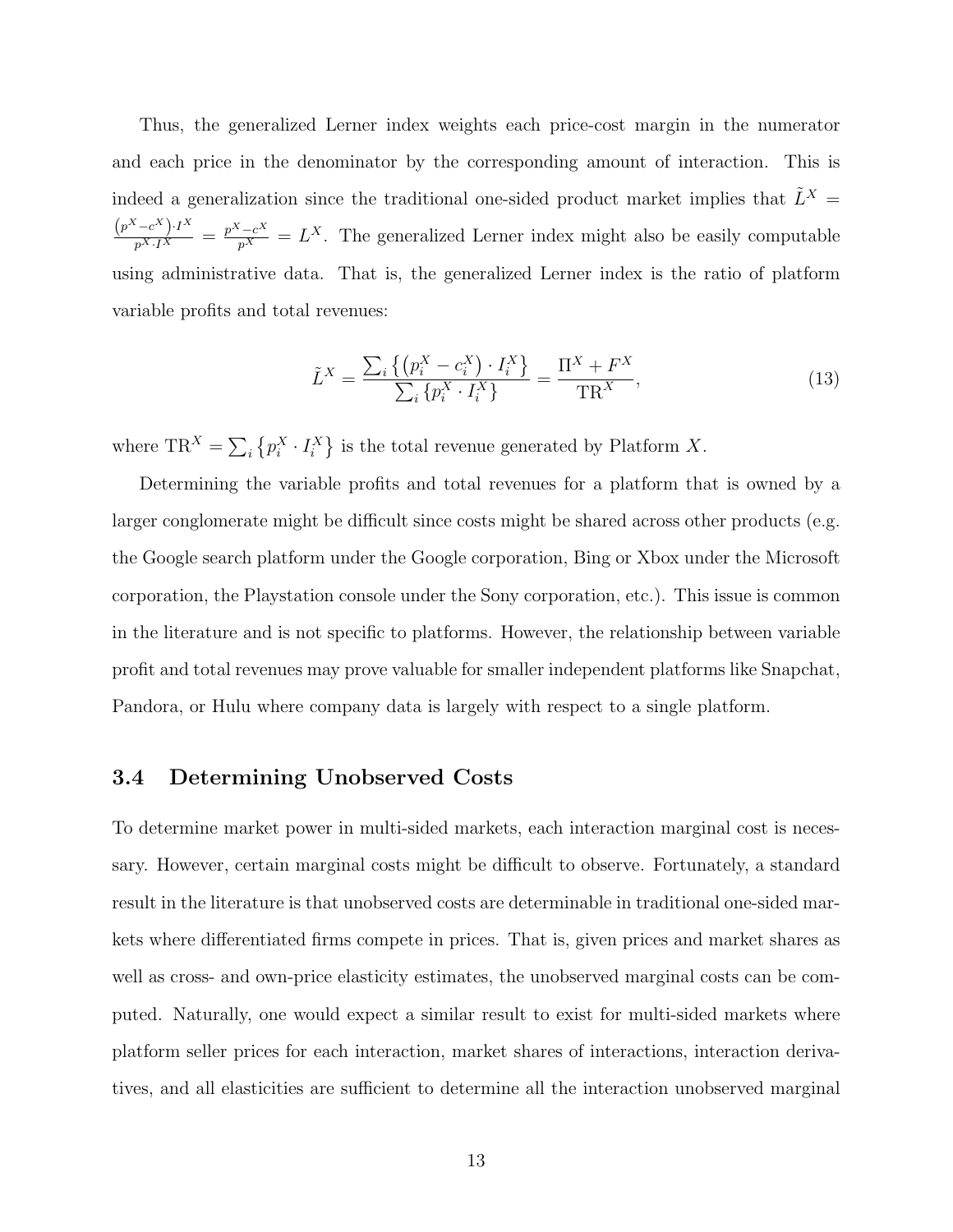costs. Unfortunately, this is not the case.

<span id="page-14-1"></span>**Theorem 3** (Indeterminable Unobserved Marginal Costs). If a multi-sided platform has more than one type of interaction, then even with all platform interaction prices, elasticities, and interaction derivatives, the vector of unobserved interaction marginal costs is indeterminable.

This result differs from the limited existing literature on determining unobserved marginal costs in multi-sided markets. In [Song](#page-43-2) [\(2015\)](#page-43-2) and the collection of [Filistrucchi et al.](#page-41-1) [\(2012\)](#page-41-1) and [Filistrucchi and Klein](#page-41-2) [\(2013\)](#page-41-2), each finds that both marginal costs can be determined for a two-sided platform. However, in each paper, the demand structure for the platform produces infinite chain rules when taking certain derivatives. These infinite chain rules are due to feedback loops that are left open in the prescribed demand structure. To handle this, they use partial derivatives when determining platform first-order conditions, instead of full derivatives that account for the effect that feedback loops have on demand. With the mis-specified first-order conditions that uses partial derivatives, the matrix that must be invertible to determine all unobserved costs is non-singular so that all marginal costs are determined. However, by accounting for the full effect that prices have on demands, I find that the corresponding matrix has rank equal to one. This implies that only a single unobserved marginal cost is determinable when the platform's solution includes the full price effect.

<span id="page-14-0"></span>Corollary 1 (Determining a Single Unobserved Marginal Cost). Determining a single unobserved interaction cost for platform  $X$  ( $c_i^X$ ), requires platform  $X$  prices ( $\boldsymbol{p}^X$ ), other marginal costs  $(c_{-i}^X)$ , all interaction derivatives with respect to that interaction  $\left(\frac{\partial I_{-i}^X}{\partial I_i^X}\right)$  , and the elasticity of demand for that interaction  $(\eta_i^X)$ . That is,  $c_i^X = c_i^X\left(\eta_i^X; \boldsymbol{p}^X; \boldsymbol{c}_{-i}^X; \frac{\partial I_{-i}^X}{\partial I_i^X}\right)$ .

This result might appear weak for platforms that have many types of interactions; however, Corollary [1](#page-14-0) is potentially very powerful for many two-sided markets where there are only two unobserved marginal costs and the inherent supply chain structure allows for a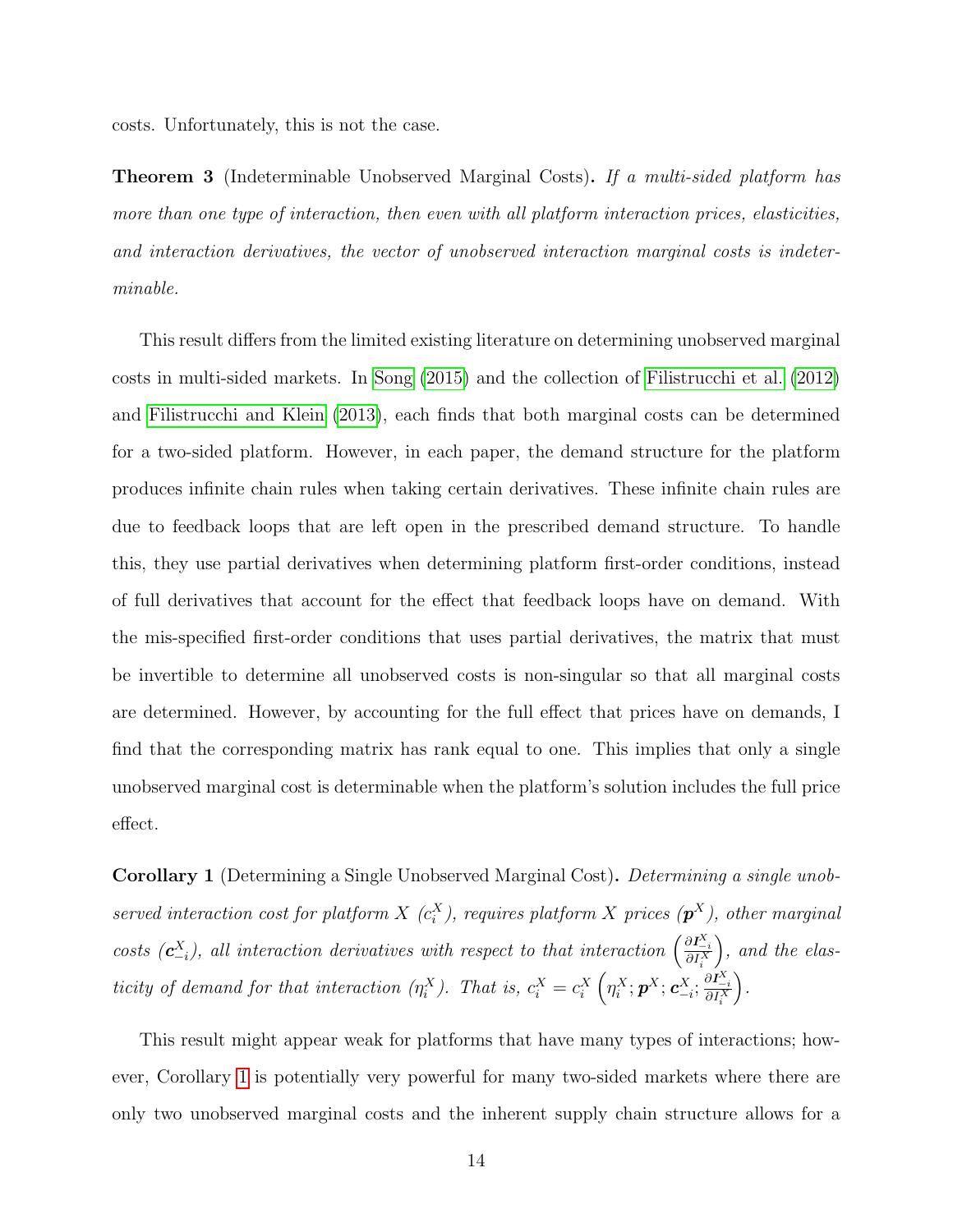clear assessment of one marginal cost. Typically, practitioners avoid using administrative and accounting cost data for a large corporation because it is often difficult to decipher what information is important for determining the marginal cost of a specific product within a corporation. However, for many two-sided platforms, there is often clear platform marginal cost information for at least one of the marginal costs of interaction.

For example, a consumer search on Google or a personal profile on Facebook, Snapchat, or Instagram are all nearly costless for the platform; similarly, the cost of a digital download of an app, song, video, picture, or ebook are all likely costless for digital platforms; lastly, for the video game console, DVD/Blu-Ray player, and CD/Record player platforms, the marginal cost of content (games, DVDs, or CDs) is often zero to the platform seller or is inferable from supply chain contract information. More specifically, consider the video game platform market. For games, the platform seller incurs no cost of supplying the games but takes a percent of the final price that the consumer pays for the game; alternatively, if the platform sets the price of content, then collection by different parts of the supply chain provides the cost information required.[18](#page-0-0) Exploiting these marginal cost features of the video game market allows for a rich development of the determination of unobserved console marginal costs, price-cost markups, market power, and a hypothetical merger analysis which are considered for the sixth generation video game market in Section [5.](#page-19-0)

### <span id="page-15-0"></span>4 General Multi-Sided Platform Ownership

To this point, the analysis has considered platform sellers as single product sellers. That is, each seller sells a single platform. However, many multi-sided markets have multi-platform sellers. For example, Facebook Inc. uses its multiple social media platforms (Facebook, Whatsapp, and Instagram), to compete with other social media platforms like Snapchat and Google's attempt with Google Plus. Similarly, in the market for video games, Nintendo

<sup>18</sup>For example, "Anatomy of a \$60 video game," by the LA Times in 2010 provides a breakdown of the marginal cost with respect to supply chain payments from a video game.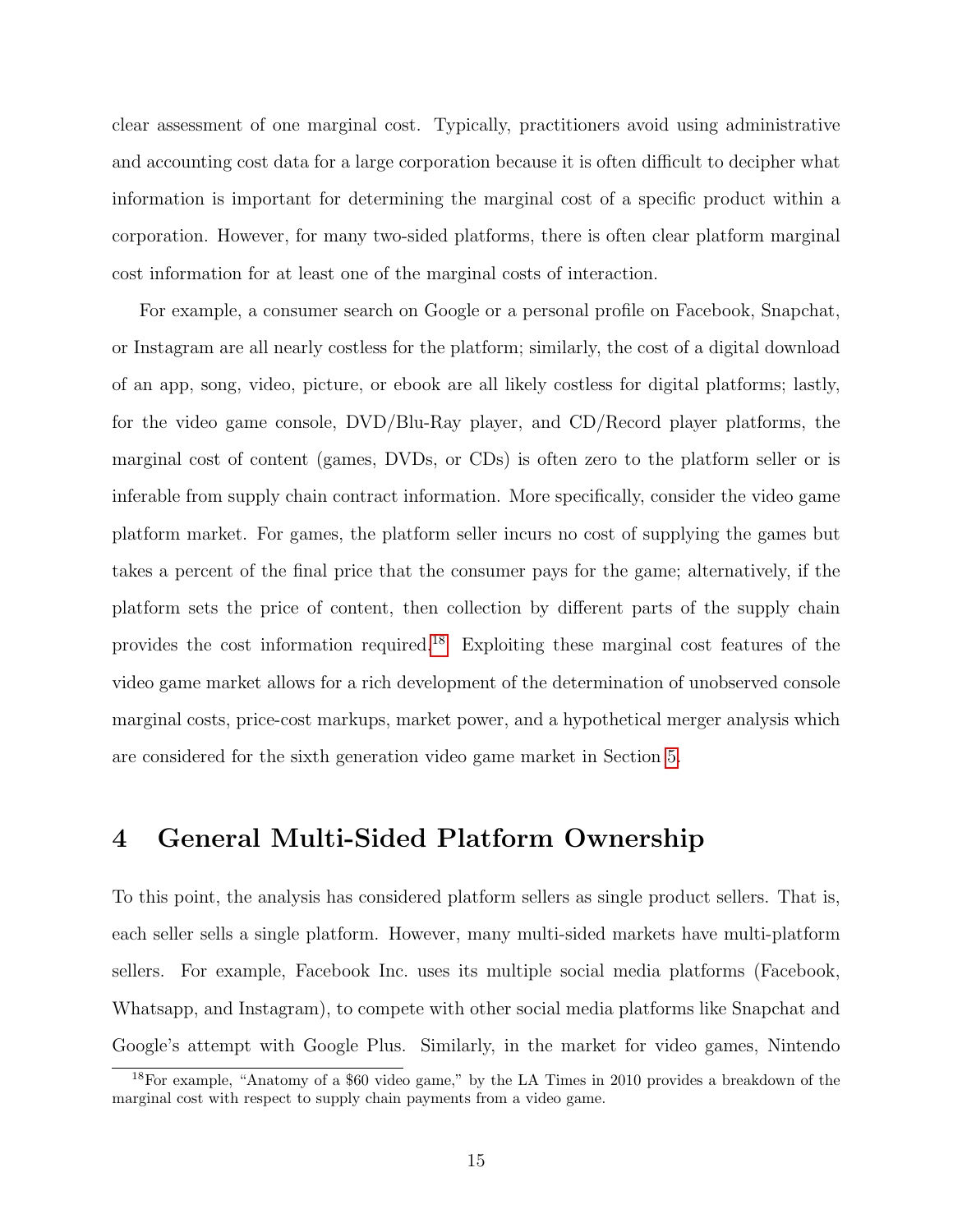and Sony each produce two types of gaming platforms (console and handheld), to compete with Microsoft's console gaming platform and digital device gaming platforms like smartphones and tablets. Considering a more general environment with multi-platform sellers also naturally allows for the analysis of horizontal platform mergers.

#### 4.1 Multi-Platform Sellers

Suppose that there are  $n$  platform sellers of the  $N$  available platforms and assume that  $n < N$  so that there exist some multi-platform sellers.<sup>[19](#page-0-0)</sup> Suppose that a platform seller sells platforms X and Y. In this case, platform  $X$ 's prices are distorted from the single platform seller case determined in Theorem [1:](#page-10-1)

<span id="page-16-0"></span>**Theorem 4** (Multi-Platform Seller Prices). If a platform seller owns platforms  $X$  and  $Y$ , then the equilibrium price for the interaction of type i on platform  $X$  is given by:

$$
p_i^X = c_i^X + \frac{-I_i^X}{d_i^X / dp_i^X} - \sum_{k \neq i} \frac{\partial I_k^X}{\partial I_i^X} \cdot (p_k^X - c_k^X) - \underbrace{D_i^{XY} \cdot (p_i^Y - c_i^Y)}_{Direct \; Diversion} - \underbrace{D_i^{XY} \cdot \sum_{k \neq i} \frac{\partial I_k^Y}{\partial I_i^Y} \cdot (p_k^Y - c_k^Y)}_{Diversion \; Elsewhere}
$$
 (14)

where  $D_i^{XY} \equiv \frac{d_i^Y/a_i^X}{d_i^X/a_i^X} < 0$  is the diversion ratio between platforms X and Y of interaction type i.

With a multi-platform seller, the price of a platform for an interaction takes on the typical individual platform seller prices given by Theorem [1,](#page-10-1) plus two additional terms. The first additional term is the direct diversion to the other platform owned by the seller for the same type of interaction, while the second additional term is the feedback diversion to the other platform for all other types of interaction. In terms of relating this expression to a traditional market, the summed network externality term (Diversion Elsewhere) is a result of the multi-sidedness in platform markets. Thus, the consideration of a multi-sided market

<sup>&</sup>lt;sup>19</sup>If  $n = N$ , then each platform is sold by independent sellers as in Section [3.](#page-6-0)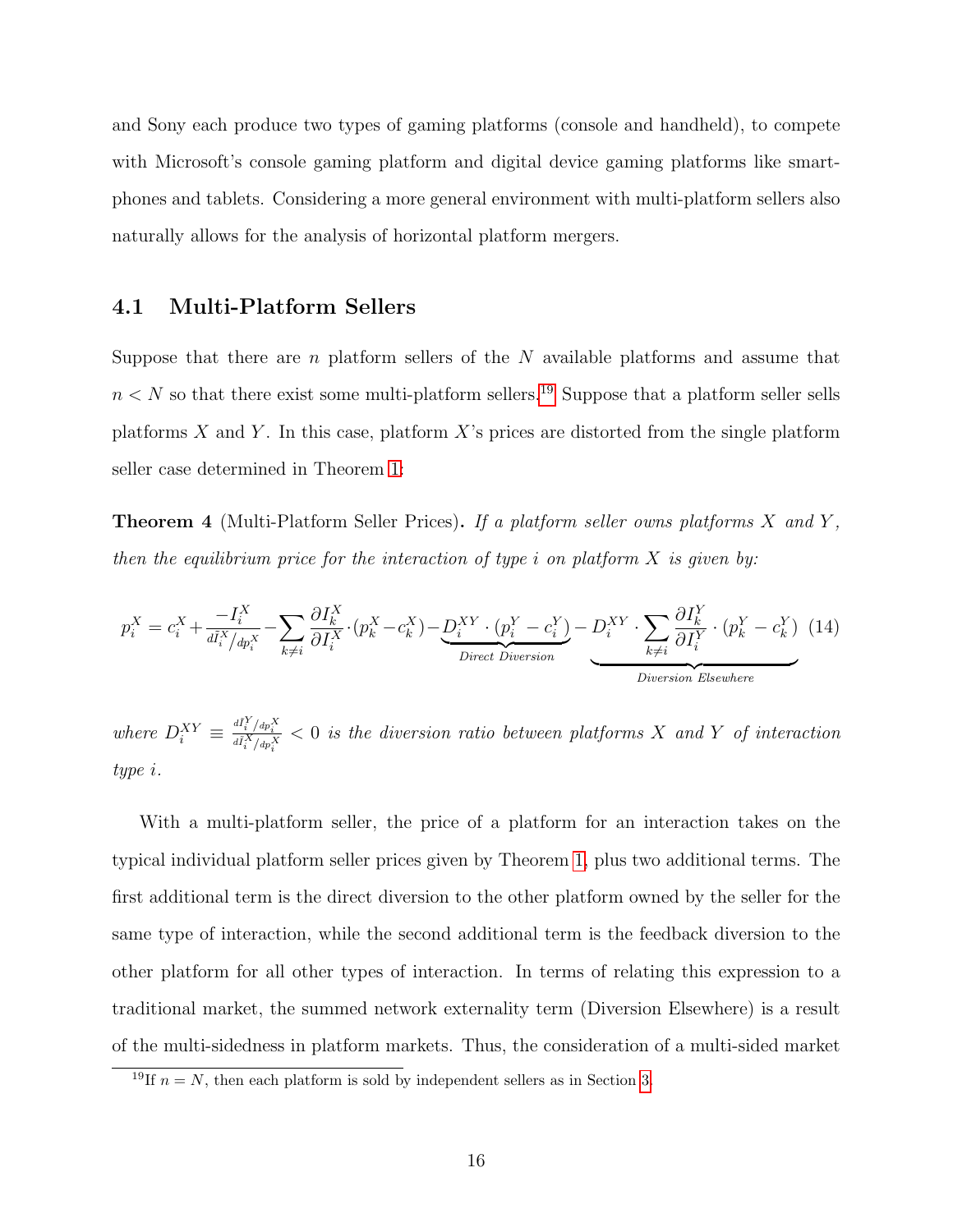as a traditional one-sided market when there exist multi-platform sellers has compounded bias. $20$ 

Also notice that if prices are greater than marginal costs so that no subsidies occur, then both additional terms result in additional price markups relative to the individual platform seller prices (since  $-D_i^{XY} > 0$ ). For mergers, this implies that prices for each of the platforms will increase post-merger.<sup>[21](#page-0-0)</sup>

In another light, Theorem [4](#page-16-0) implies that if some interactions are subsidized by platforms, then a merger can result in price decreases as well as price increases. Such a possibility suggests that the post-merger outcome may be more efficient. Furthermore, a potential efficiency measure from some price increases when other prices decrease due to a platform merger is the generalized Lerner index which fully accounts for all prices relative to costs. If the collective price changes after the merge are such that the generalized Lerner index decreases for each platform, then the merger is likely welfare improving.

To illustrate the main pricing affects from platform mergers, hypothetical mergers in the sixth generation video game market are analyzed. However, before proceeding to the video game application, there is an additional aspect which is specific to platform mergers that must also be considered when analyzing post-merger pricing in multi-sided markets.

#### 4.2 Platform Integration by Multi-Platform Sellers

Unlike traditional multi-product sellers, a multi-platform seller can potentially affect the value of each of its platforms by integrating certain interactions between its multiple platforms. For example, Facebook Inc. has integrated user features across its social media platforms (e.g. users can integrate their profiles so that an Instagram post automatically

<sup>&</sup>lt;sup>20</sup>This result is consistent in a more general platform ownership structure as well. The proof of Theorem  $4$ provides the solution of a general platform ownership matrix. Not surprisingly, there exists a direct diversion and diversion elsewhere terms for every other platform that is owned by the platform seller.

<sup>&</sup>lt;sup>21</sup>This analysis is largely consistent with [Affeldt et al.](#page-39-1) [\(2013\)](#page-39-1) who extended the upward pricing pressure measure to two-sided markets. Their diversion ratio effects are consistent with Theorem [4;](#page-16-0) in addition, they allow for efficiency gains (reduced marginal costs) after the merger. They apply their two-sided market upward pricing pressure measure to a newspaper market and show that the two-sidedness is important for measuring upward pricing pressure.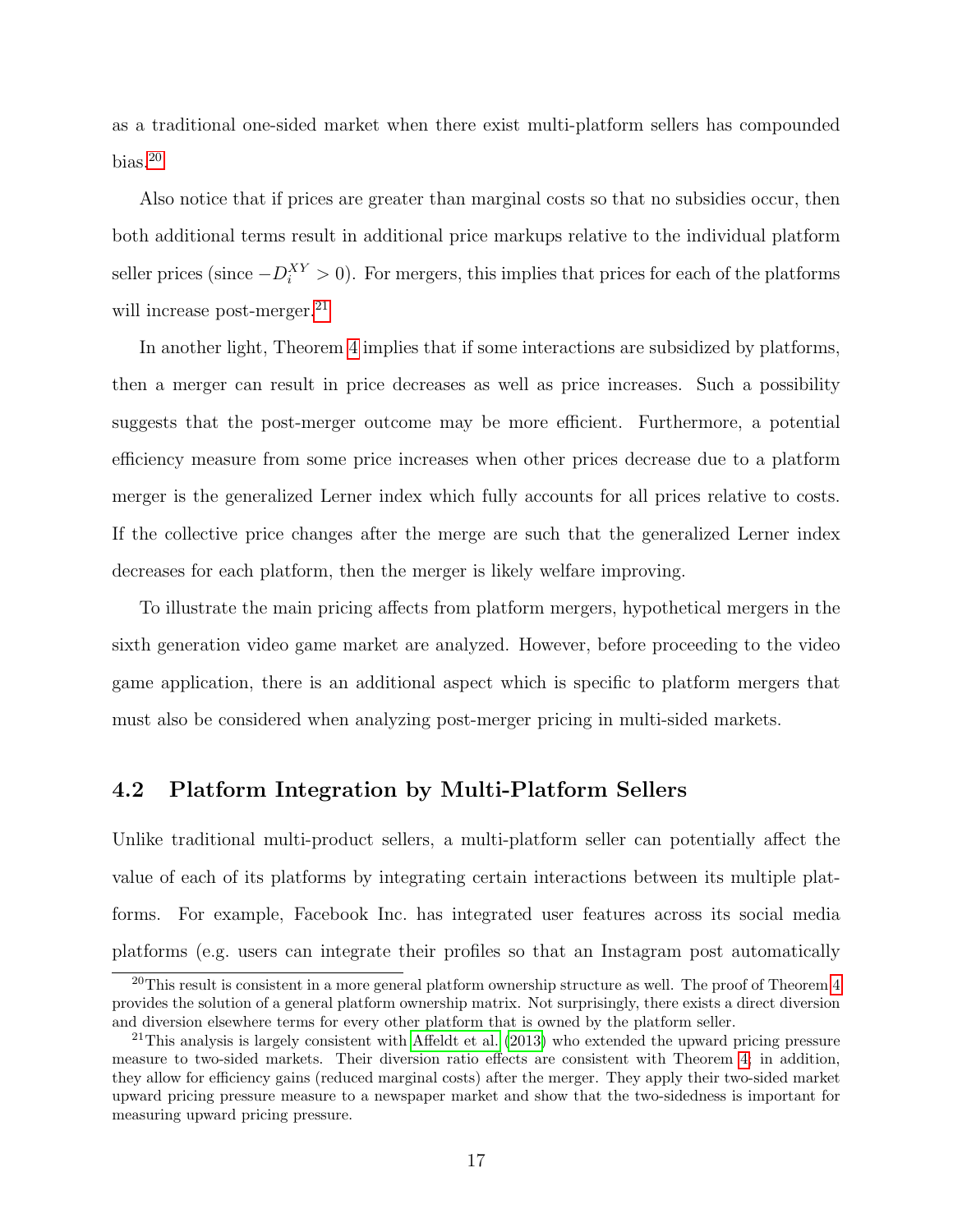posts to the user's Facebook page). For social media advertisers, greater user information from improved user data due to the integration results in a greater willingness to use either platform as advertising outlets. Similarly, the Nintendo 64 Transfer Pak accessory allowed consumers that owned a Nintendo 64 to purchase Nintendo Gameboy Color games to play on the Nintendo 64. This Transfer Pak is a partial integration between Nintendo's console and portable gaming platforms.

Consideration of this integration is especially important for a platform merger analysis. Does platform integration result in greater price markups or does platform integration taper markups? From Theorem [4,](#page-16-0) if there exist pre-merger subsidies, then some price effects are ambiguous from a merger. Thus, understanding the effects of platform integration is important for measuring post-merger platform market power and for considering platform integration policy for multi-platform sellers.

To consider platform integration more formally, suppose that platforms  $X$  and  $Y$  achieve full integration if each interaction on platform  $X$  depends on the interactions of other types summed across both platform X and platform  $Y: I_i^X = (p_i^X, \mathbf{p}_i^{-X})$  $_{i}^{-X};\tilde{\mathbf{I}}_{-i}^{X}+\tilde{\mathbf{I}}_{-}^{Y}$  $_{-i}^{Y};\tilde{\mathbf{I}}_{-}^{1}$  $\prod_{-i}^1, \tilde{\mathbf{I}}_{-}^2$  $\tilde{\mathbf{I}}_{-i}^{2},...,\tilde{\mathbf{I}}_{-i}^{N}$  $\begin{pmatrix} N \\ -i \end{pmatrix}$ . That is, interactions are combined across the two platforms so that each side benefits from interaction with the other sides of both platforms. While this is an extreme case as partial platform integration is more likely to occur, it provides a base case for how platform integration by multi-platform sellers affects platform pricing strategies.

<span id="page-18-0"></span>**Theorem 5** (Platform Integration Prices). If platforms X and Y merge and there do not exist price subsidies, then each interaction price for platforms X and Y increases and the increase is greater if the platforms integrate.

Thus, when platforms do not subsidize an interaction, a platform merger with platform integration results in greater price markups. With subsidized interaction, the effect on prices is ambiguous. This provides a potential explanation for why multi-platform sellers like Facebook Inc. and Google Inc. have often integrated their many platforms with respect to user profiles. The greater price markups from integration implies greater revenues; however,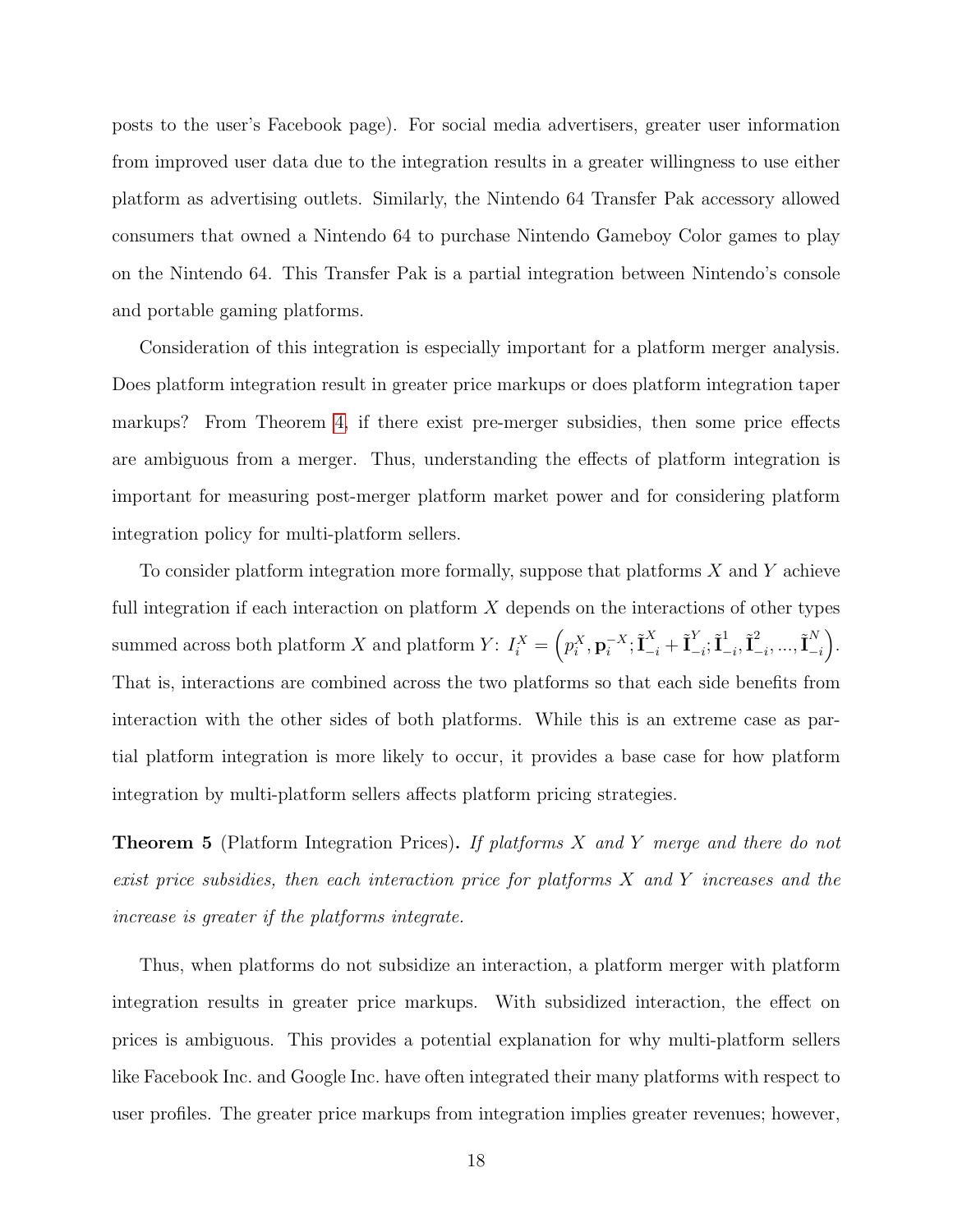if integration is too costly, then multi-platform sellers may only provide limited integration between multiple platforms. Partial integration has largely occurred with Sony and Nintendo who provide some integrated profile features between their console and handheld gaming platforms.[22](#page-0-0)

From a policy perspective, this result suggests that the effect of multi-platform integration on price markups must be considered in platform merger cases. If post-merger platform integration is plausible, then price markups will likely be greater than the standard estimates.

However, even with greater price markups, the welfare effects from integration are less clear. Platform integration resulting in greater platform market power can lead to deadweight loss; however, users benefit from integration as well: improved advertising matching benefits consumers, gaming integration benefits consumers, and social media integration can save consumers time when posting on multiple media platforms. These benefits must also be considered when analyzing platform integration.

## <span id="page-19-0"></span>5 The  $6^{\text{th}}$  Generation Video Game Market

To illustrate the main results in this paper, the market for the sixth generation video games is considered. From October 2000 through 2005, three platform sellers competed in the video game market: Sony's Playstation 2 console (PS2), Microsoft's Xbox console, and Nintendo's Gamecube console(GC). Platform sellers generated revenues from two types of interactions: revenues from console sales directly to consumers and revenues from fees obtained through each game purchase by a consumer.<sup>[23](#page-0-0)</sup> In this case, there are three platform sellers  $(N = 3)$ , and there are two types of interactions  $(K = 2)$ .

Let  $I_1$  denote the console sales to consumers where  $p_1$  is the console price,  $c_1$  is the

 $^{22}$ This trend may change now with Nintendo's release of the fully integrated Switch platform that is both a console and a handheld gaming device. It remains unclear if Nintendo will discontinue either their pure console platforms or their pure handheld platforms.

<sup>23</sup>While Microsoft's Xbox Live online subscription program released in November of 2002 to allow gamers to play collectively through the internet, data limitations prevent the incorporation of the Xbox Live subscription into the analysis.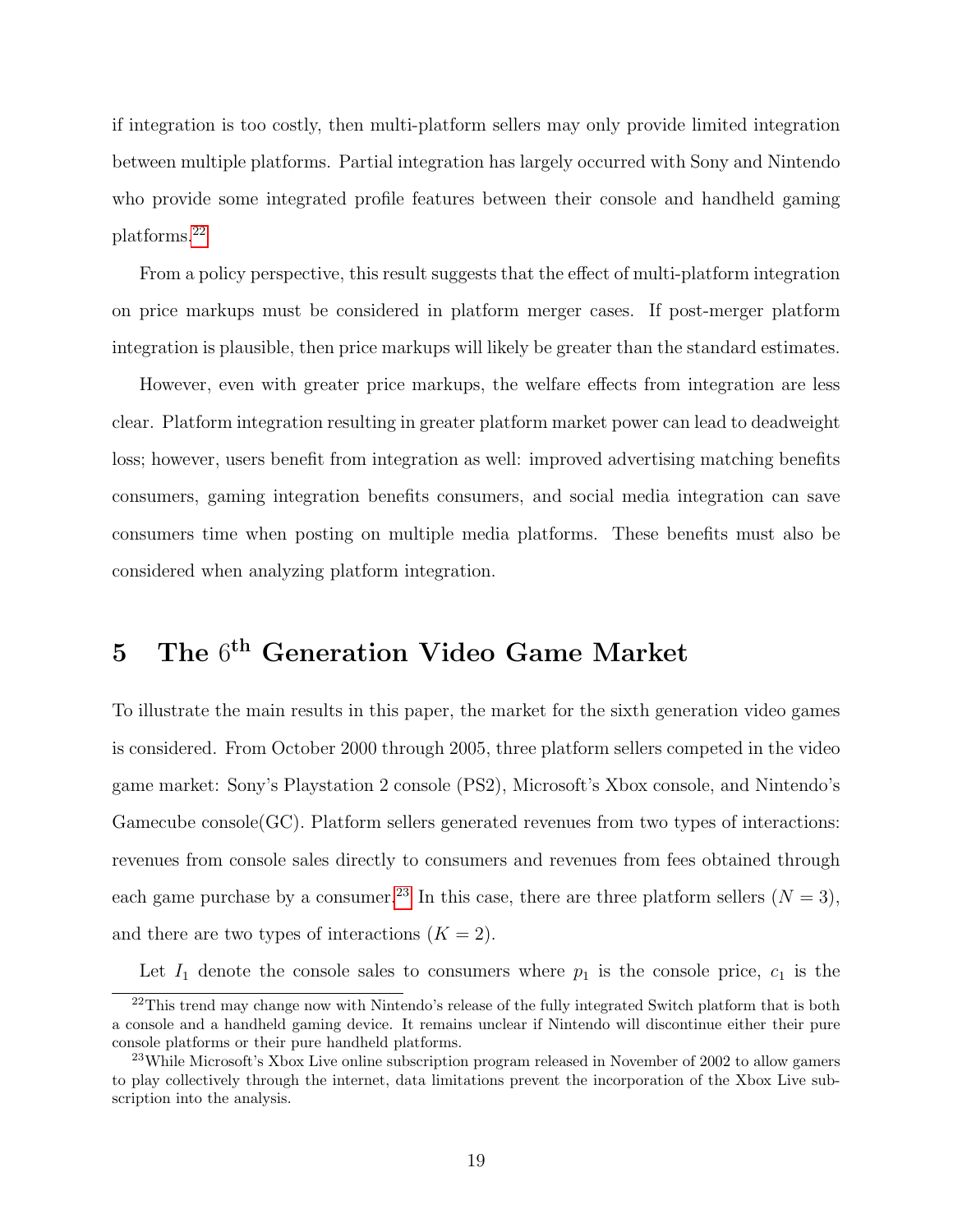marginal cost for a platform seller to produce a console, and  $\eta_1$  is the consumer elasticity of console demand. Similarly, let  $I_2$  denote the amount of game sales to consumers. In terms of game prices and costs with respect to the video game platforms, video games are often developed by third party publishers who sell the games and pay a royalty to the platform for each game sale. Thus, the royalty can be interpreted as a platform's marginal profit from a game sale,  $(p_2 - c_2)$ , so that data on video game prices and platform royalties provides the marginal cost to the platform for providing an individual game sale. That is, game marginal cost for the platform is taken as the game sales price minus the royalty.<sup>[24](#page-0-0)</sup>

Given marginal costs on the game side, the result from Theorem [3](#page-14-1) for determining a single marginal cost implies that the marginal cost for video game consoles is determinable. This set up for the royalty structure implies that  $p_2$  is the price of a game so that the platform changes the price of the game directly by changing the royalty. In addition,  $c_2$  is the marginal cost to provide a game to a consumer and  $\eta_2$  is the demand elasticity for a video game. Lastly,  $\frac{\partial I_2^X}{\partial I_1^X}$  is the change in game sales from a change in console sales; or the average number of game purchases by a console owner, which is observable. While data on the sixth generation video game market is limited, data from existing literature provides sufficient information to determine unobserved console marginal costs and preform a hypothetical merger analysis.

#### 5.1 Data

The majority of the data that is necessary to analyze the results in this paper is provided by [Lee](#page-42-3) [\(2013\)](#page-42-3). Lee estimates a dynamic model of consumer demand for consoles and video games and video game developer demand for consoles. Thus, consumer console demand

<sup>&</sup>lt;sup>24</sup>An alternative structure with the game royalties would be that  $p_2$  is the royalty with  $c_2$  as the marginal cost for the platform to provide the game which is likely zero for games developed by third party publishers. This implies that  $\eta_2$  is the demand elasticity for a video game with respect to the royalty. However, this alternative approach results in  $\eta_2$  values (computed using Theorem [2](#page-11-0) and data given in the next subsection) that are unreasonable demand elasticities for video games: -0.515 for Playstation 2 games, -0.578 for Xbox games, and -0.676 for Gamecube games. Using the royalty as a platform's marginal profit of a game sale,  $(p_2 - c_2)$ , does provide reasonable imputed values of  $\eta_2$  (-2.144 for Playstation 2 games, -2.063 for Xbox games, and -1.876 for Gamecube games), which are consistent with the game elasticities determined by [Nair](#page-42-6) [\(2007\)](#page-42-6).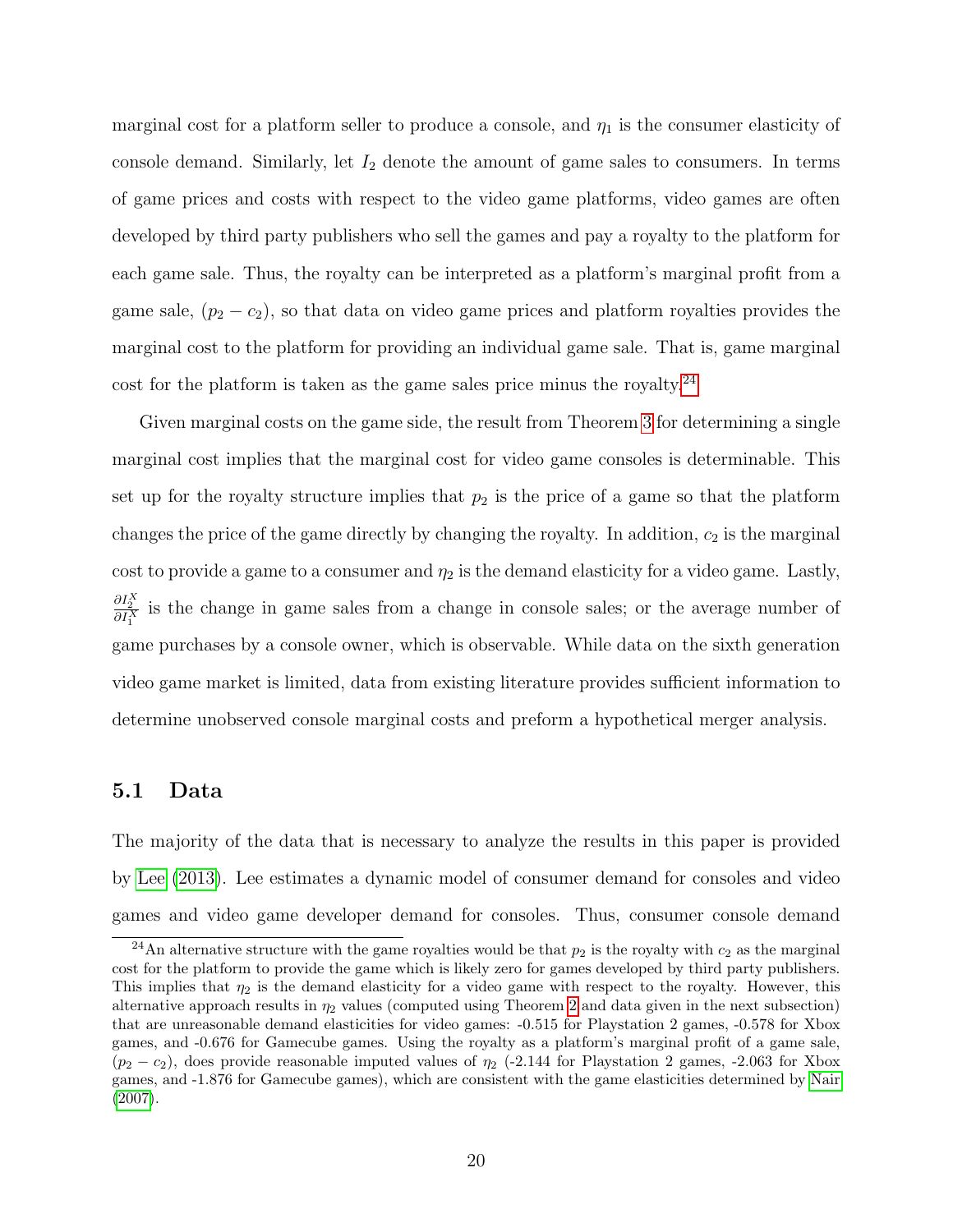estimates account for the inherent network externalities that exist in this two-sided market.[25](#page-0-0) The estimates are used in simulations that consider the market without exclusive contracts between certain games and consoles. Lee provides information on console and game sales for each of the three platforms over the five year period. This provides total console sales, game sales, and average console price statistics for each of the three platforms as well as the average price of a game. In addition, Lee determines the own- and cross- price elasticity for consoles. This information is provided in Table [1.](#page-21-0)[26](#page-0-0)

<span id="page-21-0"></span>

|                                                               | Playstation 2 | Xbox     | Gamecube |
|---------------------------------------------------------------|---------------|----------|----------|
| $I_1$ - Console Sales (mil.)                                  | 30.07         | 13.32    | 9.83     |
| $p_1$ - Avg. Console Price (\$)                               | 226.60        | 214.26   | 159.16   |
| $\eta_1$ - Console Elasticity                                 | $-1.973$      | $-2.004$ | $-1.432$ |
| $I_2$ - Total Game Sales (mil.)                               | 296.15        | 117.5    | 82       |
| $p_2$ - Avg. Game Sales Price (\$)                            | 25            | 25       | 25       |
| $(p_2 - c_2)$ - Avg. Game Royalty (\$)                        |               |          | 9        |
| $\frac{\partial I_2}{\partial I_1}$ - Games per Console Sales | 9.849         | 8.821    | 8.342    |

Table 1: The Sixth Generation Video Game Market

Platform royalty information is proprietary. However, some information on platform royalties for this generation has been revealed. [Evans et al.](#page-40-8) [\(2006\)](#page-40-8) find evidence that Sony charged between \$3 and \$9 royalties for Playstation 2 games (I use the \$6 average as provided in Table [1\)](#page-21-0), while Microsoft averaged a \$7 royalty for Xbox games.<sup>[27](#page-0-0)</sup> Royalty information for Nintendo is even more difficult to find. [Coughlan](#page-40-9) [\(2001\)](#page-40-9) finds that Nintendo had relatively high royalties for the previous generation: \$18 for Nintendo v.s. Sony's \$9. However, royalties have been trending downward since this time period.<sup>[28](#page-0-0)</sup> In addition, Nintendo announced that

 $^{25}$ [Lee](#page-42-3) [\(2013\)](#page-42-3) uses monthly transaction data for the sixth generation video game market that is provided by NPD Group, a leading consumer data provider.

 $26$ Console sales and elasticities are provided in Tables 1 and 4 in [Lee](#page-42-3) [\(2013\)](#page-42-3); the average price is computed using Figures 1(a) and 1(c) where the original prices for the Xbox and PS2 were \$300 upon release while the Gamecube released at \$200. Then in May 2002 the retail price for the Xbox and PS2 were each cut by \$100 while the Gamecube price was cut by \$50. The total game sales are determined by using Table 2 and the fact that "The top 10 titles on the PS2, XB, and GC (listed in Table 2) accounted for 13%, 16%, and 20% of platform software sales;" and the average game sales price is computed using Figure 1(b).

 $27$ [Evans et al.](#page-40-8) [\(2006\)](#page-40-8) pages 131 and 135.

<sup>28</sup>The standard royalty rate has become 12% in the video game market or \$6-\$8 today. Sources: "The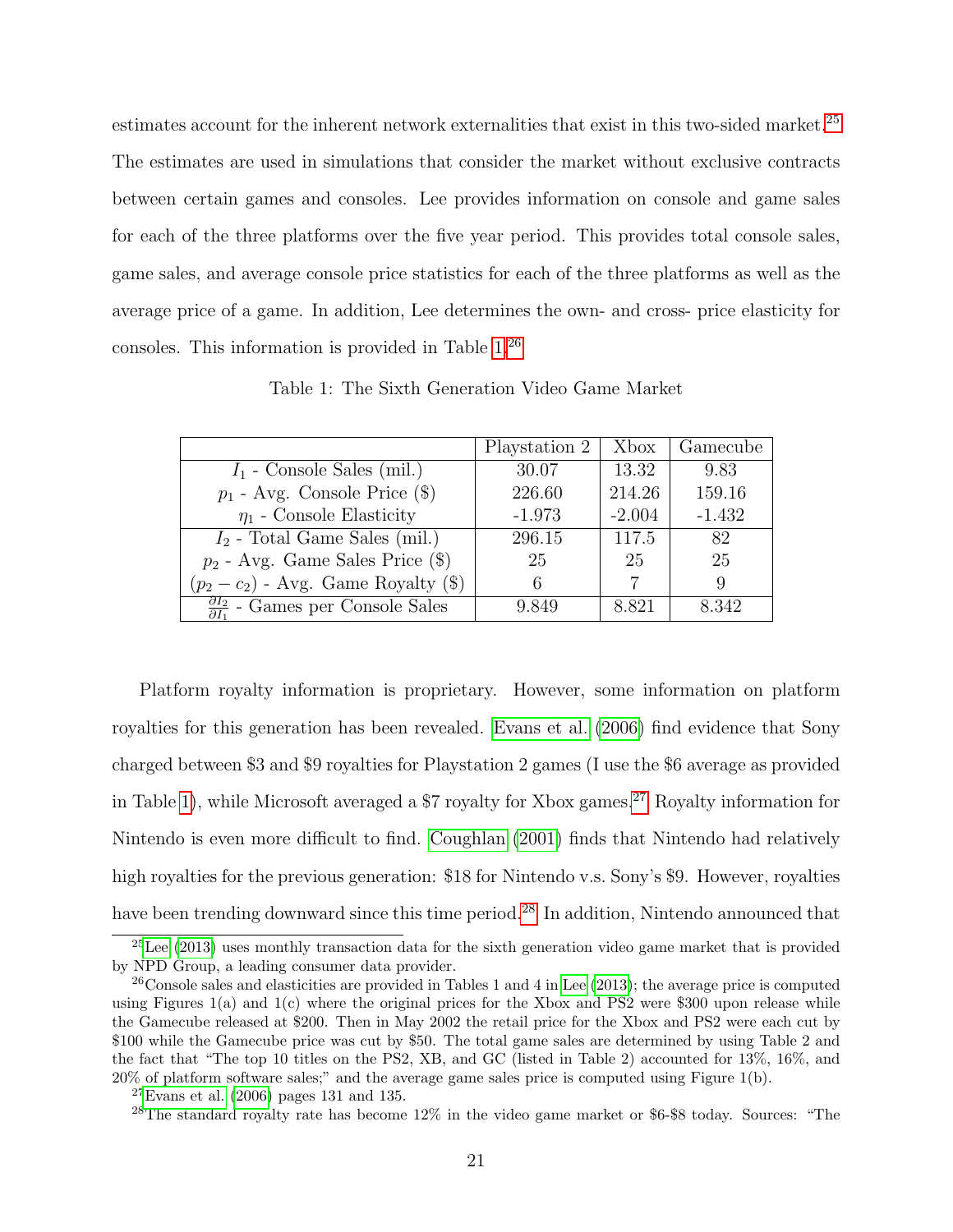it dropped its royalty rate during the Gamecube era.[29](#page-0-0) Given the likely higher royalty for Nintendo, I assume the average royalty for the Gamecube is \$9.[30](#page-0-0)

Unlike today, price variation in games was considerable during this era of gaming; in addition, price changes for consoles also occurred over the five year period. Thus, average pricing is used to assess this market. This implies that the imputed console marginal costs are average marginal costs over the five year period. Constant hardware components for each of the consoles along with decreasing hardware costs suggests that the marginal cost of consoles decreased over time. Thus, an average marginal cost for consoles is suitable for measuring price-cost markups and market power in this market.

#### 5.2 Determining Console Marginal Costs

Given the royalty data on the game side of the market, the equilibrium elasticity result in Theorem [2](#page-11-0) implies that for each platform seller:

<span id="page-22-0"></span>
$$
c_1^X = \underbrace{\left(1 + \frac{1}{\eta_1}\right) \cdot p_1^X}_{\text{Traditional}} + \underbrace{\frac{\partial I_2^X}{\partial I_1^X} \left(p_2^X - c_2^X\right)}_{\text{Bias}},\tag{15}
$$

where every term on the right-hand side is given in Table [1.](#page-21-0) This marginal cost formula shows that by using the traditional method given in Equation [\(5\)](#page-6-1) to back out costs, a bias is introduced that distorts the cost estimates. Thus, accounting for the multi-sided features in platform markets is critical for accurately estimating unobserved marginal costs, price-cost markups, and market power.

Furthermore, notice how the platform royalty,  $(p_2 - c_2)$ , affects the console marginal cost estimates from Equation [\(15\)](#page-22-0). That is, an increase in the royalty by \$1 results in an increase in the console marginal cost by  $\frac{\partial I_2^X}{\partial I_1^X}$  which ranges between 8 and 10 across consoles. Thus,

Economics of Game Publishing," IGN 2006; and "Anatomy of a \$60 video game," LA Times 2010; "Video Games and Consoles," Encyclopedia.com

<sup>29</sup>Source: "Nintendo Drops Gamecube Royalty Rates," Gamasutra 2003.

<sup>&</sup>lt;sup>30</sup>While the simulation results are largely consistent for other Nintendo royalty rates, a robustness check on platform royalties that is preformed in the next subsection suggests that royalties are reasonable.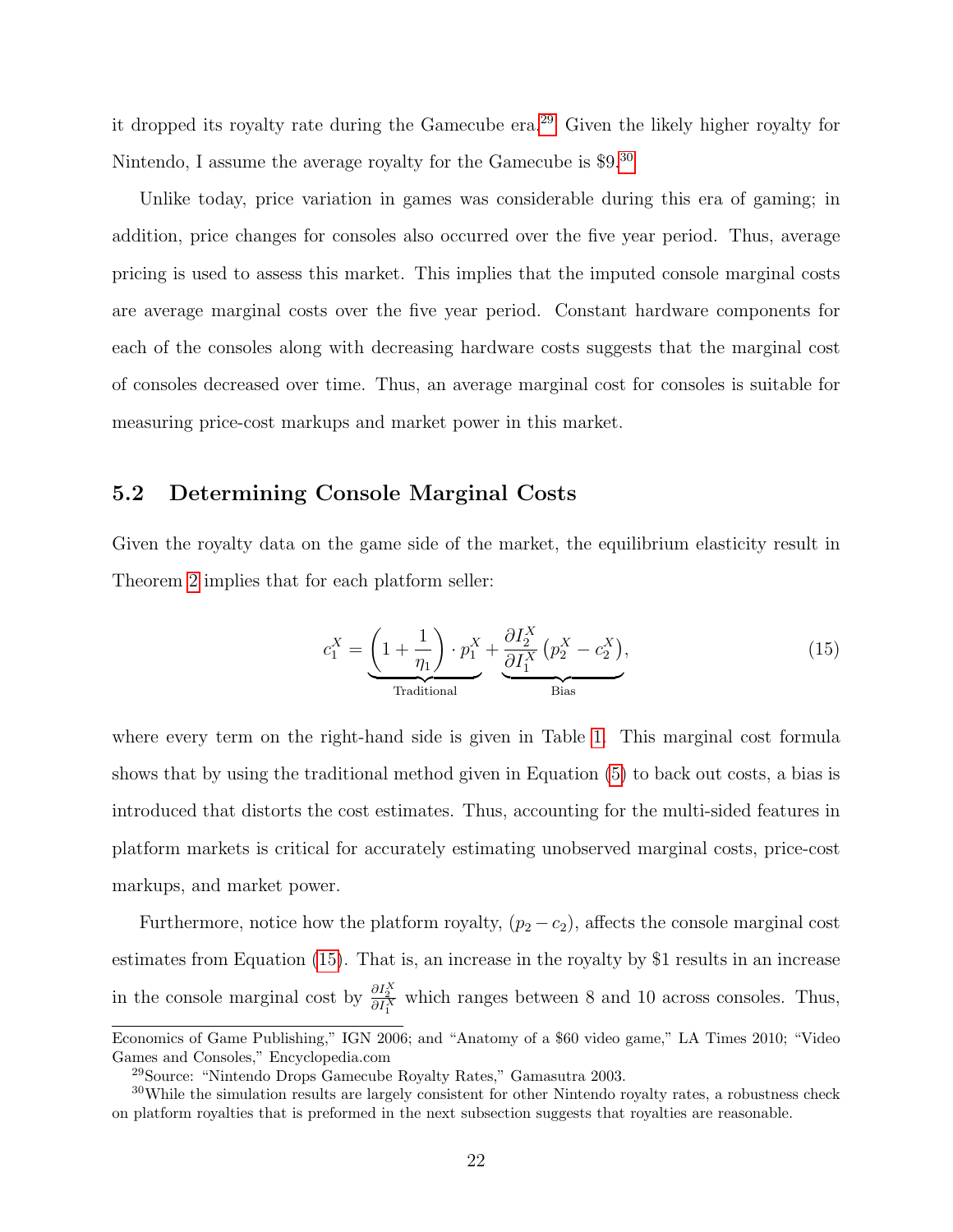with data on console marginal costs, the accuracy of the platform royalties could be assessed. The royalty also affects the bias in the console marginal cost estimates so that the bias from using the traditional marginal cost technique is amplified for greater royalties.

Using the data from Table [1](#page-21-0) as inputs into Equations [\(5\)](#page-6-1) and [\(15\)](#page-22-0), the biased traditional marginal cost estimates and the corrected marginal cost estimates for consoles is determined. These marginal cost estimates are provided in Table [2.](#page-23-0) Using the imputed marginal costs, the average price-cost markups for the corrected and biased cost measures are also provided in Table [2.](#page-23-0)

|                                  | Playstation 2 | Xbox   | Gamecube |
|----------------------------------|---------------|--------|----------|
| Biased Marginal Costs (\$)       | 111.75        | 107.35 | 48.01    |
| Unbiased Marginal Costs $(\$)$   | 170.84        | 169.10 | 123.09   |
| Biased Price-Cost Markups (\$)   | 114.85        | 106.92 | 111.14   |
| Unbiased Price-Cost Markups (\$) | 55.76         | 45.17  | 36.07    |

<span id="page-23-0"></span>Table 2: Average Marginal Costs and Price-Cost Markups of Game Consoles

Notice that the marginal cost bias is substantial, especially for the Nintendo GameCube, and that the traditional estimates understate the average marginal cost for producing game consoles. However, the average price-cost margins for consoles are all positive. In addition, the biased estimates completely overstate the profitability of the console side of the market.

While marginal cost data is proprietary, existing literature and news media have speculated that the marginal costs of consoles in the video game industry are typically greater than console prices upon release. These speculated marginal costs are larger than both the biased and the corrected cost estimates provided in Table [2.](#page-23-0) For example, in [Lee](#page-42-3) [\(2013\)](#page-42-3): "most platforms subsidize hardware sales, selling consoles close to or below cost, while charging publishers and developers a royalty for every game sold." [Evans et al.](#page-40-8) [\(2006\)](#page-40-8) suggest that the Playstation 2 costed over \$400 per unit while the Xbox costed \$360 at release. [White and](#page-43-7) [Weyl](#page-43-7) [\(2016\)](#page-43-7) assume that console marginal costs are \$400 in a calibration of their model of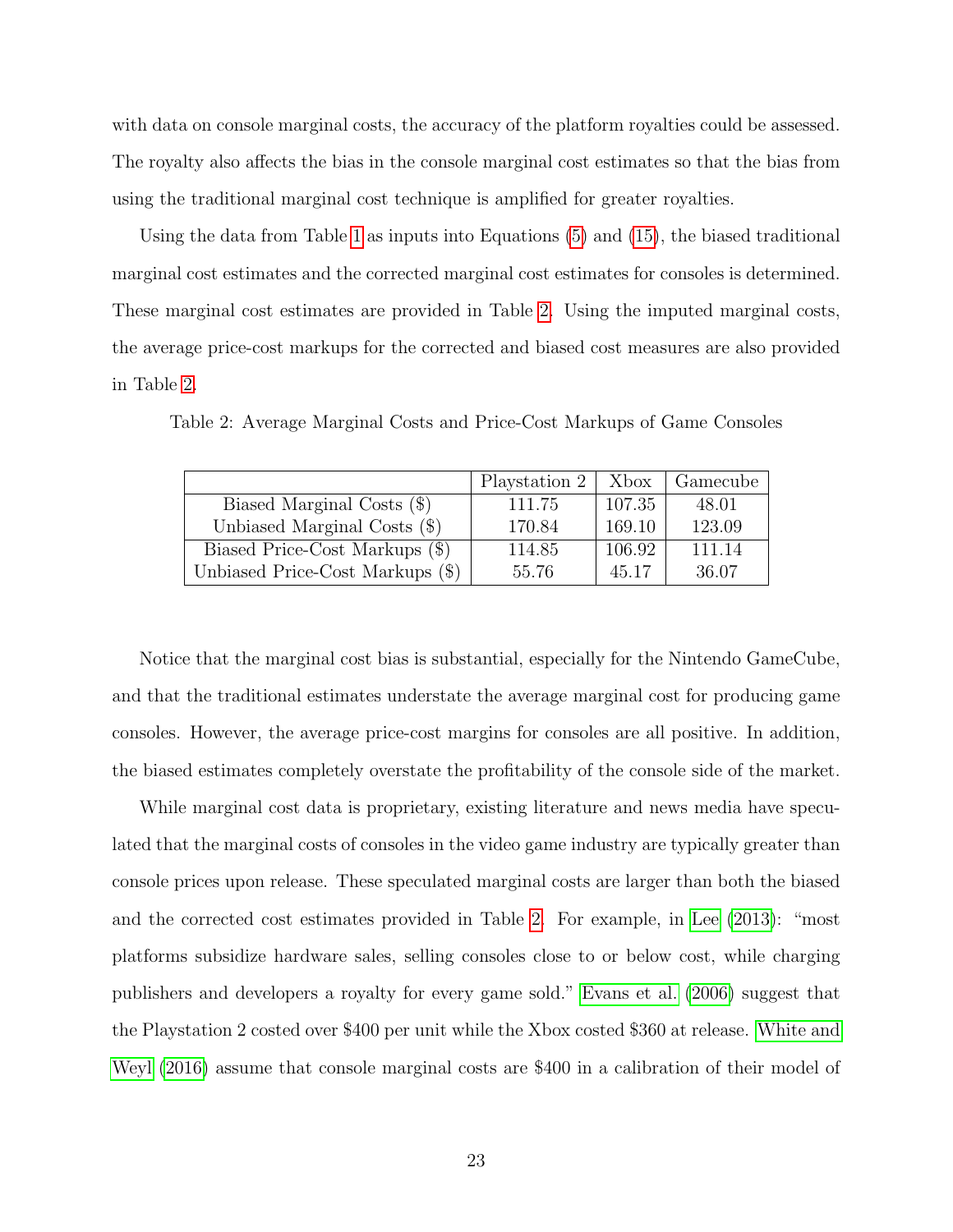the sixth generation video game market.<sup>[31](#page-0-0)</sup> In addition, [Clements and Ohashi](#page-40-10) [\(2005\)](#page-40-10) suggest that the marginal production cost of a console being greater than or equal to the console price was true for older consoles as well.<sup>[32](#page-0-0)</sup> In comparing the literature with the imputed marginal costs found in Table [2,](#page-23-0) the biased estimates clearly contradict the existing literature and this further highlights the importance of considering multi-sidedness when imputing costs with elasticity measures.

While the imputed average marginal costs are less than average prices, this result is in fact consistent with much of the existing literature. For example, [Lee](#page-42-3) [\(2013\)](#page-42-3) points out how decreasing costs might result in increasing price markups over time: "Most platform providers initially sold hardware platforms close to or below cost, with margins increasing over time as production costs fell." In addition, [Evans et al.](#page-40-8) [\(2006\)](#page-40-8) find evidence that Sony earned profits from Playstation 2 consoles sold later on in this generation of gaming.<sup>[33](#page-0-0)</sup> Thus, by considering average prices and average marginal costs, the estimates provided in Table [2](#page-23-0) are reasonable.[34](#page-0-0)

#### 5.3 Market Power and Profitability of Video Game Platforms

Given that the platforms earn profits on both sides of the market, using the generalized Lerner index that is defined by Equation [\(12\)](#page-12-0) provides a more accurate estimate of platform market power than using the traditional Lerner index. Table [3](#page-25-0) provides the generalized Lerner index that accounts for market power on both sides of the market using the biased and unbiased marginal cost estimates. In addition, platform unbiased variable profits (profits not including fixed costs) are provided in Table [3.](#page-25-0)

 $31$ [Liu](#page-42-7) [\(2010\)](#page-42-7) documents existing academic literature and news reports which all suggest that initial production costs are at or near console prices across platforms and generations.

<sup>&</sup>lt;sup>32</sup>For the more recent Xbox One and Playstation 4 consoles, an IHS report concludes that the consoles were launched at prices just above costs. Source: "Microsoft Xbox One Hardware Cost Comes in Below Retail Price, IHS Teardown Reveals," by IHS.

<sup>33</sup>[Clements and Ohashi](#page-40-10) [\(2005\)](#page-40-10) make a similar claim for the older console generations.

<sup>34</sup>As a robustness check, the average royalties required to reach console marginal costs of the console retail launch price (\$300 for the PS2 and Xbox and \$200 for the Gamecube) are \$19.11 for PS2, \$21.84 for Xbox, and \$18.22 for Gamecube which are all unreasonable when the average price of a game is \$25.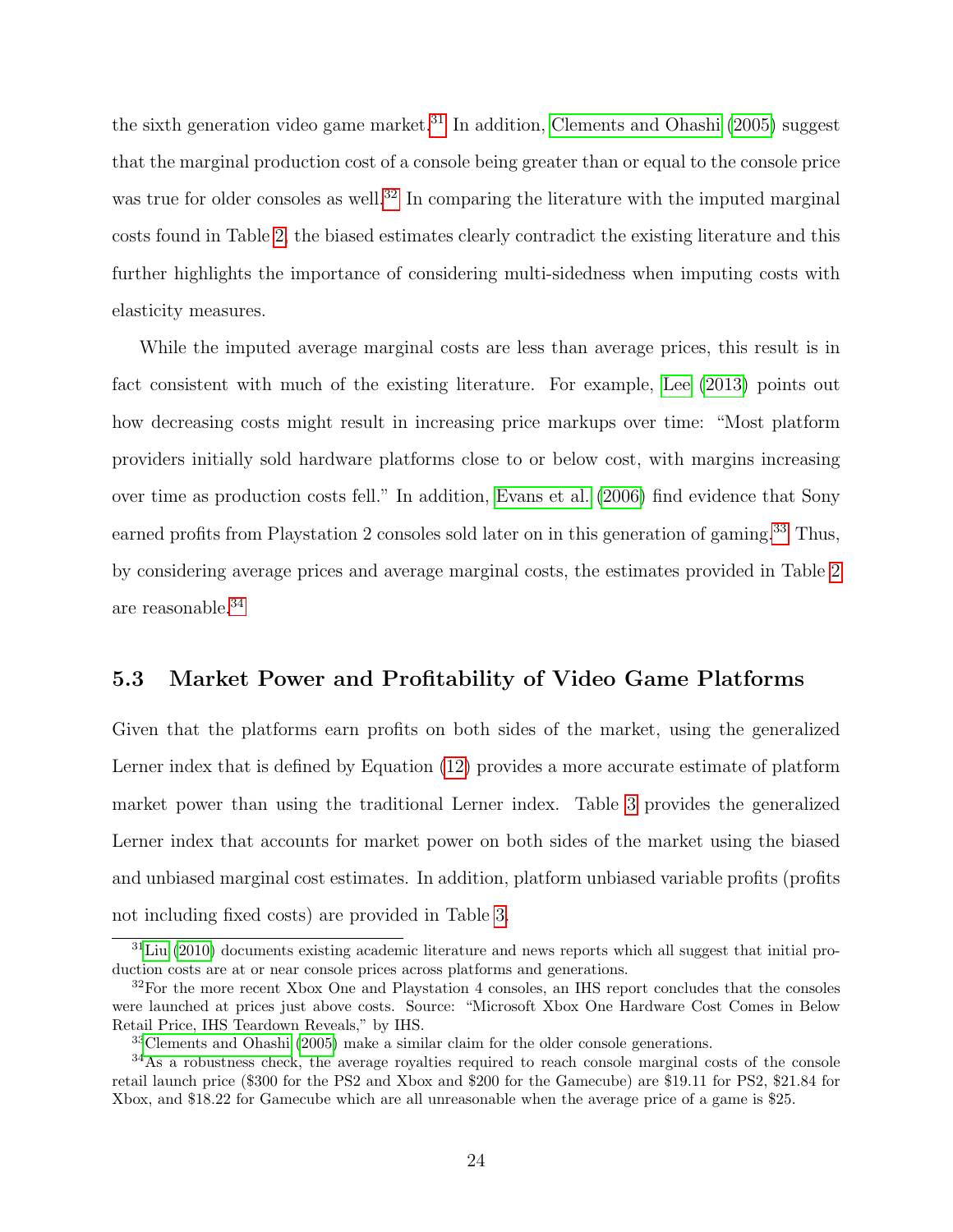|                                    | Playstation 2 | Xbox     | Gamecube |
|------------------------------------|---------------|----------|----------|
| Market Power with Biased Costs     | 0.368         | 0.388    | 0.506    |
| Market Power with Unbiased Costs   | 0.243         | 0.246    | 0.302    |
| Unbiased Variable Profit (\$ mil.) | 3.453.62      | 1.424.15 | 1,092.53 |

<span id="page-25-0"></span>Table 3: Market Power and Variable Profit for Video Game Platforms

These market power estimates suggest that all three platforms have pricing power across the two sides of the market. Not surprisingly, market power is measured greater when the downward biased estimate for marginal cost of consoles is used. Thus, correctly estimating unobserved marginal costs is important when assessing market power in multi-sided markets; otherwise, a practitioner will overstate platform market power. One important distinction is that these measures of market power are with respect to a platform's ability to price above marginal costs; however, this does not account for the ability to capture greater market share. From Table [3](#page-25-0) we see that the Playstation 2 has the least amount of market power but obtains the most variable profit. This stems from their greater market share. This also implies that the greater market power for Nintendo relative to Microsoft and Sony suggests that Nintendo has greater differentiation from Sony and Microsoft which has created a niche market that is willing to pay greater markups. $35$  At the same time, Sony and Microsoft are more direct competitors which prevents either of them from obtaining Nintendo's greater pricing power even though each obtains greater market share.

#### 5.4 Calibrated Merger Analysis

To better analyze multi-platform sellers and platform mergers, calibrated merger simulations are examined for the sixth generation video game market. By considering three types of hypothetical mergers — Sony with Microsoft, Sony with Nintendo, and Microsoft with Nintendo — and comparing the hypothetical outcome with the actual market equilibrium

<sup>&</sup>lt;sup>35</sup>In the last decade, the trend of Nintendo differentiating from Sony and Microsoft has become even more pronounced. This suggests that such a pricing power relationship continues to exist for Nintendo.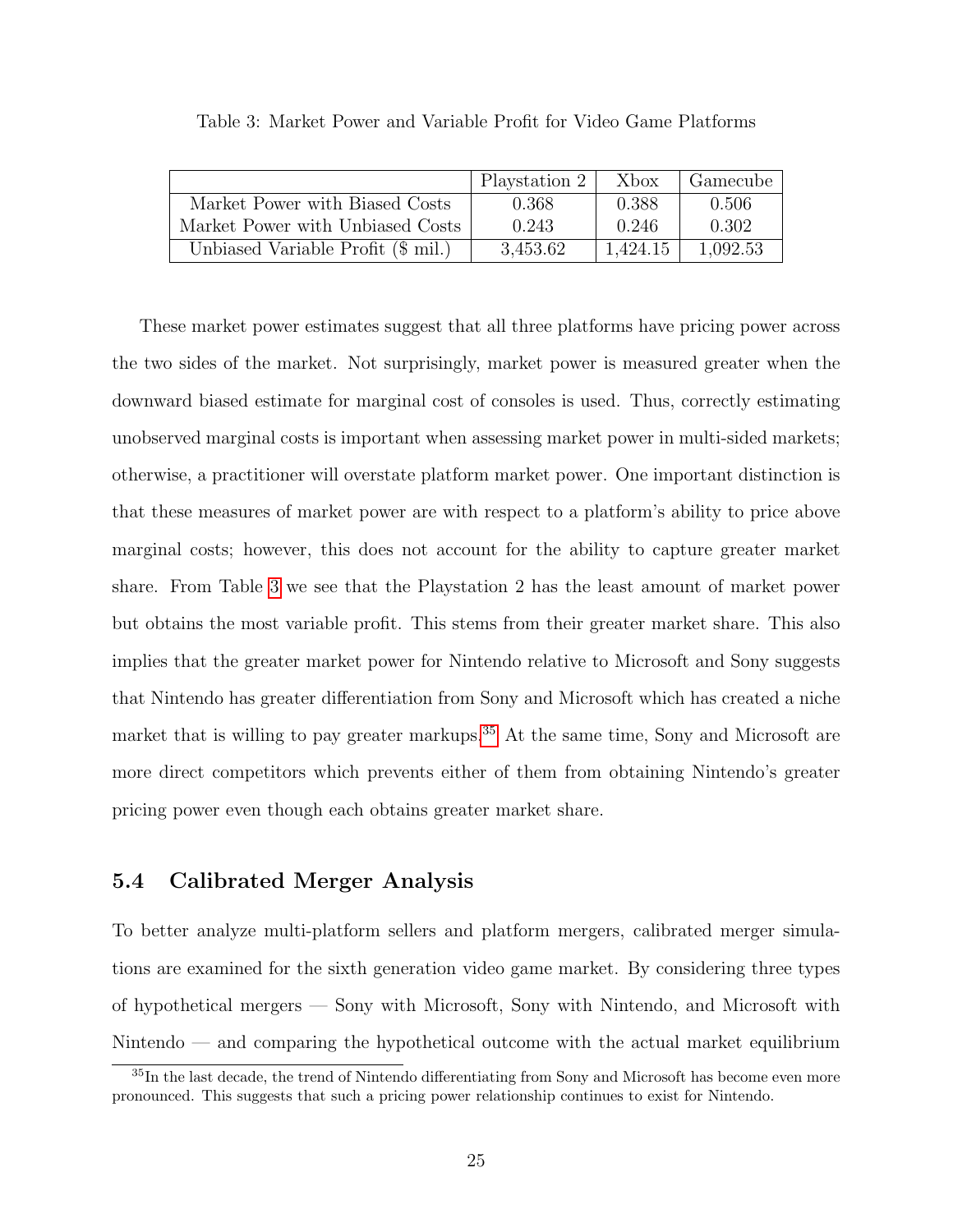allows for a rich analysis of pricing and market power effects from platform mergers. In addition, the biased one-sided approach for merger simulations is also conducted for the hypothetical mergers to show the importance of considering the multi-sidedness of platform markets when preforming merger simulation techniques.

To consider hypothetical mergers between video game platforms, Theorem [4](#page-16-0) implies that the diversion ratios for consoles  $(D_1^{XY}$  and  $D_1^{YX}$ ), and games  $(D_2^{XY}$  and  $D_2^{YX}$ ), from changes in the platform sellers' price of consoles and game fees are required. These diversion ratios for consoles are computable with the cross-elasticity measures provided by [Lee](#page-42-3) [\(2013\)](#page-42-3). However, [Lee](#page-42-3) [\(2013\)](#page-42-3) only provides the elasticities for the console side of the market. Thus, the merger simulations for the sixth generation video game market will only consider the effect of mergers on console prices where game royalties are held constant across platforms. This implies that the post-merger console prices derived here are an upper bound on the post merger console prices. Using the own- and cross-price elasticities found in [Lee](#page-42-3) [\(2013\)](#page-42-3), Table [4](#page-26-0) provides the console diversion ratios.<sup>[36](#page-0-0)</sup>

<span id="page-26-0"></span>Table 4: Console Diversion Ratios

|                  | Diversion Ratio |
|------------------|-----------------|
| S2/Xbox          | $-0.00718$      |
| $D_1^{PS2/GC}$   | $-0.00828$      |
| $D_1^{Xbox/PS2}$ | $-0.16672$      |
| $D_1^{Xbox/GC}$  | $-0.02504$      |
| $D^{GC/PS2}_1$   | $-0.13031$      |
| $D^{GC/Xbox}_*$  | $-0.04542$      |

A console diversion ratio  $(D_1^{XY})$ , can be interpreted as the ratio of the consoles diverted to platform  $Y$  relative to the lost consoles of platform  $X$  when platform  $X$  increases the price of its console. Note that relatively weak  $D_1^{PS2/Xbox}$  $_{1}^{PS2/Xbox}$  and  $D_{1}^{PS2/GC}$  $l_1^{PS2/GC}$  compared to the  $D_1^{Xbox/PS2}$ 1 and  $D_1^{GC/PS2}$  $\frac{1}{1}$  implies that Sony will lose greater console sales to its competitors from a price

 $36$ The computations of the diversion ratios from the data provided in [Lee](#page-42-3) [\(2013\)](#page-42-3) is provided in the appendix.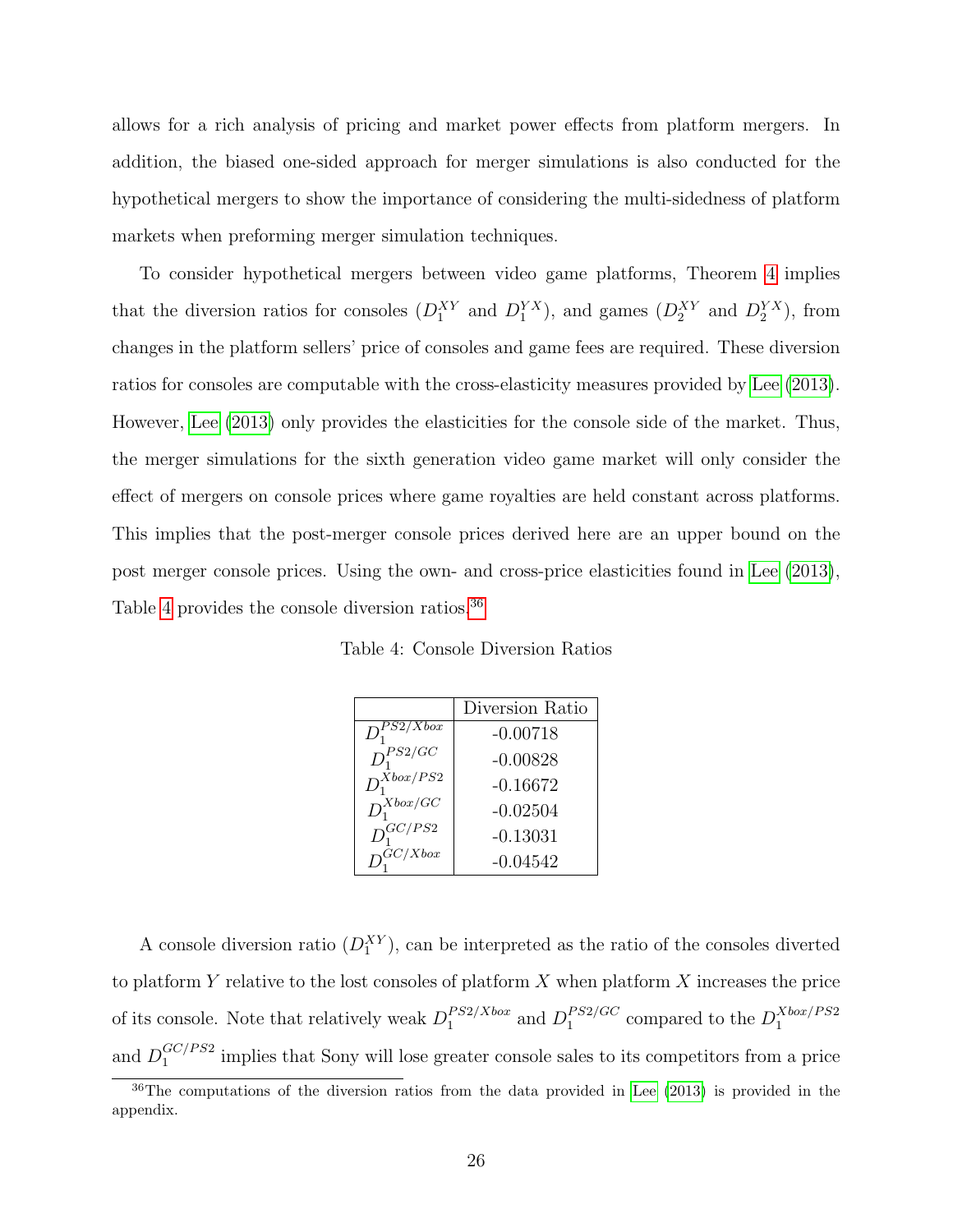increase than Microsoft and Nintendo would lose to Sony from their own price increases. The moderate magnitudes of  $D_1^{Xbox/GC}$  $I_1^{Xbox/GC}$  and  $D_1^{GC/Xbox}$  $_{1}^{GC/Aoox}$  suggest that a price increase by either will have a similar dispersion to the other platform. This suggests that a merger between Sony and Microsoft (Nintendo) would result in a price increase for the Xbox (Gamecube) while only resulting in a limited price increase for the Playstation 2. These diversion ratios are also consistent with the share of console sales by the three platforms; Sony has a nearly 60% market share and so it is not surprising that a price increase in the Playstation 2 would result in greater diversion to other consoles (Sony has more to lose).

To analyze the effect of mergers on console prices, the interaction demand for consoles and games must be specified. With the limited data, assuming linear demand allows for a complete analysis of price, market share, and market power effects due to hypothetical mergers. Thus, suppose interaction demand of type  $i$  for platform  $X$  is given by:

<span id="page-27-0"></span>
$$
\tilde{I}_i^X(\mathbf{p}^1, \mathbf{p}^2, \mathbf{p}^3) = a_i^X + \sum_{Y=1}^3 b_1^{XY} \cdot p_1^Y + \sum_{Y=1}^3 b_2^{XY} \cdot p_2^Y,
$$
\n(16)

where  $a_i^X$  is the intercept of console sales  $(i = 1)$  or game sales  $(i = 2)$  on platform  $X^{37}$  $X^{37}$  $X^{37}$ and  $b_i^{XY} = \frac{dI_i^X}{dp_i^Y}$  is the slope of demand with respect to  $p_i^Y$  for  $Y = 1, 2, 3$ . Note that the interaction derivative assumptions imply that  $b_i^{XY} < 0$  for  $i = 1, 2$  when  $Y = X$  and  $b_i^{XY} > 0$ for  $i = 1, 2$  when  $Y \neq X$ .

The information used to determine the diversion ratios in Table [4](#page-26-0) also provide the  $b_1^{XY}$ . In addition, since the game side of the market is held constant,  $A_i^X \equiv a_i^X + \sum_{Y=1}^3 b_2^{XY} \cdot p_2^Y$ is constant. Using the market equilibrium console prices and sales provided in Table [1](#page-21-0) when each game console is owned independently, and solving Equation [\(16\)](#page-27-0) for  $A_1^X$  for each  $X = PS2$ ,  $Xbox$ , and GC provides the necessary parameters to characterize the linear demand for each console. The complete computation of the necessary parameters as well as the calculations for the three hypothetical mergers (Sony merging with Microsoft, Sony

<sup>37</sup>Which depends on platform/console specific characteristics that are assumed constant through a merger.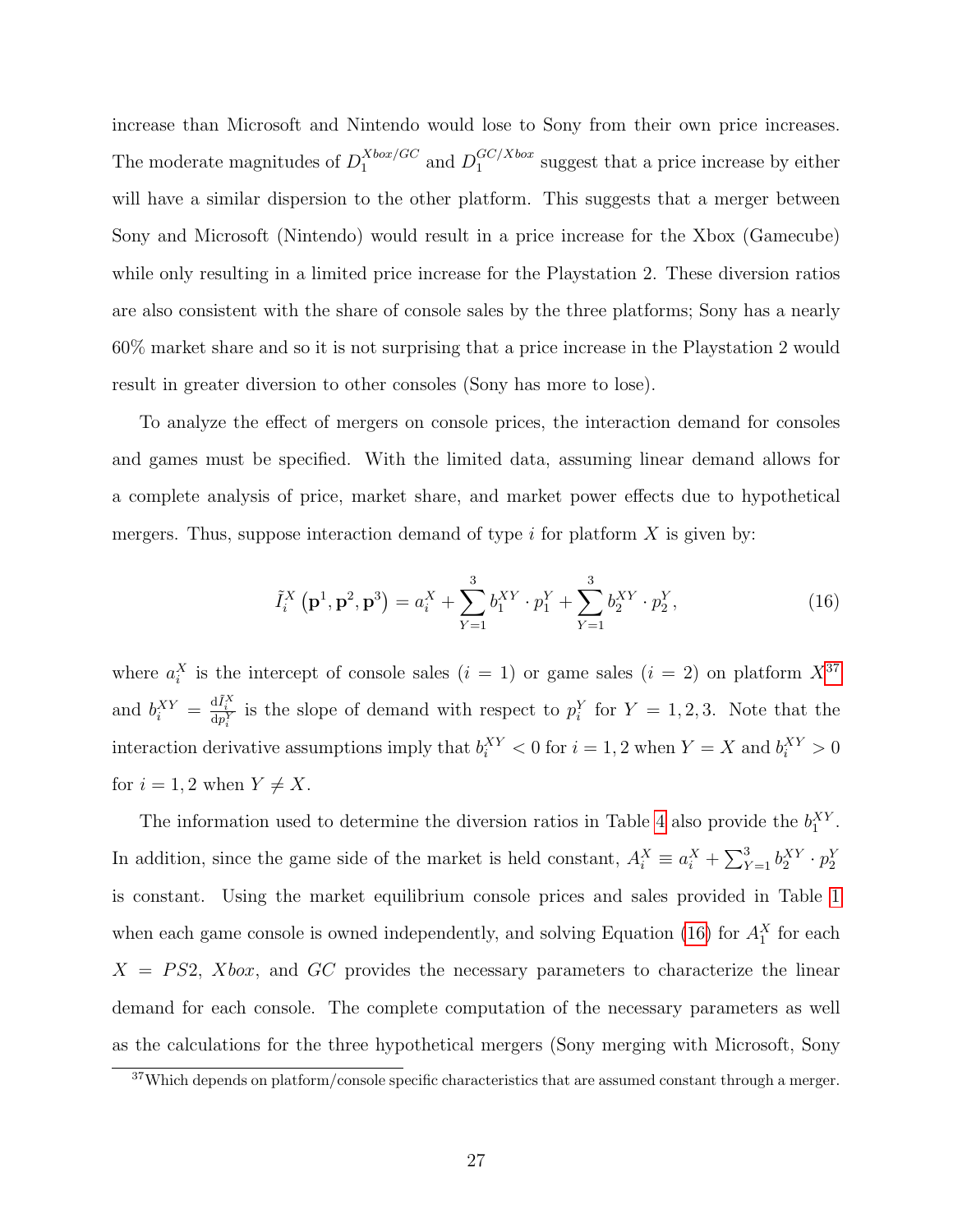<span id="page-28-0"></span>merging with Nintendo, and Microsoft merging with Nintendo) is provided in the appendix. The main findings on post-merger console prices and shares are presented Table [5.](#page-28-0)

|            | PS2 Price | Xbox Price | GC Price  | PS2 Sales | Xbox Sales | GC Sales  |
|------------|-----------|------------|-----------|-----------|------------|-----------|
| PS2/Xbox   | \$227.41  | \$223.92   | \$159.34  | 30.06     | 12.12      | 9.85      |
|            | $(+0.81)$ | $(+9.65)$  | $(+0.18)$ | $(-0.01)$ | $(-1.20)$  | $(+0.02)$ |
|            | \$227.27  | \$214.39   | \$166.69  | 29.99     | 13.34      | 9.17      |
| PS2/GC     | $(+0.66)$ | $(+0.13)$  | $(+7.54)$ | $(-0.08)$ | $(+0.02)$  | $(-0.66)$ |
| $X$ box/GC | \$226.72  | \$215.73   | \$161.64  | 30.10     | 13.15      | 9.61      |
|            | $(+0.11)$ | $(+1.46)$  | $(+2.49)$ | $(+0.03)$ | $(-0.17)$  | $(-0.22)$ |

Table 5: Post-Merger Console Prices and Sales

Terms in parenthesis provide relative changes with respect to the pre-merger equilibrium.

First notice that all console prices increase, even those for the console that is not a part of the merger. In addition, console sales only increase for the seller left out of the merger but the increase is relatively small. Now consider the mergers by either Microsoft or Nintendo with Sony. In these cases, the price of the Playstation 2 increases slightly while the price of the other console increases considerably (\$7-\$10). This result is consistent with the analysis of the diversion ratios where Sony is found to be the platform with the most console share to lose from a price increase, so in a Sony merger we expect Sony's console price to increase the least. In the third case where Microsoft and Nintendo merge, the price increases are moderate for each console (\$1.50-\$2.50), which is in line with the symmetric diversion ratios between the two platforms.

To show the importance of considering multi-sidedness when preforming merger simulations on platforms, the biased one-sided merger simulation is provided. For a consistent comparison, the biased simulation uses the corrected marginal cost estimates so that marginal costs are the same across the two simulations. Thus, by comparing the post-merger results found in Table [5](#page-28-0) with the results using the biased merger simulation approach, only the unconsidered multi-sidedness in the platform seller solution generates the bias. If biased costs and a biased simulation are used, then both biases are present which limits our un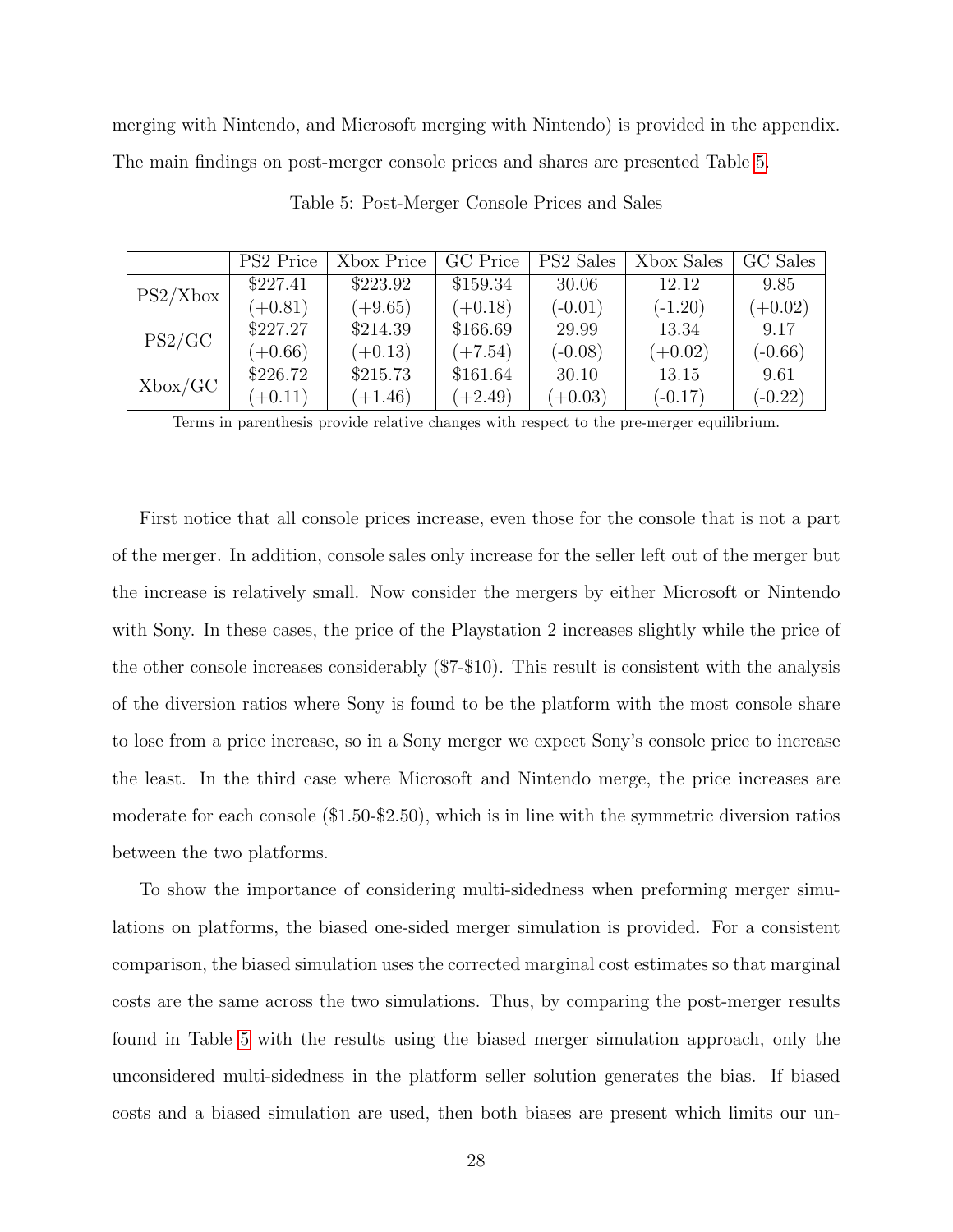<span id="page-29-0"></span>derstanding of the differences between the simulations.<sup>[38](#page-0-0)</sup> The biased one-sided post-merger results are provided in Table [6.](#page-29-0)

|            | PS2 Price  | Xbox Price | <b>GC</b> Price | PS2 Sales | Xbox Sales | GC Sales  |
|------------|------------|------------|-----------------|-----------|------------|-----------|
| PS2/Xbox   | \$258.35   | \$253.34   | \$197.78        | 22.51     | 8.67       | 6.61      |
|            | $(+32.25)$ | $(+39.08)$ | $(+38.62)$      | $(-7.19)$ | $(-4.65)$  | $(-3.22)$ |
| PS2/GC     | \$257.48   | \$215.20   | \$202.73        | 22.51     | 13.44      | 6.05      |
|            | $(+30.87)$ | $(+0.94)$  | $(+43.56)$      | $(-7.56)$ | $(+0.12)$  | $(-3.78)$ |
| $X$ box/GC | \$258.34   | \$246.98   | \$199.43        | 22.91     | 9.47       | 6.44      |
|            | $(+31.73)$ | $(+32.72)$ | $(+40.27)$      | $(-7.16)$ | $(-3.85)$  | $(-3.39)$ |

Table 6: Biased One-Sided Post-Merger Console Prices and Sales

Terms in parenthesis provide relative changes with respect to the pre-merger equilibrium.

By comparing the two post-merger results, the biased merger simulation clearly produces upward biased estimates of console prices, which in turn leads to greater lost console sales. By not accounting for the lost profits that a platform seller faces — due to lost game sales from each lost console sale — the biased merger simulation results in post-merger price estimates that are too large. Thus, accounting for every type of interaction that generates profits or losses for platform sellers is critical in determining post-merger prices and sales. For the case of video games, by not considering the effect on platform profits from game sales, a practitioner obtains post-merger console prices that are biased upwards considerably. Such a result might lead to an unnecessary injunction of a platform merger.

Now consider the effect of mergers on platform market power and profits for the three hypothetical mergers. When platforms merge, prices for all platforms in the market increase. Thus, we expect market power to increase for every platform. Table [7](#page-30-1) provides the unbiased estimates of platform profits and market power using the generalized Lerner index measure for multi-sided markets.

<sup>38</sup>This will occur if the practitioner estimates marginal cost without considering the second side of the market. However, in this case, the resulting prices are similar to those found in Table [5](#page-28-0) (but price-cost markups differ). Teasing out the impact of each type of bias for a biased merger simulations with biased estimated marginal costs is left for future research.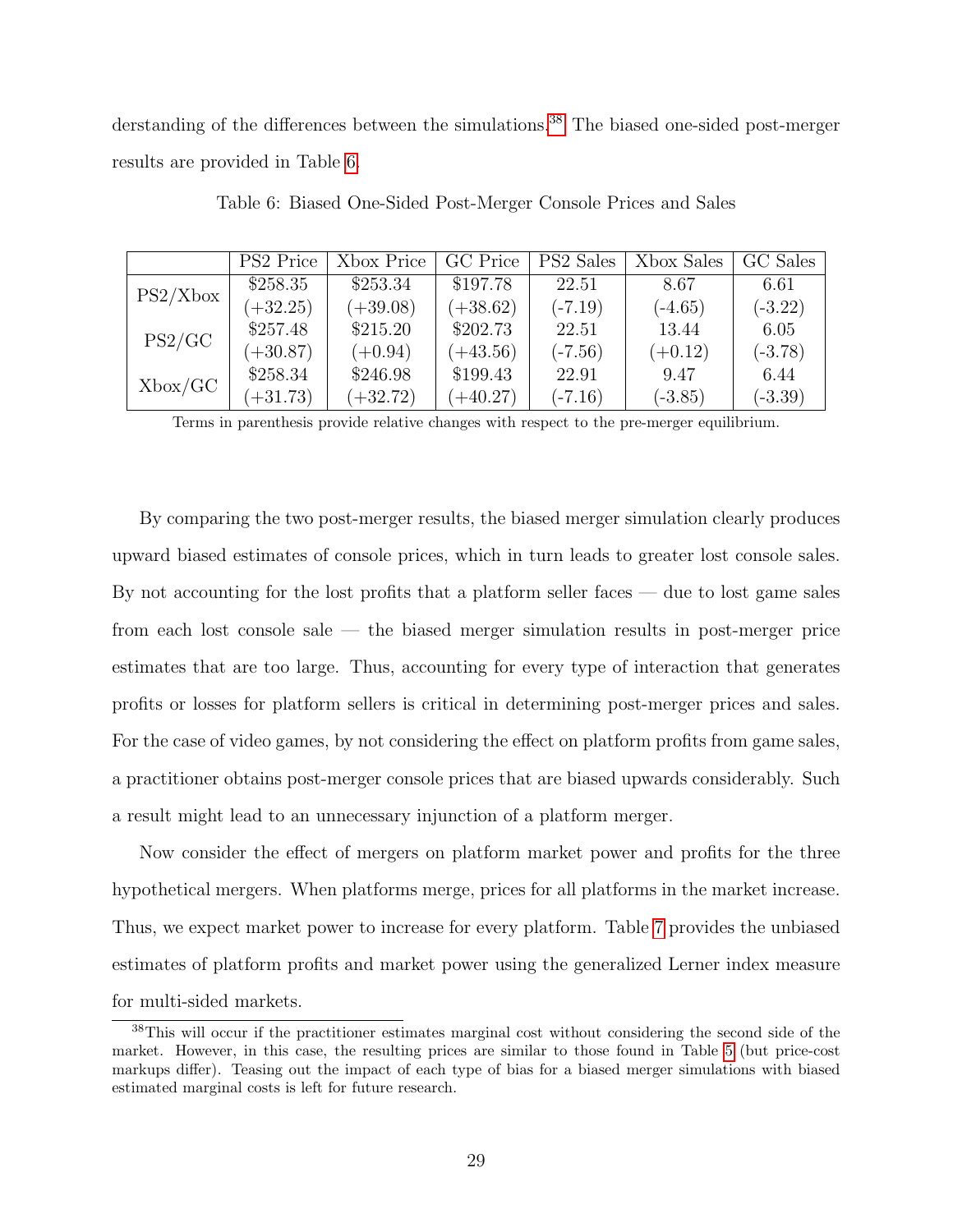<span id="page-30-1"></span>

|            | PS2 M.P.   | Xbox M.P.  | GC M.P.    | PS2 Profit     | Xbox Profit | GC Profit |
|------------|------------|------------|------------|----------------|-------------|-----------|
| PS2/Xbox   | 0.404      | 0.408      | 0.475      | \$3476.88 mil. | \$1412.81   | \$1096.07 |
|            | $(+0.161)$ | $(+0.162)$ | $(+0.173)$ | $(+23.25)$     | $(-11.34)$  | $(+3.54)$ |
|            | 0.403      | 0.388      | 0.491      | \$3463.85      | \$1427.52   | \$1087.72 |
| PS2/GC     | $(+0.160)$ | $(+0.142)$ | $(+0.189)$ | $(+10.22)$     | $(+3.37)$   | $(-4.81)$ |
|            | 0.402      | 0.391      | 0.480      | \$3460.41      | \$1424.99   | \$1092.53 |
| $X$ box/GC | $(+0.159)$ | $(+0.145)$ | $(+0.178)$ | $(+6.79)$      | $(+0.84)$   | $(+0.00)$ |

Table 7: Post-Merger Platform Market Power and Profits

Terms in parenthesis provide relative changes with respect to the pre-merger equilibrium.

The profits that decrease are a result of profit shifting from one console to another. For example, if Sony and Microsoft merge, the joint company will increase the console price for both the Playstation 2 and the Xbox so that total profits between the two platforms are maximized. This occurs with high console prices so that the Xbox profits decrease but the Playstation 2 increase in profits is substantial. Also notice that market power increases for all platforms after a merger. The increase in market power is sizable, between a 57% and 67% increase relative to the individual platform seller equilibrium. This suggests that a merger in the 6th generation video game will result in a platform market that is less competitive.

## <span id="page-30-0"></span>6 Conclusion

In multi-sided markets with network externalities, platform sellers often obtain market power by tipping the market. However, platform competition often persists with several platforms that differ in terms of market shares and pricing. To more accurately assess platform market power in a competitive environment, a weighted price-cost measure is developed that considers the profit margins across all sides of a platform.

In addition, the traditional methods for considering multi-product sellers and mergers are extended to multi-sided markets. By comparing these results with a traditional one-side approach, it becomes clear that the consideration of multi-sidedness is critical in deter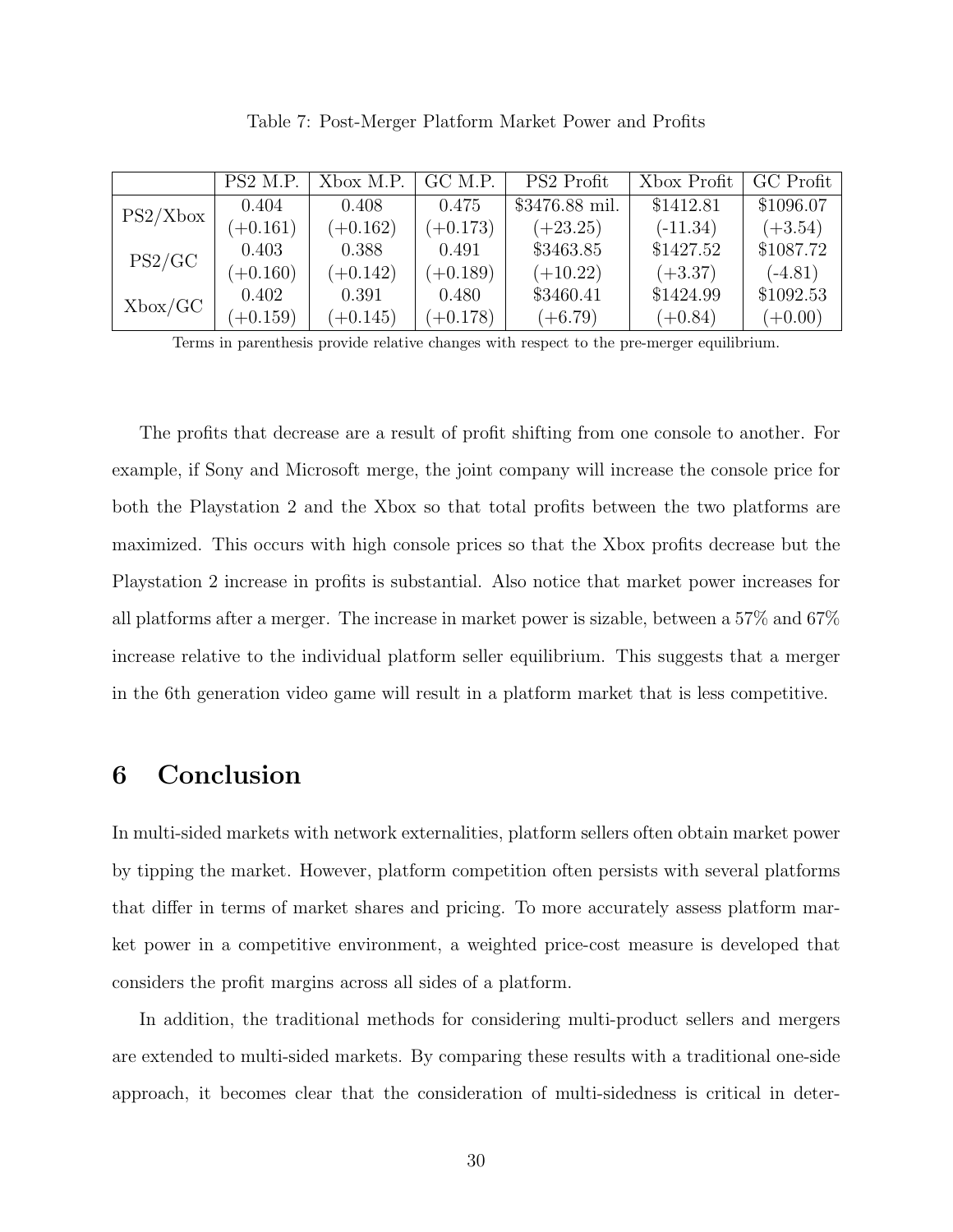mining multi-platform seller pricing, platform merger incentives, and potential post-merger outcomes.

To illustrate the main findings, the techniques are applied to the sixth generation video game market. I show that not considering just one side of the market results in biased estimates of console marginal costs, platform market power, and post-merger equilibria for hypothetical mergers between gaming platforms. This highlights the importance of using the techniques developed in this paper to assess market power and mergers in multi-sided markets.

## Appendix of Proofs

**Proof of Theorem [1:](#page-10-1)** Each Platform X for  $X = 1, ..., N$  maximizes profits with respect to each available price  $p_i^X$  for  $i = 1, ..., K$ . From Equations [\(8\)](#page-9-0) and [\(9\)](#page-9-1), Platform X has profits given by:

$$
\Pi^{X} = \sum_{i=0}^{M} \sum_{j=0}^{M} \left\{ (p_i^{X} - c_i^{X}) \cdot I_i^{X} (p_i^{X}, \mathbf{p}_i^{-X}; \tilde{\mathbf{I}}_{-i}^{1}, \tilde{\mathbf{I}}_{-i}^{2}, ..., \tilde{\mathbf{I}}_{-i}^{N}) \right\} - F^{X}.
$$

The first-order conditions of profit maximization imply that

$$
0 = I_i^X + (p_i^X - c_i^X) \cdot \frac{\partial I_i^X}{\partial p_i^X} + (p_i^X - c_i^X) \cdot \sum_{k \neq i} \left\{ \frac{\partial I_i^X}{\partial \tilde{I}_k^X} \cdot \frac{\partial I_k^X}{\partial p_i^X} \right\} + \sum_{k \neq i} \left\{ (p_k^X - c_k^X) \frac{\partial I_k^X}{\partial \tilde{I}_i^X} \cdot \frac{\partial I_k^X}{\partial p_i^X} \right\}.
$$

Since  $I_i^X$  is given by Equations [\(7\)](#page-9-2) and [\(8\)](#page-9-0) so that  $I_i^X = \tilde{I}_i^X(\mathbf{p}^1, \mathbf{p}^2, ..., \mathbf{p}^N)$ 

 $= I_i^X\left(p_i^X, {\bf p}_i^{-X}\right)$  $_{i}^{-X};\tilde{\mathbf{I}}_{-}^{1}$  $_{-i}^{1},\tilde{\mathbf{I}}_{-}^{2}$  $^2_{-i},...,\tilde{\mathbf{I}}^N_ \binom{N}{i}$ , taking the derivative with respect to  $p_i^X$  on both sides implies that  $\frac{d\tilde{I}_i^X}{dp_i^X} = \frac{\partial I_i^X}{\partial p_i^X} + \sum_{k \neq i} \left\{ \frac{\partial I_i^X}{\partial \tilde{I}_k^X} \cdot \frac{d\tilde{I}_k^X}{dp_i^X} \right\}$ o . This implies that the first-order condition reduces to:

$$
0 = I_i^X + (p_i^X - c_i^X) \cdot \frac{\mathrm{d}\tilde{I}_i^X}{\mathrm{d}p_i^X} + \sum_{k \neq i} \left\{ (p_k^X - c_k^X) \frac{\partial I_k^X}{\partial \tilde{I}_i^X} \cdot \frac{\mathrm{d}\tilde{I}_i^X}{\mathrm{d}p_i^X} \right\}.
$$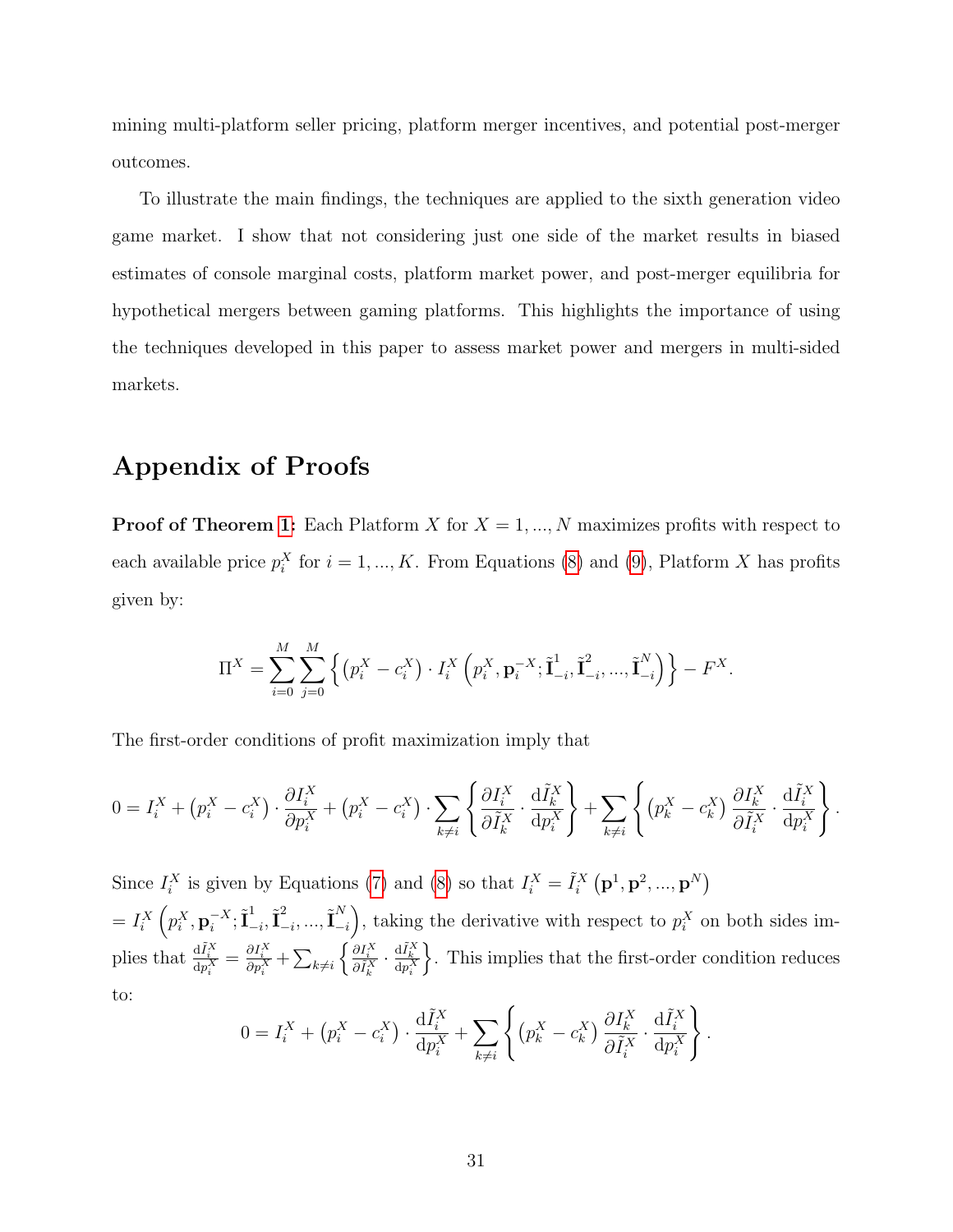Lastly, noting that  $\frac{\partial I_k^X}{\partial \tilde{I}_i^X}$  is the change in interaction of type k due to a change in interaction of type *i* so that  $\frac{\partial I_k^X}{\partial \tilde{I}_i^X} = \frac{\partial I_k^X}{\partial I_i^X}$ . Solving for  $p_i^X$  implies:

$$
p_i^X = c_i^X + \frac{-I_i^X}{\mathrm{d} \tilde{i}_i^X/\mathrm{d} p_i^X} - \sum_{k\neq i} \left\{ \frac{\partial I_k^X}{\partial I_i^X} \cdot (p_k^X - c_k^X) \right\}.
$$

Note that the elasticity of demand for interaction i on Platform X is given by  $\eta_i^X = \frac{d\tilde{I}_i^X}{dp_i^X} \cdot \frac{p_i^X}{\tilde{I}_i^X} =$  $\frac{d\tilde{I}_i^X}{dp_i^X} \cdot \frac{p_i^X}{I_i^X}$ . This implies that the first-order condition becomes:

$$
\left(1+\frac{1}{\eta_i^X}\right)\cdot p_i^X = c_i^X - \sum_{k\neq i} \left\{\frac{\partial I_k^X}{\partial I_i^X}\cdot (p_k^X - c_k^X)\right\}.
$$

Rearranging terms implies that for all  $i$  we have:

$$
\left(1+\frac{1}{\eta_i^X}\right) \cdot p_i^X + \sum_{k \neq i} \frac{\partial I_k^X}{\partial I_i^X} \cdot p_k^X = c_i^X + \sum_{k \neq i} \frac{\partial I_k^X}{\partial I_i^X} \cdot c_k^X.
$$

The collection of the above rearranged  $K$  first-order conditions for each platform can be written in vector form:

$$
\begin{bmatrix}\n\left(1+\frac{1}{\eta_X^X}\right) & \frac{\partial I_2^X}{\partial I_1^X} & \frac{\partial I_3^X}{\partial I_1^X} & \cdots & \frac{\partial I_K^X}{\partial I_1^X} \\
\frac{\partial I_1^X}{\partial I_2^X} & \left(1+\frac{1}{\eta_2^X}\right) & \frac{\partial I_3^X}{\partial I_2^X} & \cdots & \frac{\partial I_K^X}{\partial I_2^X} \\
\vdots & \vdots & \vdots & \ddots & \vdots \\
\frac{\partial I_1^X}{\partial I_K^X} & \frac{\partial I_2^X}{\partial I_K^X} & \frac{\partial I_3^X}{\partial I_K^X} & \cdots & \left(1+\frac{1}{\eta_K^X}\right)\n\end{bmatrix}\n\begin{bmatrix}\np_X^X \\
p_Y^X \\
p_Z^X \\
\vdots \\
p_K^X\n\end{bmatrix}\n=\n\begin{bmatrix}\n1 & \frac{\partial I_2^X}{\partial I_1^X} & \frac{\partial I_3^X}{\partial I_1^X} & \cdots & \frac{\partial I_K^X}{\partial I_2^X} \\
\frac{\partial I_1^X}{\partial I_2^X} & 1 & \frac{\partial I_3^X}{\partial I_2^X} & \cdots & \frac{\partial I_K^X}{\partial I_K^X}\n\end{bmatrix}\n\begin{bmatrix}\nc_1^X \\
c_2^X \\
\vdots \\
c_K^X\n\end{bmatrix}
$$

The above equation reduces to  $\mathbf{A}^X \mathbf{p}^X = \mathbf{B}^X \mathbf{c}^X$  and solving for prices,  $\mathbf{p}^X$  gives the unique equilibrium prices:  $\mathbf{p}^X = \mathbf{A}^{-1} \mathbf{B}^X \mathbf{c}^X$ . Each platform X takes the prices of all other platforms as given. Thus, equilibrium prices are  $p_i^X\left(\eta^X; \mathbf{c}^X; \frac{\partial \mathbf{I}_k^X}{\partial \mathbf{I}_i^X}\right)$ .

The first derivative assumptions that  $\frac{\partial I_i^X}{\partial p_i^X}$  < 0 and  $\frac{\partial I_i^X}{\partial p_i^Y}$  ≥ 0 for  $Y \neq X$ ; along with the second derivative assumptions that  $\frac{\partial {I_i^X}^2}{\partial x \partial x^X}$  $\frac{(I_i^X)^2}{\partial^2 p_i^X} \leq 0$  and  $\frac{\partial (I_i^X)^2}{\partial^2 I_{-i}^X}$  $\frac{\overline{X_i^{\mu_i}}}{\partial^2 I_{-i}^X}$  < 0 imply that the second-order conditions hold (the second derivative Hessian matrix is negative definite). This implies that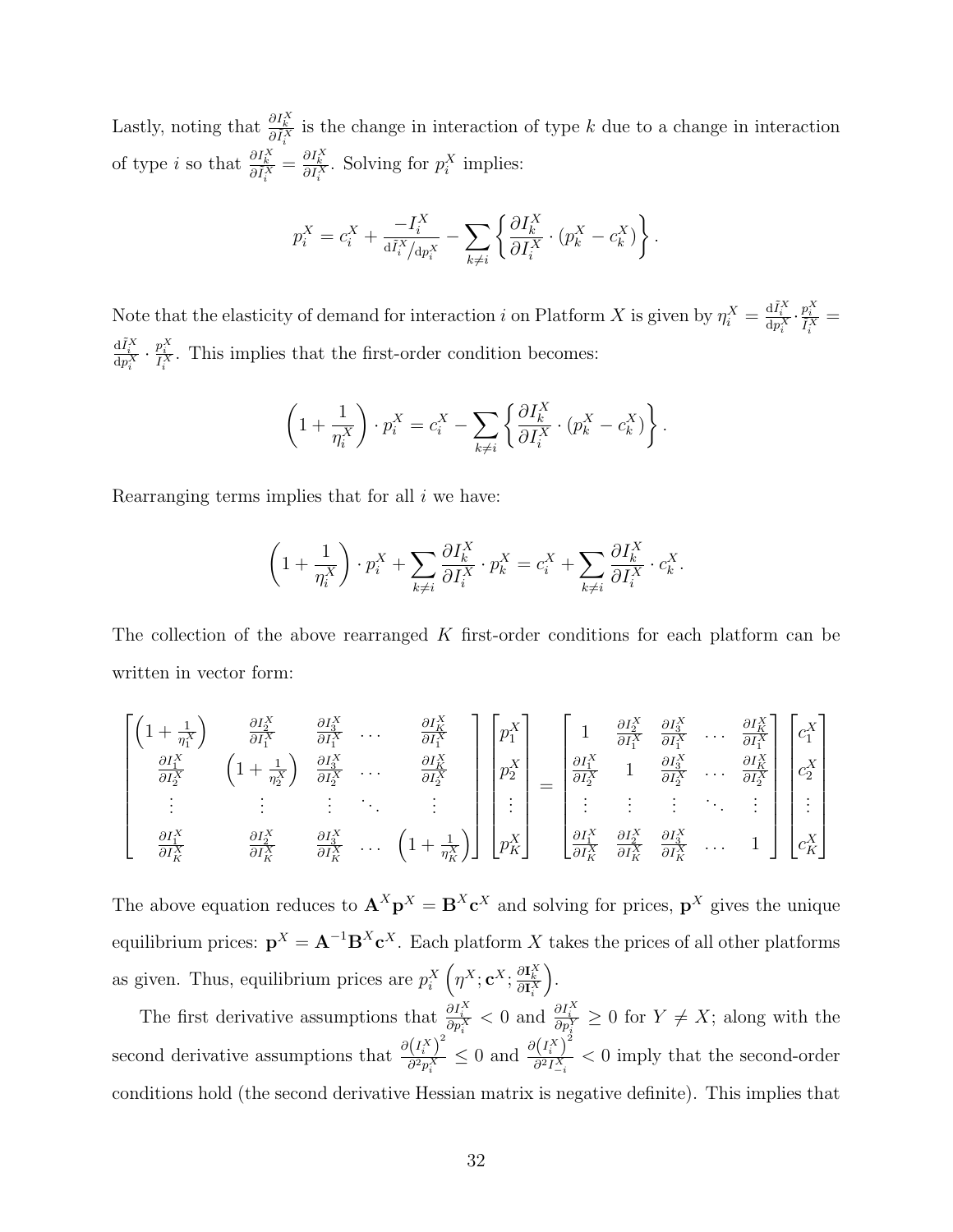the equilibrium prices result in a local maximum. The assumptions that  $\frac{\partial I_i^X}{\partial p_i^X} \to 0$  and that  $\frac{\partial I_i^X}{\partial I_{-i}^X}$  → 0 when  $\frac{\partial I_i^X}{\partial I_{-i}^X}$  > 0 imply that the local maximum is indeed a global max so that the platform equilibrium is unique.

**Proof of Theorem [2:](#page-11-0)** Given that the elasticity of demand for interaction of type  $i$  on Platform X is given by  $\eta_i^X = \frac{d\tilde{I}_i^X}{dp_i^X} \cdot \frac{p_i^X}{\tilde{I}_i^X} = \frac{d\tilde{I}_i^X}{dp_i^X} \cdot \frac{p_i^X}{\tilde{I}_i^X}$ , dividing both sides of Equation [\(10\)](#page-10-0) by  $p_i^X$  implies:

$$
\frac{p_i^X}{p_i^X} = \frac{c_i^X}{p_i^X} + \frac{-l_i^X/p_i^X}{d\tilde{l}_i^X/dp_i^X} - \frac{\sum_{k\neq i} \left\{ \frac{\partial I_k^X}{\partial I_i^X} \cdot (p_k^X - c_k^X) \right\}}{p_i^X}.
$$

Moving the first and third terms of the right-hand side to the left-hand side implies:

$$
\frac{p_i^X - c_i^X}{p_i^X} + \frac{\sum_{k \neq i} \left\{ \frac{\partial I_k^X}{\partial I_i^X} \cdot (p_k^X - c_k^X) \right\}}{p_i^X} = -\frac{I_i^X / p_i^X}{dI_i^X / dp_i^X} = -\frac{1}{\eta_i}.
$$

Proof of Theorem [3:](#page-14-1) Rearranging terms in the equilibrium price equation in Theorem [1,](#page-10-1) Equation  $(10)$ , implies that for all k we have:

$$
\left(1+\frac{1}{\eta_i^X}\right)\cdot p_i^X + \sum_{k\neq i}\frac{\partial I_k^X}{\partial I_i^X}\cdot p_k^X = c_i^X + \sum_{k\neq i}\frac{\partial I_k^X}{\partial I_i^X}\cdot c_k^X.
$$

where  $\eta_k^X$  is the demand elasticity for interaction of type k on platform X. This implies that there are K equations and K the unknown marginal costs  $(c_k^X)$ , when prices, elasticities, and interaction derivatives are known. Thus,

$$
\begin{bmatrix}\n\left(1+\frac{1}{\eta^X}\right) & \frac{\partial I_2^X}{\partial I_1^X} & \frac{\partial I_3^X}{\partial I_1^X} & \cdots & \frac{\partial I_K^X}{\partial I_1^X} \\
\frac{\partial I_1^X}{\partial I_2^X} & \left(1+\frac{1}{\eta^X}\right) & \frac{\partial I_3^X}{\partial I_2^X} & \cdots & \frac{\partial I_K^X}{\partial I_2^X} \\
\vdots & \vdots & \vdots & \ddots & \vdots \\
\frac{\partial I_1^X}{\partial I_K^X} & \frac{\partial I_2^X}{\partial I_K^X} & \frac{\partial I_3^X}{\partial I_K^X} & \cdots & \left(1+\frac{1}{\eta^X_K}\right)\n\end{bmatrix}\n\begin{bmatrix}\np^X \\
p^X \\
p^X \\
\vdots\n\end{bmatrix}\n=\n\begin{bmatrix}\n1 & \frac{\partial I_2^X}{\partial I_1^X} & \frac{\partial I_3^X}{\partial I_1^X} & \cdots & \frac{\partial I_K^X}{\partial I_2^X} \\
\frac{\partial I_1^X}{\partial I_2^X} & 1 & \frac{\partial I_3^X}{\partial I_2^X} & \cdots & \frac{\partial I_K^X}{\partial I_2^X} \\
\vdots & \vdots & \vdots & \ddots & \vdots \\
\frac{\partial I_1^X}{\partial I_K^X} & \frac{\partial I_2^X}{\partial I_K^X} & \frac{\partial I_3^X}{\partial I_K^X} & \cdots & 1\n\end{bmatrix}\n\begin{bmatrix}\nc^X_1 \\
c^X_2 \\
\vdots \\
c^X_K\n\end{bmatrix}
$$

The above equation reduces to  $\mathbf{A}^X \mathbf{p}^X = \mathbf{B}^X \mathbf{c}^X$  and solving for costs,  $\mathbf{c}^X$ , requires the inverse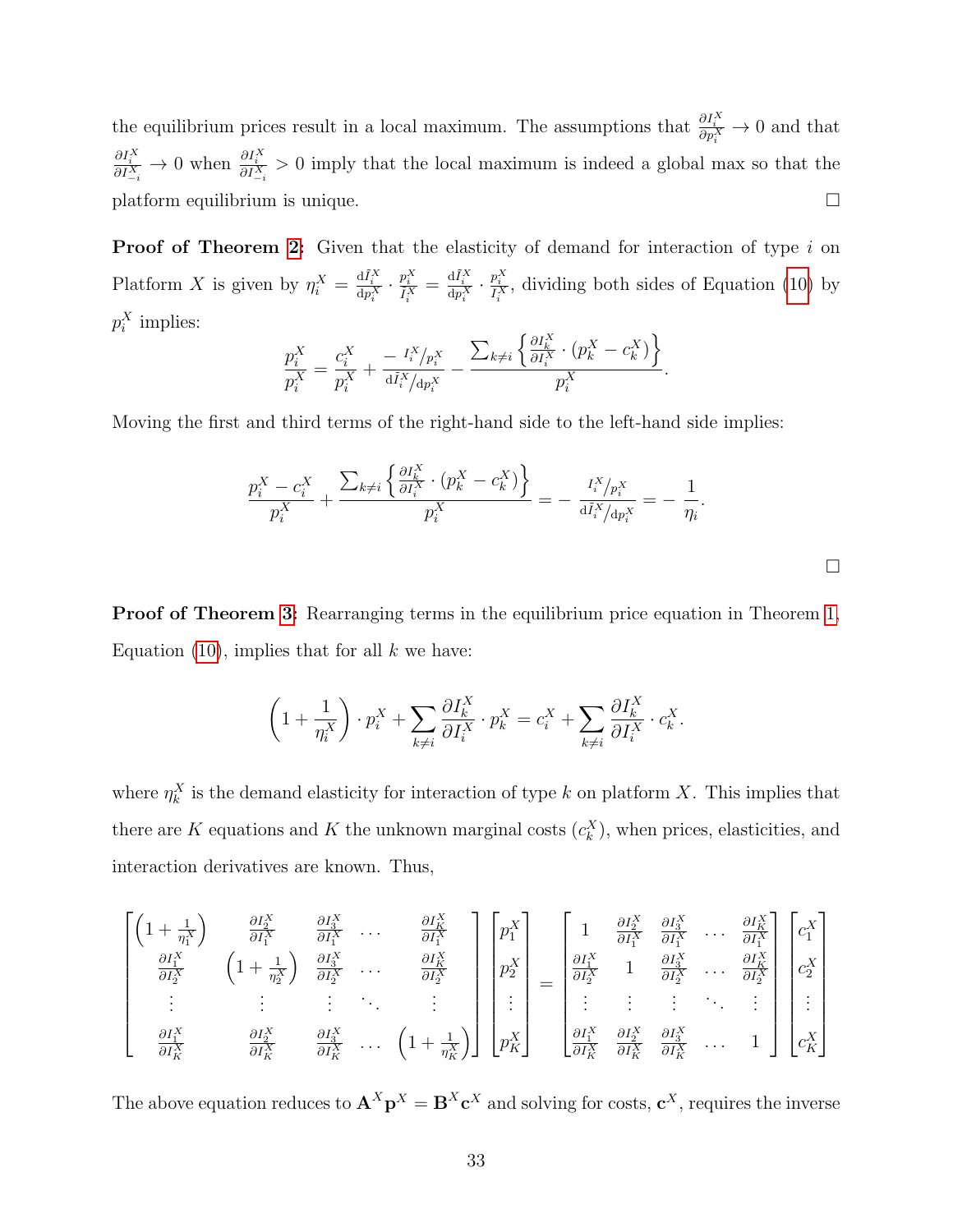matrix of  $\mathbf{B}^X$ . If  $K > 1$ , then  $\mathbf{B}^X$  is not invertible. Furthermore, the rank of  $\mathbf{B}^X$  is equal to 1 for any number of sides  $K$ . Thus, at most one unobserved cost,  $c_l$ , can be determined from the system of equations when all the other  $K - 1$  costs are observed. In this case, only the variables in the first-order condition for interaction  $l$  are required to determine the unobserved  $c_l$ . Those variables are all prices  $(p_1, p_2, ..., p_K)$ , all other marginal costs  $(c_j$  for  $j \neq l$ , all interaction derivatives with with respect to that interaction  $(\frac{\partial I_j}{\partial I_l}$  for all  $j \neq l)$ , and the elasticity of demand for that interaction  $(\eta_l)$ . That is,  $c_i^X = c_i^X \left( \eta_1^X; \mathbf{p}^X; \mathbf{c}_{-i}^X; \frac{\partial \mathbf{I}_k^X}{\partial \mathbf{I}_i^X} \right)$  where  $\mathbf{p}^X$  denotes the vector of prices of platform X for all types of interactions,  $\mathbf{c}_{-i}^X$  denotes the vector of all other costs (not  $c_i^X$ ) of platform X, and  $\frac{\partial \mathbf{I}_k^X}{\partial \mathbf{I}_i^X}$  denotes the vector of interaction derivatives across all interactions with respect to interaction type i for platform  $X$ .  $\Box$ 

Proof of Theorem [4:](#page-16-0) Each platform seller maximizes their individual profits with respect to platform prices for the platforms that they own. This results in  $K$  first-order conditions for each of the  $N$  platforms. For the platform seller that sells platforms  $X$  and  $Y$ , the first-order condition with to price  $p_i^X$  implies:

$$
0 = (p_i^X - c_i^X) \cdot \frac{\mathrm{d}\tilde{I}_i^X}{\mathrm{d}p_i^X} + I_i^X + \sum_{k \neq i} \left\{ \frac{\partial I_k^X}{\partial I_i^X} \cdot \frac{\mathrm{d}\tilde{I}_i^X}{\mathrm{d}p_i^X} \cdot (p_k^X - c_k^X) \right\} + (p_i^Y - c_i^Y) \cdot \frac{\mathrm{d}\tilde{I}_i^Y}{\mathrm{d}p_i^X} + \sum_{k \neq i} \left\{ \frac{\partial I_k^Y}{\partial I_i^Y} \cdot \frac{\mathrm{d}\tilde{I}_i^Y}{\mathrm{d}p_i^X} \cdot (p_k^Y - c_k^Y) \right\}.
$$

Solving for  $p_i^X$  implies:

$$
p_i^X = c_i^X + \frac{-I_i^X}{\mathrm{d}\tilde{i}_i^X/\mathrm{d}p_i^X} - \sum_{k \neq i} \frac{\partial I_k^X}{\partial I_i^X} \cdot (p_k^X - c_k^X) - D_i^{XY} \cdot (p_i^Y - c_i^Y) - D_i^{XY} \cdot \sum_{k \neq i} \frac{\partial I_k^Y}{\partial I_i^Y} \cdot (p_k^Y - c_k^Y),
$$

where  $D_i^{XY} \equiv \frac{d_i^Y/a_{p_i^X}}{d_i^X/a_{p_i^X}} < 0$  is the diversion ratio between platforms X and Y of interaction type i.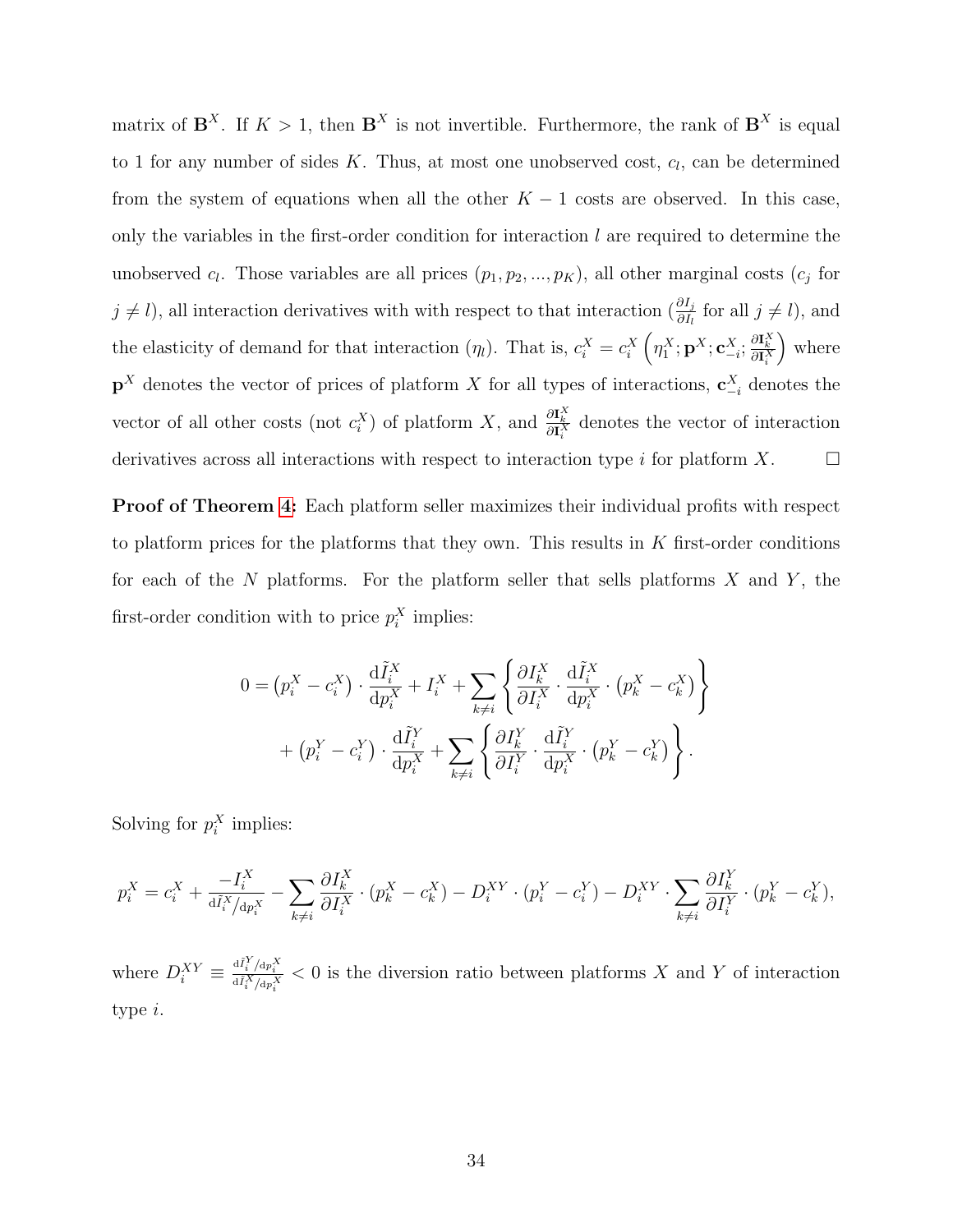Consider the first order conditions for platform  $X$  in vector form:

$$
\begin{bmatrix}\n\left(1+\frac{1}{\eta_1^X}\right) & \frac{\partial I_2^X}{\partial I_1^X} & \cdots & \frac{\partial I_K^X}{\partial I_1^X} \\
\frac{\partial I_1^X}{\partial I_2^X} & \left(1+\frac{1}{\eta_2^X}\right) & \cdots & \frac{\partial I_K^X}{\partial I_2^X} \\
\vdots & \vdots & \ddots & \vdots \\
\frac{\partial I_1^X}{\partial I_K^X} & \frac{\partial I_2^X}{\partial I_K^X} & \cdots & \left(1+\frac{1}{\eta_K^X}\right)\n\end{bmatrix}\n\begin{bmatrix}\np_1^X \\
p_2^X \\
p_3^X\n\end{bmatrix} +\n\begin{bmatrix}\nD_1^{XY} & D_1^{XY} \frac{\partial I_2^Y}{\partial I_1^Y} & \cdots & D_1^{XY} \frac{\partial I_K^Y}{\partial I_1^Y} \\
D_2^{XY} \frac{\partial I_1^Y}{\partial I_2^Y} & D_2^{XY} & \cdots & D_2^{XY} \frac{\partial I_K^Y}{\partial I_2^Y} \\
\vdots & \vdots & \ddots & \vdots \\
D_K^{XY} \frac{\partial I_1^X}{\partial I_K^X} & D_K^{XY} \frac{\partial I_2^X}{\partial I_K^X} & \cdots & D_K^{XY}\n\end{bmatrix}\n\begin{bmatrix}\np_1^Y \\
p_2^Y \\
\vdots \\
p_K^{XY}\n\end{bmatrix}
$$
\n
$$
= \begin{bmatrix}\n1 & \frac{\partial I_2^X}{\partial I_1^X} & \cdots & \frac{\partial I_K^X}{\partial I_1^X} \\
\frac{\partial I_1^X}{\partial I_1^X} & 1 & \cdots & \frac{\partial I_K^X}{\partial I_2^X} \\
\vdots & \vdots & \ddots & \vdots \\
\frac{\partial I_1^X}{\partial I_K^X} & \frac{\partial I_2^X}{\partial I_K^X} & \cdots & 1\n\end{bmatrix}\n\begin{bmatrix}\nc_1^X \\
c_2^X \\
\vdots \\
c_K^X\n\end{bmatrix} +\n\begin{bmatrix}\nD_1^{XY} & D_1^{XY} \frac{\partial I_1^Y}{\partial I_K^Y} & D_2^{XY} \frac{\partial I_K^Y}{\partial I_K^Y} & \cdots & D_K^{XY} \frac{\
$$

The above equation reduces to  $\mathbf{A}^{X} \mathbf{p}^{X} + \mathbf{D}^{XY} \mathbf{p}^{Y} = \mathbf{B}^{X} \mathbf{c}^{X} + \mathbf{D}^{XY} \mathbf{c}^{Y}$  and similarly for the firstorder conditions for Platform Y there exists  $\mathbf{A}^Y \mathbf{p}^Y + \mathbf{D}^{YX} \mathbf{p}^X = \mathbf{B}^Y \mathbf{c}^Y + \mathbf{D}^{YX} \mathbf{c}^X$ . Solving for prices implies that equilibrium prices depend on owned interaction elasticities, diversion ratios, owned interaction derivatives, and owned costs:  $p_i^X\left(\eta^X, \eta^Y; \mathbf{c}^X, \mathbf{c}^Y; \frac{\partial \mathbf{I}_k^X}{\partial \mathbf{I}_i^X}, \frac{\partial \mathbf{I}_k^Y}{\partial \mathbf{I}_i^Y}; \mathbf{D}^{XY}, \mathbf{D}^{YX}\right)$ . Equilibrium with a General Ownership Matrix:

# More generally, consider the equilibrium with a general platform ownership structure. To solve the system of first-order conditions across all K prices for all N platforms, consider the following matrix notation. Recall that  $p^X$  is the K dimensional vector of prices for platform

X. Let  $\mathbf{c}^X$  be the K dimensional vector of marginal costs for platform X. Denote the  $K \cdot N$  dimensional vector of all prices (marginal costs) by **p** (c). Similarly, let  $\tilde{\mathbf{I}}^X$  be the K dimensional vector of interactions for platform  $X$  and denote the  $K \cdot N$  dimensional vector of all interactions by  $\tilde{\mathbf{I}}$ . Now consider the derivative matrices. Let  $\frac{d\tilde{\mathbf{I}}^X}{dp^Y}$  denote the  $K \times K$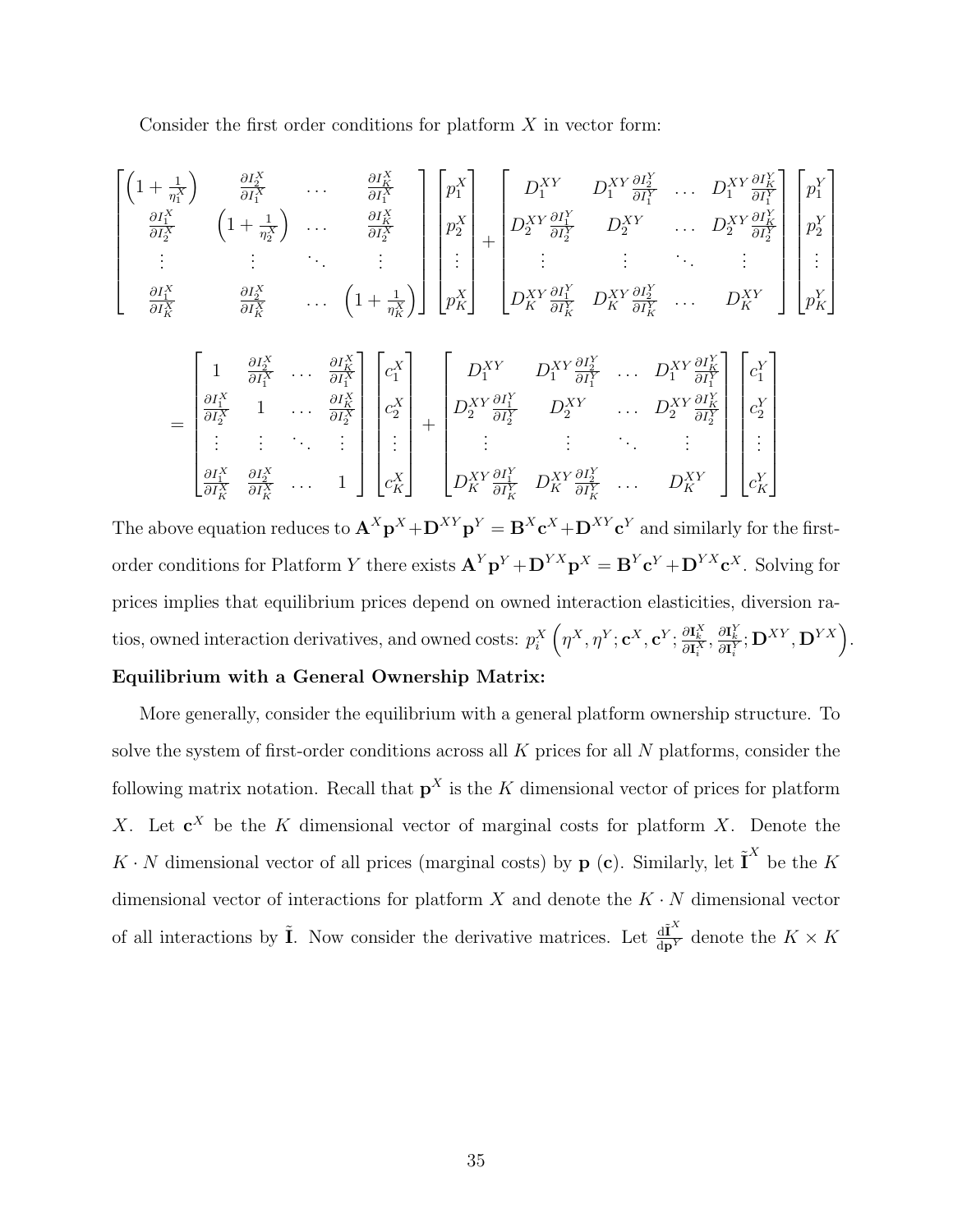matrix of derivatives of platform  $X$ 's interactions with respect to platform  $Y$ 's prices:

$$
\frac{\mathrm{d}\tilde{\mathbf{I}}^{X}}{\mathrm{d}\mathbf{p}^{Y}} = \begin{bmatrix}\n\frac{\mathrm{d}\tilde{I}_{1}^{X}}{\mathrm{d}p_{1}^{Y}} & \frac{\mathrm{d}\tilde{I}_{1}^{X}}{\mathrm{d}p_{2}^{Y}} & \cdots & \frac{\mathrm{d}\tilde{I}_{1}^{X}}{\mathrm{d}p_{K}^{Y}} \\
\frac{\mathrm{d}\tilde{I}_{2}^{X}}{\mathrm{d}p_{1}^{Y}} & \frac{\mathrm{d}\tilde{I}_{2}^{X}}{\mathrm{d}p_{2}^{Y}} & \cdots & \frac{\mathrm{d}\tilde{I}_{2}^{X}}{\mathrm{d}p_{K}^{Y}} \\
\vdots & \vdots & \ddots & \vdots \\
\frac{\mathrm{d}\tilde{I}_{K}^{X}}{\mathrm{d}p_{1}^{Y}} & \frac{\mathrm{d}\tilde{I}_{K}^{X}}{\mathrm{d}p_{2}^{Y}} & \cdots & \frac{\mathrm{d}\tilde{I}_{K}^{X}}{\mathrm{d}p_{K}^{Y}}\n\end{bmatrix}
$$

Denote the  $K \cdot N \times K \cdot N$  matrix of all derivatives by  $\frac{d\tilde{I}}{dp}$  where

$$
\frac{\mathrm{d}\tilde{\mathbf{I}}}{\mathrm{d}\mathbf{p}} = \begin{bmatrix}\frac{\mathrm{d}\tilde{\mathbf{I}}^1}{\mathrm{d}\mathbf{p}^1} & \frac{\mathrm{d}\tilde{\mathbf{I}}^1}{\mathrm{d}\mathbf{p}^2} & \cdots & \frac{\mathrm{d}\tilde{\mathbf{I}}^1}{\mathrm{d}\mathbf{p}^N} \\
\frac{\mathrm{d}\tilde{\mathbf{I}}}{\mathrm{d}\mathbf{p}^1} & \frac{\mathrm{d}\tilde{\mathbf{I}}^2}{\mathrm{d}\mathbf{p}^2} & \cdots & \frac{\mathrm{d}\tilde{\mathbf{I}}^2}{\mathrm{d}\mathbf{p}^N} \\
\vdots & \vdots & \ddots & \vdots \\
\frac{\mathrm{d}\tilde{\mathbf{I}}^N}{\mathrm{d}\mathbf{p}^1} & \frac{\mathrm{d}\tilde{\mathbf{I}}^N}{\mathrm{d}\mathbf{p}^2} & \cdots & \frac{\mathrm{d}\tilde{\mathbf{I}}^N}{\mathrm{d}\mathbf{p}^N}\end{bmatrix}
$$

where each  $\frac{d\tilde{I}^X}{dp^Y}$  is the  $K \times K$  matrix given above.

Lastly, consider the platform ownership matrix. In the case where each platform is owned by an individual seller as in Section [3,](#page-6-0) the across platform derivatives (the "off-diagonal" matrices in  $\frac{d\tilde{I}}{dp}$ , do not directly affect platform pricing. To capture the cross platform effects that depend on platform ownership, the ownership matrix is required. Denote the  $K \cdot N \times K \cdot N$  ownership matrix by  $\mathbf{O}:$ 

$$
\mathbf{O} = \begin{bmatrix} 1 & 1_{12} & 1_{13} & \dots & 1_{1N} \\ 1_{12} & 1 & 1_{23} & \dots & 1_{2N} \\ 1_{13} & 1_{23} & 1 & \dots & 1_{3N} \\ \vdots & \vdots & \vdots & \ddots & \vdots \\ 1_{1N} & 1_{2N} & 1_{3N} & \dots & 1 \end{bmatrix}
$$

where **1** is the  $K \times K$  matrix with every input being a 1 and  $\mathbf{1}_{XY}$  is a  $K \times K$  matrix with every input being a 1 if platforms  $X$  and  $Y$  are owned by the same platform seller, otherwise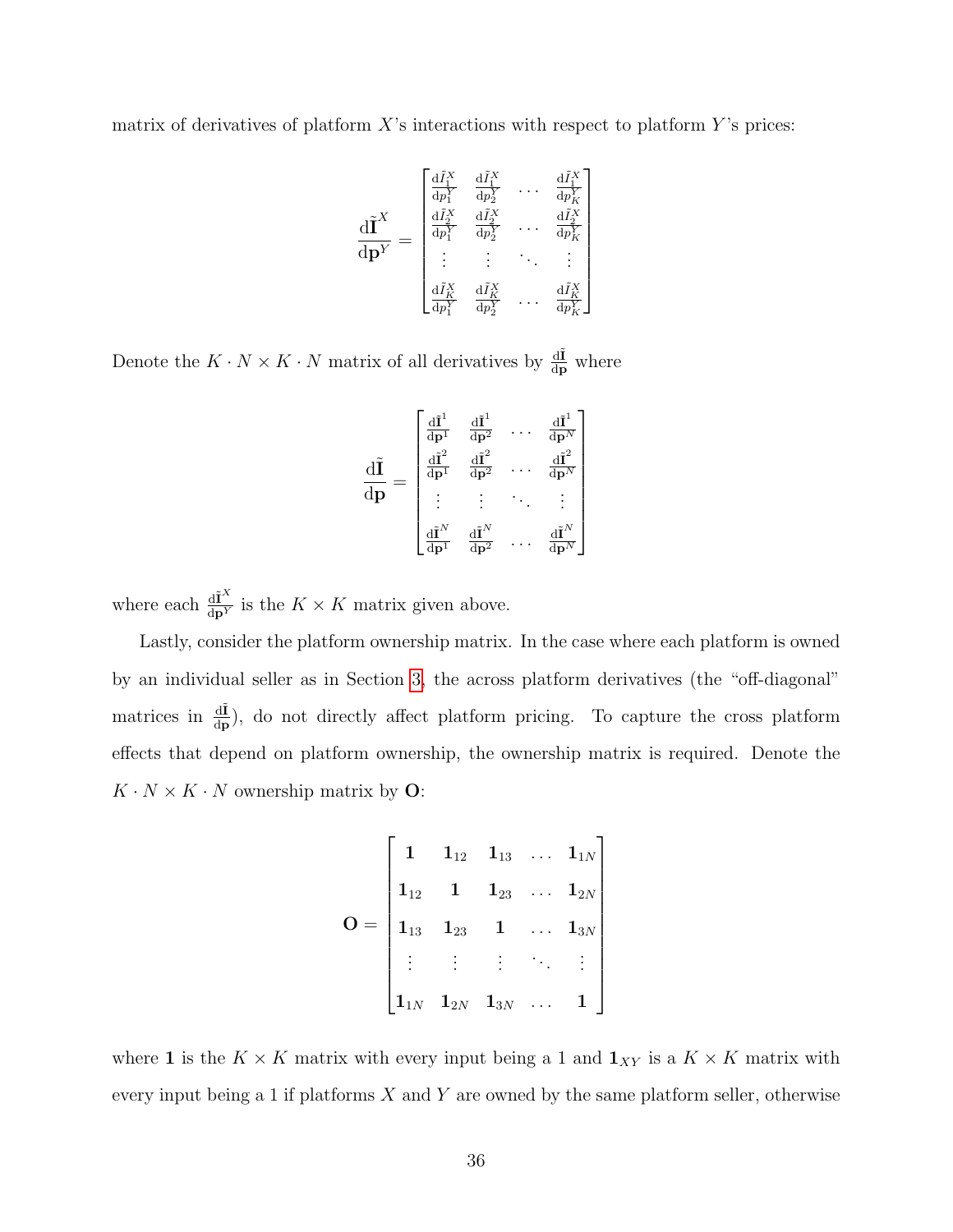$\mathbf{1}_{XY}$  is a  $K \times K$  matrix with every input being a 0. Thus, the first-order conditions with a general platform ownership matrix are given by:

$$
0=(\mathbf{p}-\mathbf{c})\;\frac{\mathrm{d}\tilde{I}}{\mathrm{d}\mathbf{p}}\odot\mathbf{O}+\mathbf{I},
$$

where **0** is the  $K \cdot N$  dimensional zero vector and  $\odot$  denotes the input by input multiplication operator between matrices of the same dimension.

Thus, elasticities and diversion ratios with respect to all platforms owned by the same seller are need to determine equilibrium prices.

Proof of Theorem [5:](#page-18-0) From the proof of Theorem [4](#page-16-0) we have the first-order conditions in matrix form so that  $\mathbf{A}^X \mathbf{p}^X + \mathbf{D}^{XY} \mathbf{p}^Y = \mathbf{B}^X \mathbf{c}^X + \mathbf{D}^{XY} \mathbf{c}^Y$  and similarly for the first-order conditions for Platform Y there exists  $\mathbf{A}^Y \mathbf{p}^Y + \mathbf{D}^{YX} \mathbf{p}^X = \mathbf{B}^Y \mathbf{c}^Y + \mathbf{D}^{YX} \mathbf{c}^X$ . The second-order conditions imply that with integration, the  $\frac{\partial I_k^X}{\partial I_i^X} > 0$  becomes smaller since  $\frac{\partial (I_i^X)^2}{\partial^2 I_{-i}^X}$  $\frac{\overline{X_i}^i}{\partial^2 I_{-i}^X}$  < 0, and the  $\frac{dI_i^X}{dp_i^X} < 0$  becomes smaller in magnitude but remains negative since  $\frac{\partial I_i^X}{\partial I_{-i}^X} > 0$ .

This implies that with integration, the off diagonal inputs in matrices  $A^X$  and  $B^X$  decrease by the same amount at each input location; however, the diagonals in matrix  $A^X$  also decrease since  $\eta_k^X$  becomes smaller in magnitude but remains negative so that  $\left(1 - \frac{1}{n^2}\right)$  $\overline{\eta^X_k}$  $\big)$  is smaller with integration. Lastly, each input in matrix  $D^{XY}$  decreases with integration. In total, this implies that with integration, the matrix term  $A<sup>X</sup>$  is diminished the greatest so that in solving for prices the greater inverse of  $A<sup>X</sup>$  outweighes the other effects and prices increase with integration.  $\Box$ 

**Computations of Table [4:](#page-26-0)** To compute all six  $D_1^{XY}$  in Table [4,](#page-26-0) the nine  $\frac{dI_1^X}{dp_1^Y}$  for  $X, Y =$ PS2, Xbox, and GC must be computed. Fortunately, an elasticity  $\eta_1^{XY}$  is defined as  $\eta_1^{XY} \equiv$  $\frac{dI_1^X}{dp_1^Y} \cdot \frac{p_1^Y}{I_1^X}$  so that cross- and own-price elasticities for consoles provided by [Lee](#page-42-3)  $(2013)^{39}$  $(2013)^{39}$  $(2013)^{39}$  $(2013)^{39}$  and

<sup>&</sup>lt;sup>39</sup>From Table 4 in [Lee](#page-42-3) [\(2013\)](#page-42-3), the cross elasticities of console demand are:  $\eta^{PS2/PS2} = -1.973$ ,  $\eta^{PS2/Xbox}~=~0.032,~\eta^{PS2/GC}~=~0.050,~\eta^{Xbox/PS2}~=~0.148,~\eta^{Xbox/Xbox}~=~-2.004,~\eta^{Xbox/GC}~=~0.068,$  $\eta^{GC/PS2} = 0.061$ ,  $\eta^{GC/Xbox} = 0.048$ , and  $\eta^{GC/GC} = -1.432$ .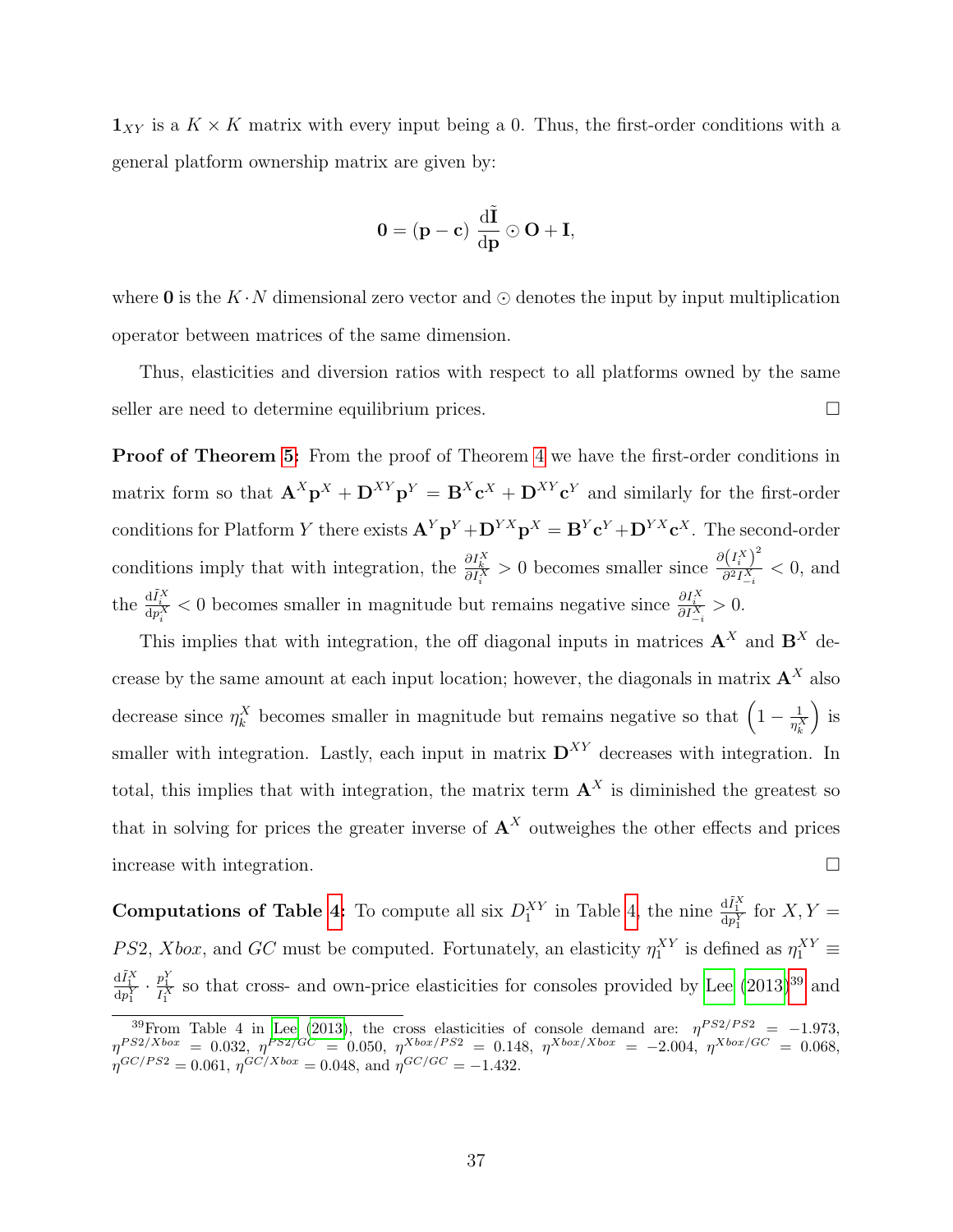the data on  $p_1$  and  $I_1$  from Table [1](#page-21-0) imply that all nine  $\frac{dI_1^X}{dp_1^Y} = \eta_1^{XY} \cdot \frac{I_1^X}{p_1^Y}$  are determinable.

| $\underline{\mathrm{d}} \underline{I}_i^1$<br>$dp_1^1$ | $\frac{\mathrm{d} \tilde{I}_1^1}{\mathrm{d} p_1^2}$ | $\frac{\mathrm{d} \tilde{I}_1^1}{\mathrm{d} p_1^3}$ |     | $-0.26181$ | 0.02077                        | 0.01153            |
|--------------------------------------------------------|-----------------------------------------------------|-----------------------------------------------------|-----|------------|--------------------------------|--------------------|
| $\frac{\mathrm{d}\tilde{I}_1^2}{\mathrm{d}p_1^1}$      | $\frac{\mathrm{d} \tilde{I}_1^2}{\mathrm{d} p_1^2}$ | $\frac{\mathrm{d} \tilde{I}_1^2}{\mathrm{d} p_1^3}$ | $=$ |            | $0.00188$ $-0.12458$ $0.00402$ |                    |
| $\frac{\mathrm{d}\tilde{I}_1^3}{\mathrm{d}p_1^1}$      | $\frac{\mathrm{d}\tilde{I}_1^3}{\mathrm{d}p_1^2}$   | $\frac{\mathrm{d} \tilde{I}_1^3}{\mathrm{d} p_1^3}$ |     | 0.00217    |                                | $0.00312 -0.08845$ |

where  $1 = PS2$ ,  $2 = Xbox$ , and  $3 = GC$ ; and the units are in millions of consoles.

Given all nine  $\frac{dI_1^X}{dp_1^Y}$  for  $X, Y = PS2$ ,  $Xbox$ , and  $GC$ , the six diversion ratios are given by  $D_1^{XY} = \frac{dI_1^Y}{dI_1^X/dp_1^X}$  for  $X \neq Y = PS2$ , *Xbox*, and *GC*. Computing provides the diversion ratios provide in Table [4.](#page-26-0)  $\Box$ 

Hypothetical Merger Simulations: First consider the parameter computations for console demands. Each  $b_1^{XY} = \frac{dI_1^X}{dp_1^Y}$  which were used to Compute Table [4](#page-26-0) and are provided in the above proof. Given the  $b_1$  and the  $p_1$  and  $I_1$  from Table [1,](#page-21-0) the  $A_1^X$  for  $X = 1, 2, 3$  are determined:  $A_1^X = I_1^X - b_1^{XX} \cdot p_1^X - b_1^{XY} \cdot p_1^Y - b_1^{XZ} \cdot p_1^Z$ . This implies that the linear console demand functions are approximately given by:

$$
\tilde{I}_1^{PS2} = 83.113 - 0.26181 \cdot p_1^{PS2} + 0.02077 \cdot p_1^{Xbox} + 0.01152 \cdot p_1^{GC},
$$
\n
$$
\tilde{I}_1^{Xbox} = 38.948 + 0.00188 \cdot p_1^{PS2} - 0.12458 \cdot p_1^{Xbox} + 0.00402 \cdot p_1^{GC},
$$
\n
$$
\tilde{I}_1^{GC} = 22.747 + 0.00217 \cdot p_1^{PS2} + 0.00312 \cdot p_1^{Xbox} - 0.08844 \cdot p_1^{GC}.
$$

With the game side of the market held constant, the first-order conditions with respect to the three console prices for a general ownership matrix reduces to:

$$
\left(p_1^1 - c_1^1, p_1^2 - c_1^2, p_1^3 - c_1^3\right) \begin{bmatrix} \frac{\mathrm{d}\tilde{I}_1^1}{\mathrm{d}p_1^1} & \frac{\mathrm{d}\tilde{I}_1^1}{\mathrm{d}p_1^2} & \frac{\mathrm{d}\tilde{I}_1^1}{\mathrm{d}p_1^2} \\ \frac{\mathrm{d}\tilde{I}_2^2}{\mathrm{d}p_1^1} & \frac{\mathrm{d}\tilde{I}_2^2}{\mathrm{d}p_1^2} & \frac{\mathrm{d}\tilde{I}_2^2}{\mathrm{d}p_1^3} \\ \frac{\mathrm{d}\tilde{I}_1^3}{\mathrm{d}p_1^1} & \frac{\mathrm{d}\tilde{I}_1^3}{\mathrm{d}p_1^2} & \frac{\mathrm{d}\tilde{I}_1^3}{\mathrm{d}p_1^3} \end{bmatrix} \odot \mathbf{O} + \left(\tilde{I}_1^1, \tilde{I}_1^2, \tilde{I}_1^3\right)
$$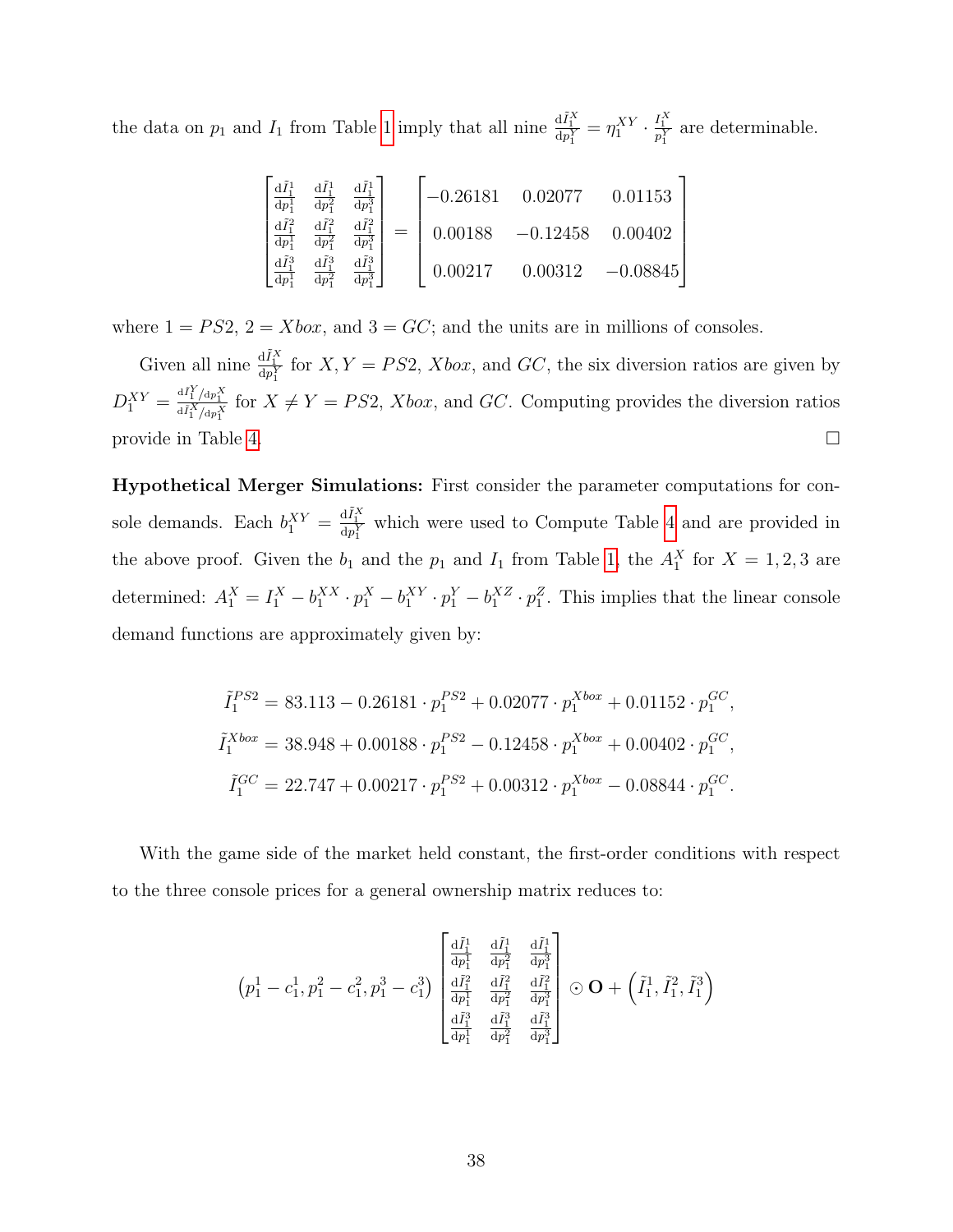$$
+\left(p_2^1-c_2^1,p_2^2-c_2^2,p_2^3-c_2^3\right)\begin{bmatrix} \frac{\partial I_2^1}{\partial p_1^1} & \frac{\partial I_2^1}{\partial p_1^2} & \frac{\partial I_2^1}{\partial p_1^3} \\ \frac{\partial I_2^2}{\partial p_1^1} & \frac{\partial I_2^2}{\partial p_1^2} & \frac{\partial I_2^2}{\partial p_1^3} \\ \frac{\partial I_2^3}{\partial p_1^1} & \frac{\partial I_2^3}{\partial p_1^2} & \frac{\partial I_2^3}{\partial p_1^3} \end{bmatrix} \odot \mathbf{O} = (0,0,0).
$$

where  $1 = PS2$ ,  $2 = Xbox$ , and  $3 = GC$ ; **O** is the  $3 \times 3$  ownership matrix for the three consoles; and  $\frac{\partial I_2^X}{\partial p_1^Y} = \frac{\partial I_2^X}{\partial \tilde{I}_1^X} \cdot \frac{dI_1^X}{dp_1^Y}$  with  $X, Y = 1, 2, 3$ .

Thus, there are three unknowns, the console prices  $(p_1^1, p_1^2, p_1^3)$ , and solving the three systems of equations for the each of the three different hypothetical mergers provides the merger simulation prices. To determine the biased price estmiates, the second derivative matrix in the above simulation disappears (the game side is unaccounted for), and solving for the three prices without the second side terms provides the biased merger simulation prices. Consoles shares are determined by the linear demand equations  $(\tilde{I}_1^1, \tilde{I}_1^2, \tilde{I}_1^3)$ , provided above.  $\Box$ 

## References

- <span id="page-39-1"></span>Affeldt, P., Filistrucchi, L., and Klein, T. J. (2013). Upward pricing pressure in two-sided markets. The Economic Journal, 123(572):505–523.
- <span id="page-39-0"></span>Armstrong, M. (2006). Competition in two-sided markets. RAND Journal of Economics, 37(3):668–91.
- <span id="page-39-2"></span>Behringer, S. and Filistrucchi, L. (2015). Areeda–turner in two-sided markets. Review of Industrial Organization, 46(3):287–306.
- <span id="page-39-4"></span>Berry, S., Levinsohn, J., and Pakes, A. (1995). Automobile prices in market equilibrium. Econometrica, pages 841–890.
- <span id="page-39-3"></span>Berry, S. T. (1994). Estimating discrete-choice models of product differentiation. The RAND Journal of Economics, pages 242–262.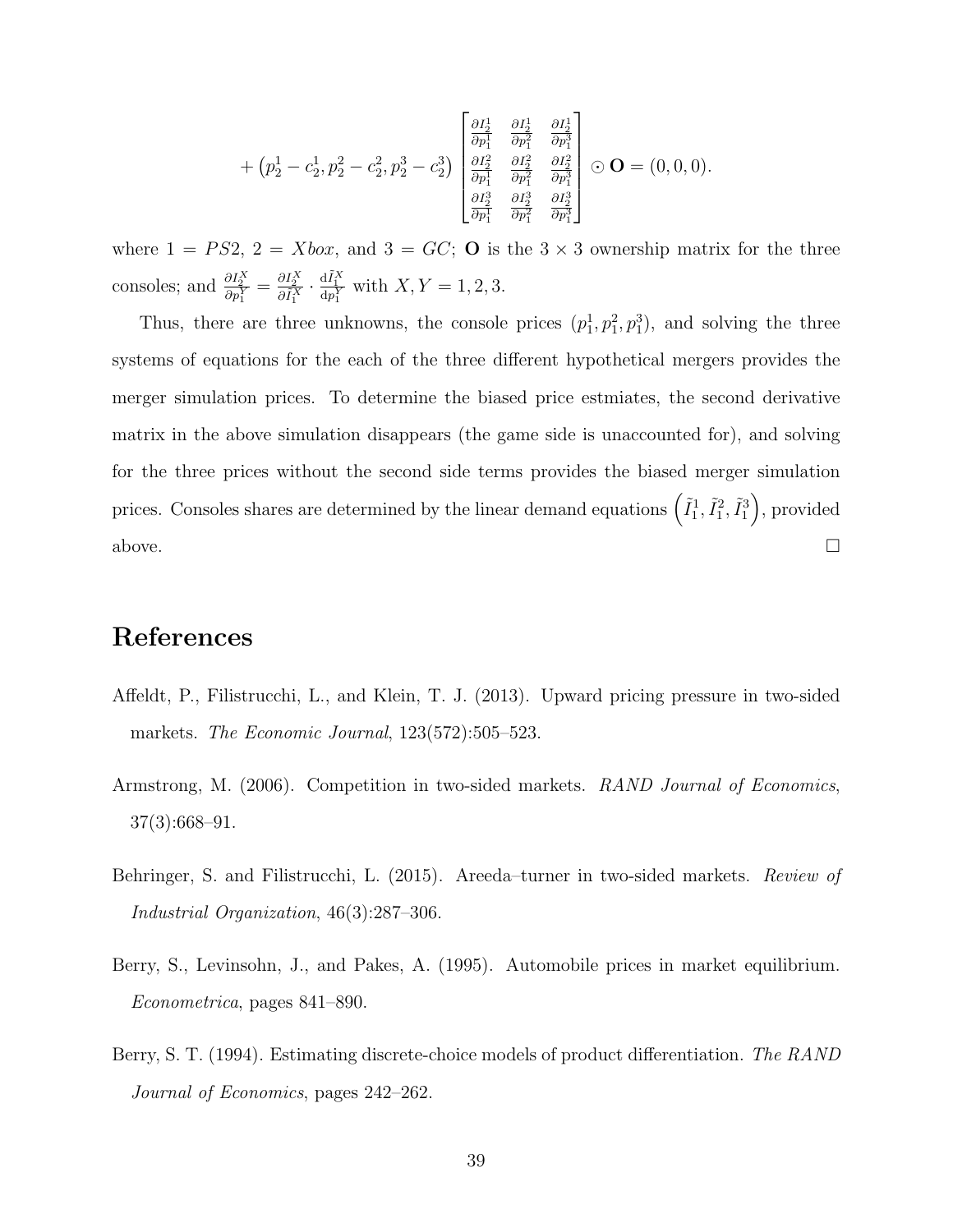- <span id="page-40-5"></span>Binken, J. L. and Stremersch, S. (2009). The effect of superstar software on hardware sales in system markets. Journal of Marketing, 73(2):88–104.
- <span id="page-40-3"></span>Chandra, A. and Collard-Wexler, A. (2009). Mergers in two-sided markets: An application to the canadian newspaper industry. Journal of Economics  $\mathscr{C}$  Management Strategy, 18(4):1045–1070.
- <span id="page-40-10"></span>Clements, M. T. and Ohashi, H. (2005). Indirect network effects and the product cycle: video games in the us, 1994–2002. The Journal of Industrial Economics, 53(4):515–542.
- <span id="page-40-6"></span>Corts, K. S. and Lederman, M. (2009). Software exclusivity and the scope of indirect network effects in the us home video game market. International Journal of industrial Organization,  $27(2):121-136.$
- <span id="page-40-9"></span>Coughlan, P. J. (2001). Note on home video game technology and industry structure. Harvard Business School Case, pages 9–700.
- <span id="page-40-4"></span>Dub´e, J.-P. H., Hitsch, G. J., and Chintagunta, P. K. (2010). Tipping and concentration in markets with indirect network effects. Marketing Science, 29(2):216–249.
- <span id="page-40-0"></span>Ellison, G. (2005). A model of add-on pricing. The Quarterly Journal of Economics, 120(2):585–637.
- <span id="page-40-1"></span>Ellison, G. and Ellison, S. F. (2009). Search, obfuscation, and price elasticities on the internet. Econometrica, 77(2):427–452.
- <span id="page-40-7"></span>Elzinga, K. G. and Mills, D. E. (2011). The lerner index of monopoly power: origins and uses. American Economic Review: Papers & Proceedings, 101(3):558–564.
- <span id="page-40-2"></span>Emch, E. and Thompson, T. S. (2006). Market definition and market power in payment card networks. Review of Network Economics, 5(1).
- <span id="page-40-8"></span>Evans, D. S., Hagiu, A., and Schmalensee, R. (2006). Invisible engines: how software platforms drive innovation and transform industries. MIT press.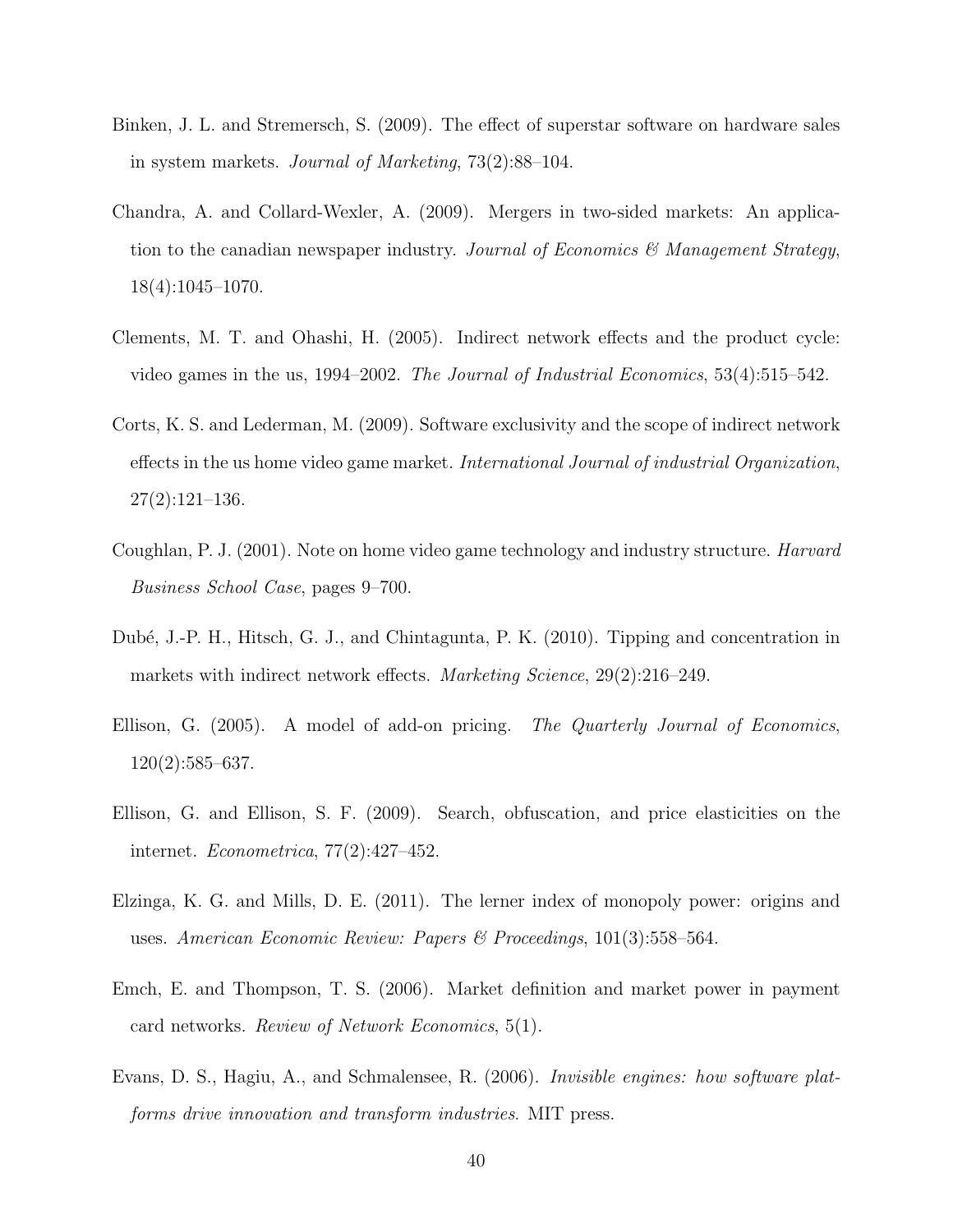- <span id="page-41-4"></span>Evans, D. S. and Noel, M. D. (2008). The analysis of mergers that involve multisided platform businesses. Journal of Competition Law and Economics, 4(3):663–695.
- <span id="page-41-7"></span>Evans, D. S. and Schmalensee, R. (2013). The antitrust analysis of multi-sided platform businesses. [NBER Working Paper No. 18783](http://www.nber.org/papers/w18783).
- <span id="page-41-8"></span>Fan, Y. (2013). Ownership consolidation and product characteristics: A study of the us daily newspaper market. The American Economic Review, 103(5):1598–1628.
- <span id="page-41-5"></span>Filistrucchi, L. (2008). A ssnip test for two-sided markets: The case of media. [NET Institute](http://ssrn.com/abstract=1287442) [Working Paper No. 08-34](http://ssrn.com/abstract=1287442).
- <span id="page-41-3"></span>Filistrucchi, L., Geradin, D., Van Damme, E., and Affeldt, P. (2014). Market definition in two-sided markets: Theory and practice. Journal of Competition Law and Economics, 10(2):293–339.
- <span id="page-41-2"></span>Filistrucchi, L. and Klein, T. J. (2013). Price competition in two-sided markets with heterogeneous consumers and network effects. [NET Institute Working Paper No. 13-20](http://ssrn.com/abstract=2336411).
- <span id="page-41-6"></span>Filistrucchi, L., Klein, T. J., and Michielsen, T. O. (2010). Merger simulation in a two-sided market: The case of the dutch daily newspapers. NET Institute Working Paper No. 10-15.
- <span id="page-41-1"></span>Filistrucchi, L., Klein, T. J., and Michielsen, T. O. (2012). Assessing unilateral merger effects in a two-sided market: an application to the dutch daily newspaper market. Journal of Competition Law and Economics, 8(2):297–329.
- <span id="page-41-0"></span>Gabaix, X. and Laibson, D. (2006). Shrouded attributes, consumer myopia, and information suppression in competitive markets. The Quarterly Journal of Economics,  $121(2):505-540$ .
- <span id="page-41-10"></span>Gowrisankaran, G., Park, M., and Rysman, M. (2014). Measuring network effects in a dynamic environment. Working Paper.
- <span id="page-41-9"></span>Gowrisankaran, G. and Rysman, M. (2012). Dynamics of consumer demand for new durable goods. Journal of Political Economy, 120(6):1173–1219.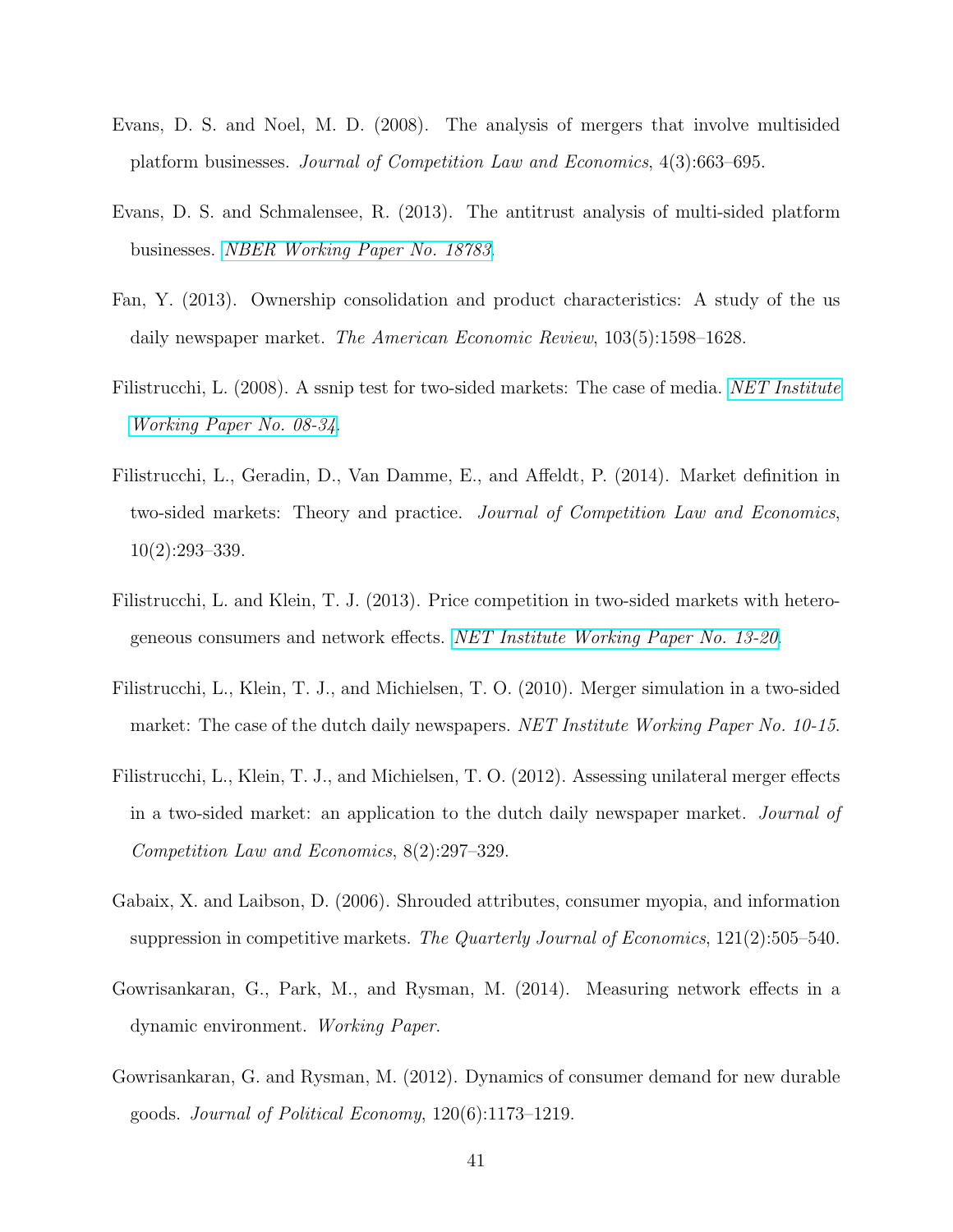- <span id="page-42-2"></span>Grubb, M. D. (2009). Selling to overconfident consumers. The American Economic Review, 99(5):1770–1807.
- <span id="page-42-1"></span>Hagiu, A. (2006). Pricing and commitment by two-sided platforms. The RAND Journal of Economics, 37(3):720–737.
- <span id="page-42-5"></span>Jeziorski, P. (2014). Effects of mergers in two-sided markets: The us radio industry. American Economic Journal: Microeconomics, 6(4):35–73.
- <span id="page-42-8"></span>Landsman, V. and Stremersch, S. (2011). Multihoming in two-sided markets: An empirical inquiry in the video game console industry. Journal of Marketing, 75(6):39–54.
- <span id="page-42-3"></span>Lee, R. (2013). Vertical integration and exclusivity in platform and two-sided markets. American Economic Review, 103(7):2960–3000.
- <span id="page-42-9"></span>Lerner, A. P. (1934). The concept of monopoly and the measurement of monopoly power. Review of Economic Studies, 1(3):157–175.
- <span id="page-42-4"></span>Li, Z. and Agarwal, A. (2016). Platform integration and demand spillovers in complementary markets: Evidence from facebook's integration of instagram. Management Science.
- <span id="page-42-7"></span>Liu, H. (2010). Dynamics of pricing in the video game console market: skimming or penetration? Journal of Marketing Research, 47(3):428–443.
- <span id="page-42-6"></span>Nair, H. (2007). Intertemporal price discrimination with forward-looking consumers: Application to the us market for console video-games. Quantitative Marketing and Economics, 5(3):239–292.
- <span id="page-42-10"></span>Nevo, A. (2000). A practitioner's guide to estimation of random-coefficients logit models of demand. Journal of Economics & Management Strategy,  $9(4):513-548$ .
- <span id="page-42-0"></span>Parker, G. G. and Van Alstyne, M. W. (2005). Two-sided network effects: A theory of information product design. Management science, 51(10):1494–1504.